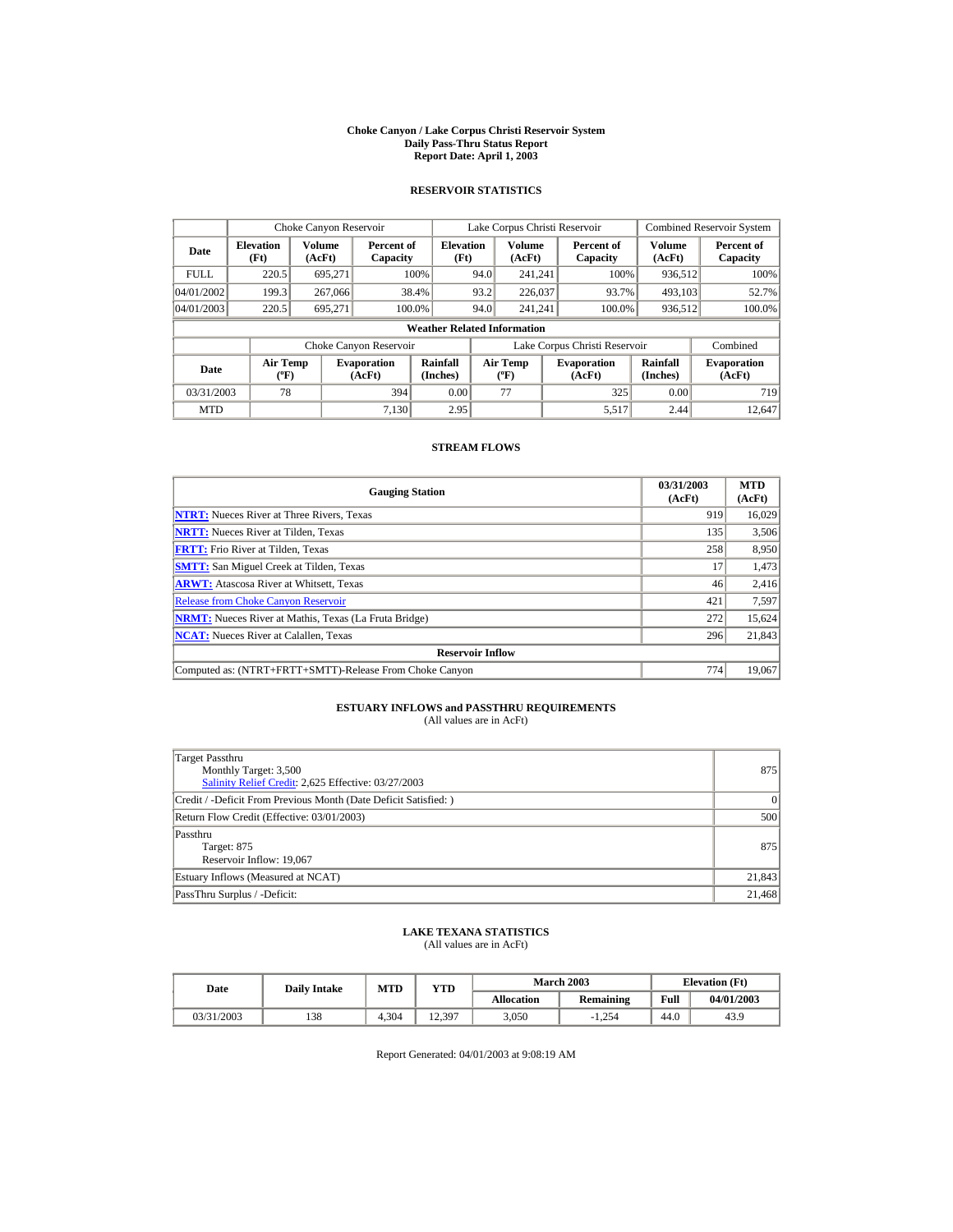#### **Choke Canyon / Lake Corpus Christi Reservoir System Daily Pass-Thru Status Report Report Date: April 2, 2003**

## **RESERVOIR STATISTICS**

|             | Choke Canyon Reservoir                |                  |                              |                                    | Lake Corpus Christi Reservoir |                         |  |                               |                      | <b>Combined Reservoir System</b> |
|-------------|---------------------------------------|------------------|------------------------------|------------------------------------|-------------------------------|-------------------------|--|-------------------------------|----------------------|----------------------------------|
| Date        | <b>Elevation</b><br>(Ft)              | Volume<br>(AcFt) | Percent of<br>Capacity       | <b>Elevation</b><br>(Ft)           |                               | <b>Volume</b><br>(AcFt) |  | Percent of<br>Capacity        | Volume<br>(AcFt)     | Percent of<br>Capacity           |
| <b>FULL</b> | 220.5                                 | 695.271          |                              | 100%                               | 94.0                          | 241.241                 |  | 100%                          | 936.512              | 100%                             |
| 04/02/2002  | 199.3                                 | 266,772          |                              | 38.4%                              | 93.2                          | 225,287                 |  | 93.4%                         | 492,059              | 52.5%                            |
| 04/02/2003  | 220.5                                 | 695.271          |                              | 100.0%                             | 94.0                          | 241.241                 |  | 100.0%                        | 936,512              | 100.0%                           |
|             |                                       |                  |                              | <b>Weather Related Information</b> |                               |                         |  |                               |                      |                                  |
|             |                                       |                  | Choke Canyon Reservoir       |                                    |                               |                         |  | Lake Corpus Christi Reservoir |                      | Combined                         |
| Date        | <b>Air Temp</b><br>$({}^o\mathrm{F})$ |                  | <b>Evaporation</b><br>(AcFt) | Rainfall<br>(Inches)               |                               | Air Temp<br>$(^{o}F)$   |  | <b>Evaporation</b><br>(AcFt)  | Rainfall<br>(Inches) | <b>Evaporation</b><br>(AcFt)     |
| 04/01/2003  | 80                                    |                  | 439                          | 0.00                               |                               | 78                      |  | 325                           | 0.00                 | 764                              |
| <b>MTD</b>  |                                       |                  | 439                          | 0.00                               |                               |                         |  | 325                           | 0.00                 | 764                              |

#### **STREAM FLOWS**

| <b>Gauging Station</b>                                       | 04/01/2003<br>(AcFt) | <b>MTD</b><br>(AcFt) |
|--------------------------------------------------------------|----------------------|----------------------|
| <b>NTRT:</b> Nueces River at Three Rivers, Texas             | 330                  | 330                  |
| <b>NRTT:</b> Nueces River at Tilden, Texas                   | 111                  | 111                  |
| <b>FRTT:</b> Frio River at Tilden. Texas                     | 252                  | 252                  |
| <b>SMTT:</b> San Miguel Creek at Tilden, Texas               | 16                   | 16                   |
| <b>ARWT:</b> Atascosa River at Whitsett, Texas               | 46                   | 46                   |
| <b>Release from Choke Canyon Reservoir</b>                   | 121                  | 121                  |
| <b>NRMT:</b> Nueces River at Mathis, Texas (La Fruta Bridge) | 490                  | 490                  |
| <b>NCAT:</b> Nueces River at Calallen, Texas                 | 385                  | 385                  |
| <b>Reservoir Inflow</b>                                      |                      |                      |
| Computed as: (NTRT+FRTT+SMTT)-Release From Choke Canyon      | 476                  | 476                  |

# **ESTUARY INFLOWS and PASSTHRU REQUIREMENTS**<br>(All values are in AcFt)

| Target Passthru<br>Monthly Target: 3,500<br>Salinity Relief Credit: 0 Effective: | 3,500 |
|----------------------------------------------------------------------------------|-------|
| Credit / -Deficit From Previous Month (Date Deficit Satisfied: )                 | 1,750 |
| Return Flow Credit (Effective: 04/01/2003)                                       | 500   |
| Passthru<br>Target: 3,500<br>Reservoir Inflow: 476                               | 476   |
| Estuary Inflows (Measured at NCAT)                                               | 385   |
| PassThru Surplus / -Deficit:                                                     | 0     |

# **LAKE TEXANA STATISTICS** (All values are in AcFt)

| Date       | <b>Daily Intake</b> | <b>MTD</b> | YTD    |            | <b>April 2003</b> | <b>Elevation</b> (Ft) |            |
|------------|---------------------|------------|--------|------------|-------------------|-----------------------|------------|
|            |                     |            |        | Allocation | Remaining         | Full                  | 04/02/2003 |
| 04/01/2003 | 138                 | 138        | 12.535 | 3,050      | 2.912             | 44.0                  | 43.8       |

Report Generated: 04/02/2003 at 8:53:05 AM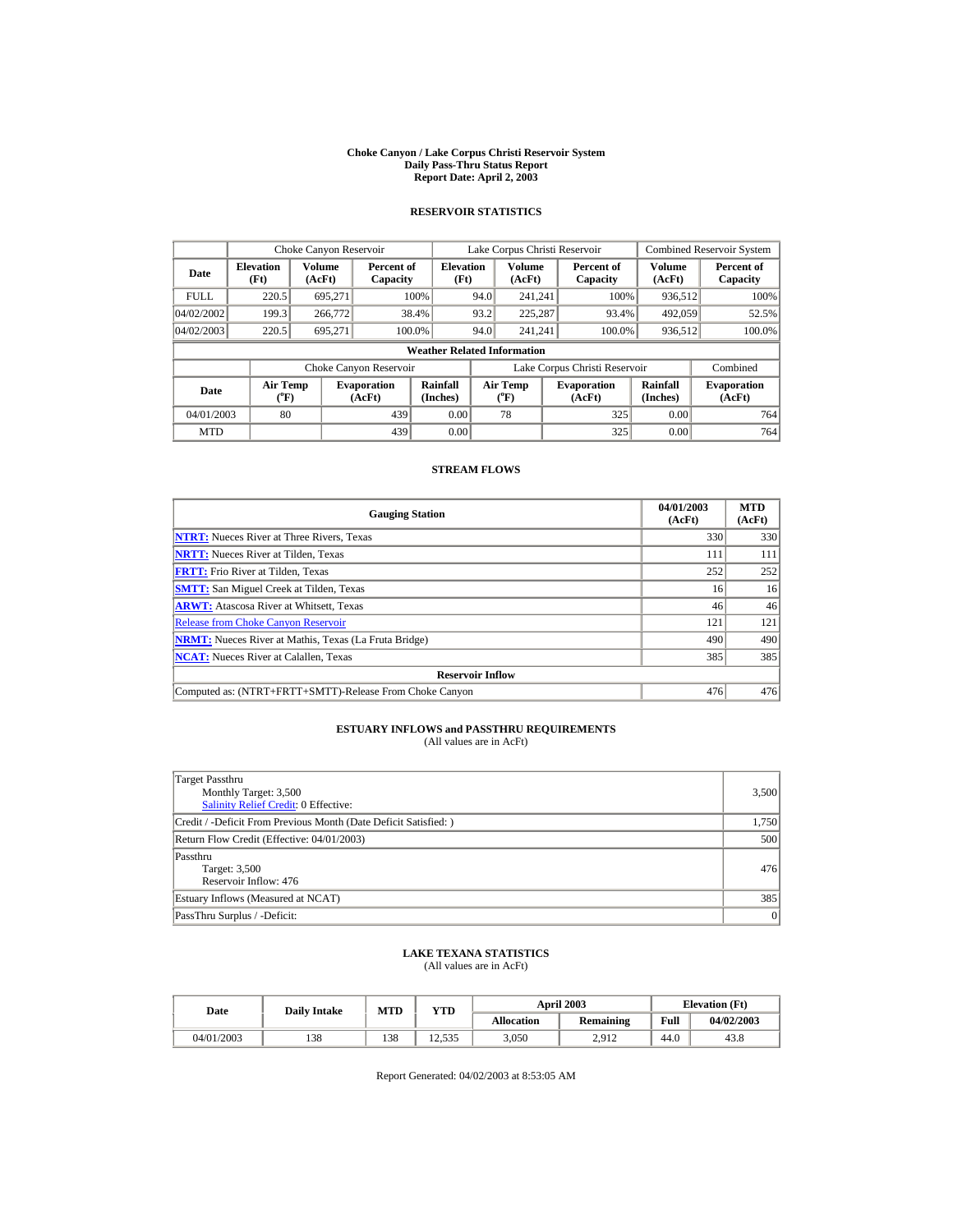#### **Choke Canyon / Lake Corpus Christi Reservoir System Daily Pass-Thru Status Report Report Date: April 3, 2003**

## **RESERVOIR STATISTICS**

|             | Choke Canyon Reservoir         |                  |                              |                                    | Lake Corpus Christi Reservoir |                                |  |                               |                      | <b>Combined Reservoir System</b> |
|-------------|--------------------------------|------------------|------------------------------|------------------------------------|-------------------------------|--------------------------------|--|-------------------------------|----------------------|----------------------------------|
| Date        | <b>Elevation</b><br>(Ft)       | Volume<br>(AcFt) | Percent of<br>Capacity       | <b>Elevation</b><br>(Ft)           |                               | <b>Volume</b><br>(AcFt)        |  | Percent of<br>Capacity        | Volume<br>(AcFt)     | Percent of<br>Capacity           |
| <b>FULL</b> | 220.5                          | 695.271          |                              | 100%                               | 94.0                          | 241.241                        |  | 100%                          | 936.512              | 100%                             |
| 04/03/2002  | 199.3                          | 266,625          |                              | 38.3%                              | 93.2                          | 225,475                        |  | 93.5%                         | 492,100              | 52.5%                            |
| 04/03/2003  | 220.5                          | 695.271          |                              | 100.0%                             | 94.0                          | 241.241                        |  | 100.0%                        | 936,512              | 100.0%                           |
|             |                                |                  |                              | <b>Weather Related Information</b> |                               |                                |  |                               |                      |                                  |
|             |                                |                  | Choke Canyon Reservoir       |                                    |                               |                                |  | Lake Corpus Christi Reservoir |                      | Combined                         |
| Date        | Air Temp<br>$({}^o\mathrm{F})$ |                  | <b>Evaporation</b><br>(AcFt) | Rainfall<br>(Inches)               |                               | Air Temp<br>$({}^o\mathrm{F})$ |  | <b>Evaporation</b><br>(AcFt)  | Rainfall<br>(Inches) | <b>Evaporation</b><br>(AcFt)     |
| 04/02/2003  | 77                             |                  | 212                          | 0.00                               |                               | 77                             |  | 202                           | 0.00                 | 414                              |
| <b>MTD</b>  |                                |                  | 651                          | 0.00                               |                               |                                |  | 527                           | 0.00                 | 1,178                            |

#### **STREAM FLOWS**

| <b>Gauging Station</b>                                       | 04/02/2003<br>(AcFt) | <b>MTD</b><br>(AcFt) |
|--------------------------------------------------------------|----------------------|----------------------|
| <b>NTRT:</b> Nueces River at Three Rivers, Texas             | 244                  | 574                  |
| <b>NRTT:</b> Nueces River at Tilden, Texas                   | 119                  | 230                  |
| <b>FRTT:</b> Frio River at Tilden. Texas                     | 244                  | 496                  |
| <b>SMTT:</b> San Miguel Creek at Tilden, Texas               | 15                   | 31                   |
| <b>ARWT:</b> Atascosa River at Whitsett, Texas               | 44                   | 89                   |
| <b>Release from Choke Canyon Reservoir</b>                   | 121                  | 242                  |
| <b>NRMT:</b> Nueces River at Mathis, Texas (La Fruta Bridge) | 349                  | 840                  |
| <b>NCAT:</b> Nueces River at Calallen, Texas                 | 524                  | 909                  |
| <b>Reservoir Inflow</b>                                      |                      |                      |
| Computed as: (NTRT+FRTT+SMTT)-Release From Choke Canyon      | 382                  | 859                  |

# **ESTUARY INFLOWS and PASSTHRU REQUIREMENTS**<br>(All values are in AcFt)

| Target Passthru<br>Monthly Target: 3,500<br>Salinity Relief Credit: 0 Effective: | 3,500 |
|----------------------------------------------------------------------------------|-------|
| Credit / -Deficit From Previous Month (Date Deficit Satisfied: )                 | 1,750 |
| Return Flow Credit (Effective: 04/01/2003)                                       | 500   |
| Passthru<br>Target: 3,500<br>Reservoir Inflow: 859                               | 859   |
| Estuary Inflows (Measured at NCAT)                                               | 909   |
| PassThru Surplus / -Deficit:                                                     | 0     |

## **LAKE TEXANA STATISTICS** (All values are in AcFt)

| Date       | <b>Daily Intake</b> | MTD | YTD    |            | <b>April 2003</b> |      | <b>Elevation</b> (Ft) |
|------------|---------------------|-----|--------|------------|-------------------|------|-----------------------|
|            |                     |     |        | Allocation | Remaining         | Full | 04/03/2003            |
| 04/02/2003 | l 38                | 275 | 12.672 | 3,050      | 2,775             | 44.0 | 43.8                  |

Report Generated: 04/03/2003 at 8:32:16 AM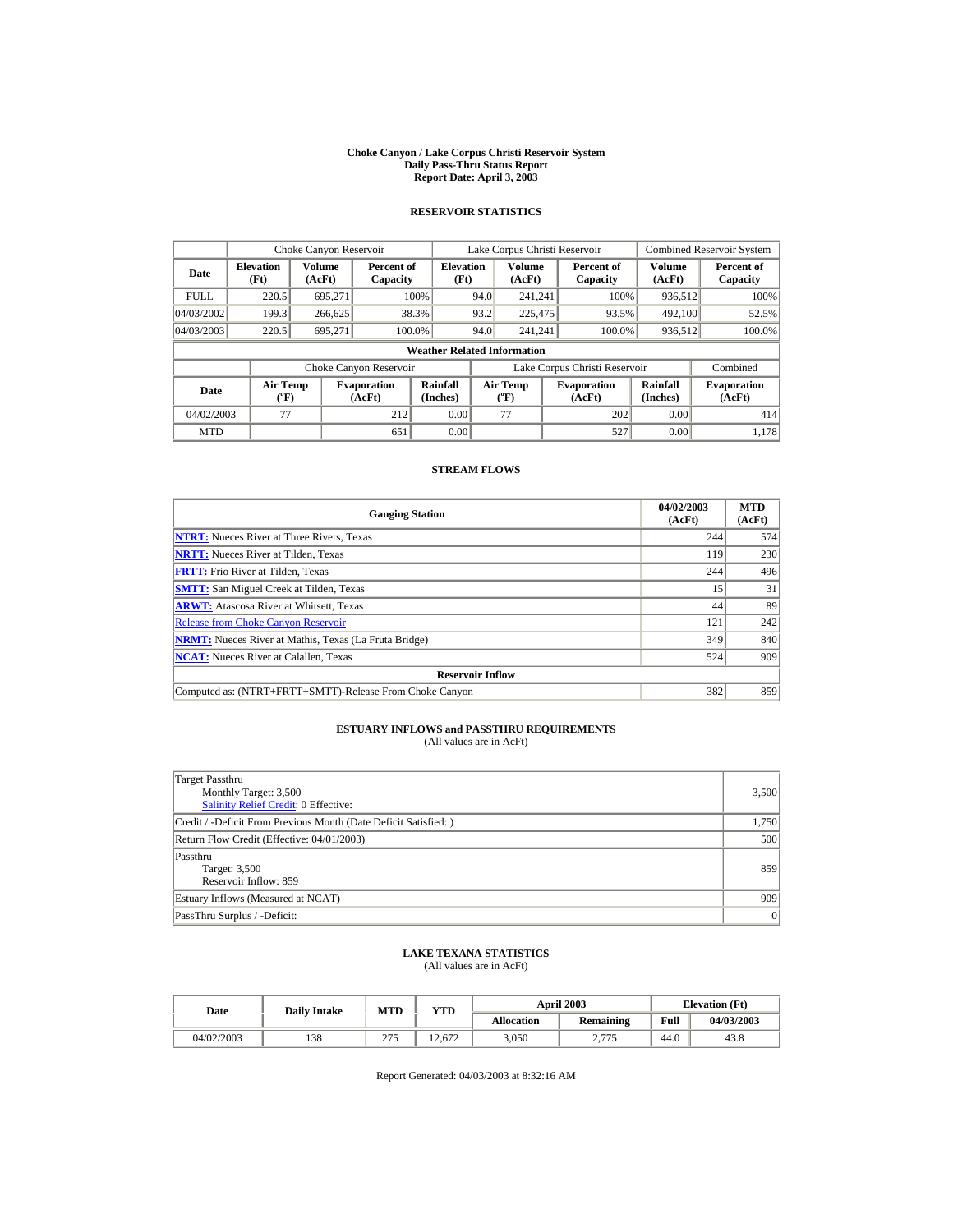#### **Choke Canyon / Lake Corpus Christi Reservoir System Daily Pass-Thru Status Report Report Date: April 4, 2003**

### **RESERVOIR STATISTICS**

|             | Choke Canyon Reservoir                      |                  |                              |                          | Lake Corpus Christi Reservoir             |                  |  |                               |                      | <b>Combined Reservoir System</b> |  |  |
|-------------|---------------------------------------------|------------------|------------------------------|--------------------------|-------------------------------------------|------------------|--|-------------------------------|----------------------|----------------------------------|--|--|
| Date        | <b>Elevation</b><br>(Ft)                    | Volume<br>(AcFt) | Percent of<br>Capacity       | <b>Elevation</b><br>(Ft) |                                           | Volume<br>(AcFt) |  | Percent of<br>Capacity        | Volume<br>(AcFt)     | Percent of<br>Capacity           |  |  |
| <b>FULL</b> | 220.5                                       | 695.271          |                              | 100%                     | 94.0                                      | 241.241          |  | 100%                          | 936,512              | 100%                             |  |  |
| 04/04/2002  | 199.3                                       | 266,478          |                              | 38.3%                    | 93.1                                      | 224,913          |  | 93.2%                         | 491,391              | 52.5%                            |  |  |
| 04/04/2003  | 220.6                                       | 695.271          | 100.0%                       |                          | 94.0                                      | 241.241          |  | 100.0%                        | 936,512              | 100.0%                           |  |  |
|             | <b>Weather Related Information</b>          |                  |                              |                          |                                           |                  |  |                               |                      |                                  |  |  |
|             |                                             |                  | Choke Canyon Reservoir       |                          |                                           |                  |  | Lake Corpus Christi Reservoir |                      | Combined                         |  |  |
| Date        | <b>Air Temp</b><br>$({}^{\circ}\mathrm{F})$ |                  | <b>Evaporation</b><br>(AcFt) | Rainfall<br>(Inches)     | <b>Air Temp</b><br>$({}^{\circ}\text{F})$ |                  |  | <b>Evaporation</b><br>(AcFt)  | Rainfall<br>(Inches) | <b>Evaporation</b><br>(AcFt)     |  |  |
| 04/03/2003  | 79                                          |                  | 318                          | 0.00                     |                                           | 80               |  | 168                           | 0.05                 | 486                              |  |  |
| <b>MTD</b>  |                                             |                  | 969                          | 0.00                     |                                           |                  |  | 695                           | 0.05                 | 1.664                            |  |  |

### **STREAM FLOWS**

| <b>Gauging Station</b>                                       | 04/03/2003<br>(AcFt) | <b>MTD</b><br>(AcFt) |
|--------------------------------------------------------------|----------------------|----------------------|
| <b>NTRT:</b> Nueces River at Three Rivers, Texas             | 228                  | 802                  |
| <b>NRTT:</b> Nueces River at Tilden, Texas                   | 119                  | 349                  |
| <b>FRTT:</b> Frio River at Tilden, Texas                     | 238                  | 734                  |
| <b>SMTT:</b> San Miguel Creek at Tilden, Texas               | 14                   | 44                   |
| <b>ARWT:</b> Atascosa River at Whitsett, Texas               | 44                   | 133                  |
| <b>Release from Choke Canyon Reservoir</b>                   | 93                   | 335                  |
| <b>NRMT:</b> Nueces River at Mathis, Texas (La Fruta Bridge) | 133                  | 973                  |
| <b>NCAT:</b> Nueces River at Calallen, Texas                 | 365                  | 1,274                |
| <b>Reservoir Inflow</b>                                      |                      |                      |
| Computed as: (NTRT+FRTT+SMTT)-Release From Choke Canyon      | 387                  | 1,245                |

# **ESTUARY INFLOWS and PASSTHRU REQUIREMENTS**<br>(All values are in AcFt)

| Target Passthru<br>Monthly Target: 3,500<br>Salinity Relief Credit: 0 Effective: | 3,500 |
|----------------------------------------------------------------------------------|-------|
| Credit / -Deficit From Previous Month (Date Deficit Satisfied:)                  | 1,750 |
| Return Flow Credit (Effective: 04/01/2003)                                       | 500   |
| Passthru<br>Target: 3,500<br>Reservoir Inflow: 1,245                             | 1.245 |
| Estuary Inflows (Measured at NCAT)                                               | 1,274 |
| PassThru Surplus / -Deficit:                                                     | 0     |

## **LAKE TEXANA STATISTICS**

(All values are in AcFt)

| Date       | <b>Daily Intake</b> | <b>MTD</b> | YTD    |                   | <b>April 2003</b> |      | <b>Elevation</b> (Ft) |
|------------|---------------------|------------|--------|-------------------|-------------------|------|-----------------------|
|            |                     |            |        | <b>Allocation</b> | Remaining         | Full | 04/04/2003            |
| 04/03/2003 | $\sim$              | 413        | 12.810 | 3.050             | 2.637             | 44.0 | 43.8                  |

Report Generated: 04/04/2003 at 8:36:38 AM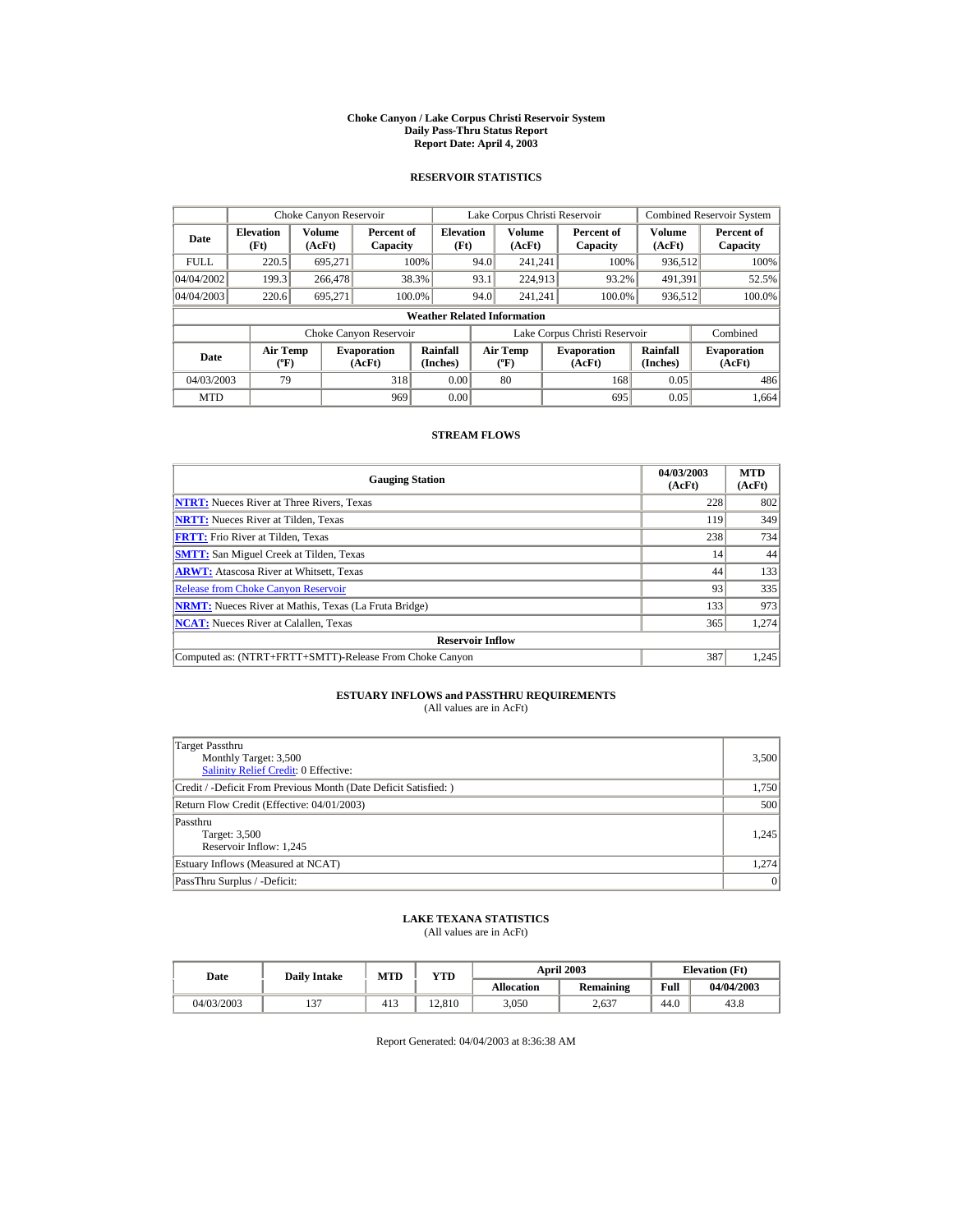#### **Choke Canyon / Lake Corpus Christi Reservoir System Daily Pass-Thru Status Report Report Date: April 5, 2003**

### **RESERVOIR STATISTICS**

|             | Choke Canyon Reservoir                      |                  |                              |                          | Lake Corpus Christi Reservoir |                                           |  |                               |                      | <b>Combined Reservoir System</b> |  |  |
|-------------|---------------------------------------------|------------------|------------------------------|--------------------------|-------------------------------|-------------------------------------------|--|-------------------------------|----------------------|----------------------------------|--|--|
| Date        | <b>Elevation</b><br>(Ft)                    | Volume<br>(AcFt) | Percent of<br>Capacity       | <b>Elevation</b><br>(Ft) |                               | Volume<br>(AcFt)                          |  | Percent of<br>Capacity        | Volume<br>(AcFt)     | Percent of<br>Capacity           |  |  |
| <b>FULL</b> | 220.5                                       | 695.271          |                              | 100%                     | 94.0                          | 241.241                                   |  | 100%                          | 936,512              | 100%                             |  |  |
| 04/05/2002  | 199.3                                       | 266,184          |                              | 38.3%                    | 93.1                          | 224,164                                   |  | 92.9%                         | 490.348              | 52.4%                            |  |  |
| 04/05/2003  | 220.5                                       | 695.271          |                              | 100.0%                   | 94.0                          | 241.241                                   |  | 100.0%                        | 936,512              | 100.0%                           |  |  |
|             | <b>Weather Related Information</b>          |                  |                              |                          |                               |                                           |  |                               |                      |                                  |  |  |
|             |                                             |                  | Choke Canyon Reservoir       |                          |                               |                                           |  | Lake Corpus Christi Reservoir |                      | Combined                         |  |  |
| Date        | <b>Air Temp</b><br>$({}^{\circ}\mathrm{F})$ |                  | <b>Evaporation</b><br>(AcFt) | Rainfall<br>(Inches)     |                               | <b>Air Temp</b><br>$({}^{\circ}\text{F})$ |  | <b>Evaporation</b><br>(AcFt)  | Rainfall<br>(Inches) | <b>Evaporation</b><br>(AcFt)     |  |  |
| 04/04/2003  | 82                                          |                  | 151                          | 0.00                     |                               | 83                                        |  | 135                           | 0.00                 | 286                              |  |  |
| <b>MTD</b>  |                                             |                  | 1.120                        | 0.00                     |                               |                                           |  | 830                           | 0.05                 | 1,950                            |  |  |

### **STREAM FLOWS**

| <b>Gauging Station</b>                                       | 04/04/2003<br>(AcFt) | <b>MTD</b><br>(AcFt) |
|--------------------------------------------------------------|----------------------|----------------------|
| <b>NTRT:</b> Nueces River at Three Rivers, Texas             | 151                  | 953                  |
| <b>NRTT:</b> Nueces River at Tilden, Texas                   | 111                  | 461                  |
| <b>FRTT:</b> Frio River at Tilden, Texas                     | 234                  | 969                  |
| <b>SMTT:</b> San Miguel Creek at Tilden, Texas               | 13                   | 57                   |
| <b>ARWT:</b> Atascosa River at Whitsett, Texas               | 44                   | 177                  |
| <b>Release from Choke Canyon Reservoir</b>                   | 66                   | 401                  |
| <b>NRMT:</b> Nueces River at Mathis, Texas (La Fruta Bridge) | 133                  | 1.106                |
| <b>NCAT:</b> Nueces River at Calallen, Texas                 | 125                  | 1.399                |
| <b>Reservoir Inflow</b>                                      |                      |                      |
| Computed as: (NTRT+FRTT+SMTT)-Release From Choke Canyon      | 332                  | 1,578                |

# **ESTUARY INFLOWS and PASSTHRU REQUIREMENTS**<br>(All values are in AcFt)

| Target Passthru<br>Monthly Target: 3,500<br><b>Salinity Relief Credit: 0 Effective:</b> | 3,500 |
|-----------------------------------------------------------------------------------------|-------|
| Credit / -Deficit From Previous Month (Date Deficit Satisfied: )                        | 1,750 |
| Return Flow Credit (Effective: 04/01/2003)                                              | 500   |
| Passthru<br>Target: 3,500<br>Reservoir Inflow: 1,578                                    | 1.578 |
| Estuary Inflows (Measured at NCAT)                                                      | 1,399 |
| PassThru Surplus / -Deficit:                                                            | 0     |

## **LAKE TEXANA STATISTICS**

(All values are in AcFt)

| Date       | <b>Daily Intake</b> | <b>MTD</b> | YTD    |                   | <b>April 2003</b> | <b>Elevation</b> (Ft) |            |
|------------|---------------------|------------|--------|-------------------|-------------------|-----------------------|------------|
|            |                     |            |        | <b>Allocation</b> | Remaining         | Full                  | 04/05/2003 |
| 04/04/2003 | 138                 | 550        | 12.947 | 3.050             | 2.500             | 44.0                  | 43.8       |

Report Generated: 04/05/2003 at 8:39:10 AM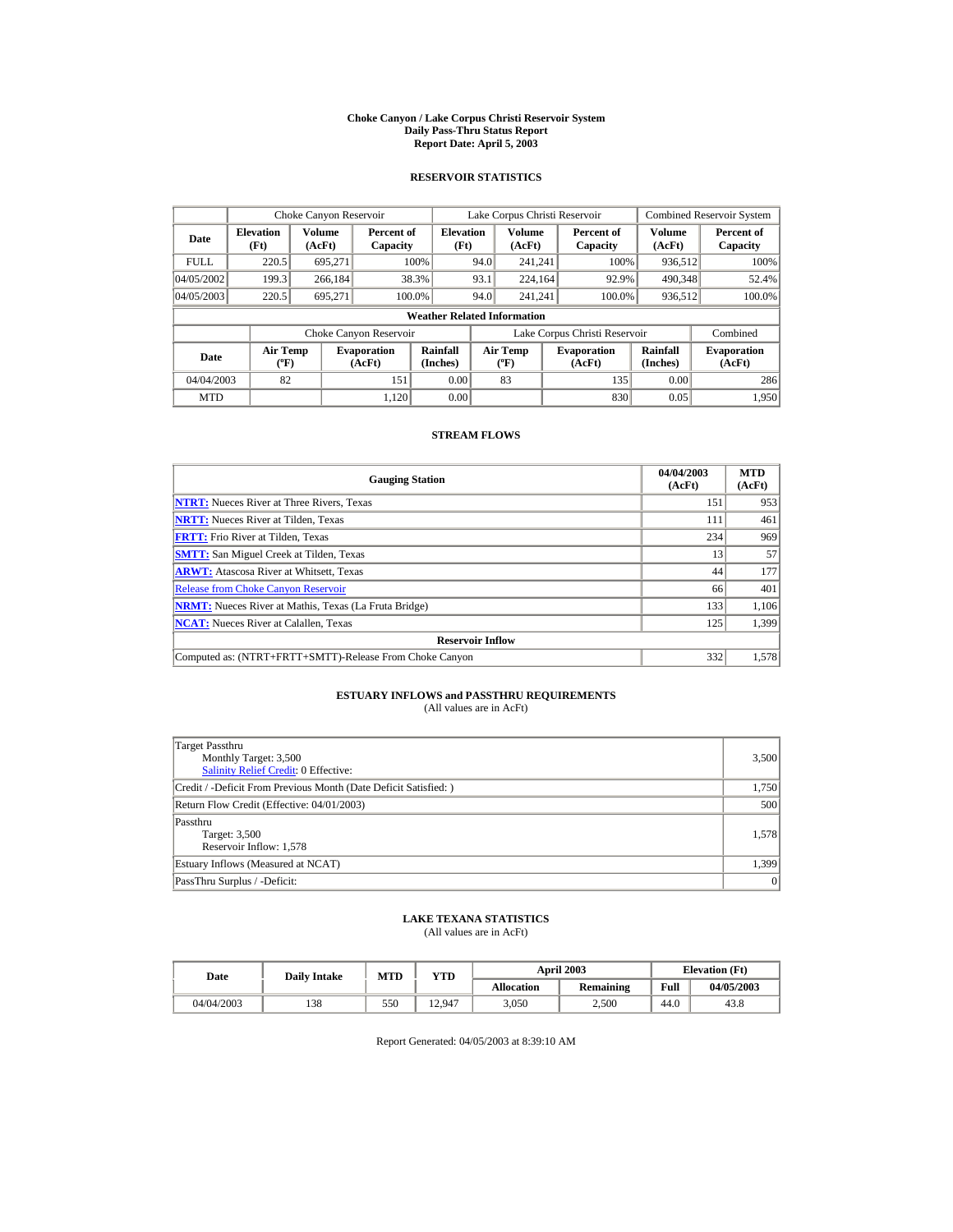#### **Choke Canyon / Lake Corpus Christi Reservoir System Daily Pass-Thru Status Report Report Date: April 6, 2003**

### **RESERVOIR STATISTICS**

|             | Choke Canyon Reservoir                      |                         |                              |                          | Lake Corpus Christi Reservoir                    |                         |  |                               |                         | <b>Combined Reservoir System</b> |  |  |
|-------------|---------------------------------------------|-------------------------|------------------------------|--------------------------|--------------------------------------------------|-------------------------|--|-------------------------------|-------------------------|----------------------------------|--|--|
| Date        | <b>Elevation</b><br>(Ft)                    | <b>Volume</b><br>(AcFt) | Percent of<br>Capacity       | <b>Elevation</b><br>(Ft) |                                                  | <b>Volume</b><br>(AcFt) |  | Percent of<br>Capacity        | <b>Volume</b><br>(AcFt) | Percent of<br>Capacity           |  |  |
| <b>FULL</b> | 220.5                                       | 695.271                 |                              | 100%                     | 94.0                                             | 241.241                 |  | 100%                          | 936.512                 | 100%                             |  |  |
| 04/06/2002  | 199.2                                       | 265,890                 |                              | 38.2%                    | 93.0                                             | 223,230                 |  | 92.5%                         | 489.120                 | 52.2%                            |  |  |
| 04/06/2003  | 220.6                                       | 695.271                 |                              | 100.0%                   | 94.0                                             | 241.241                 |  | 100.0%                        | 936,512                 | 100.0%                           |  |  |
|             | <b>Weather Related Information</b>          |                         |                              |                          |                                                  |                         |  |                               |                         |                                  |  |  |
|             |                                             |                         | Choke Canyon Reservoir       |                          |                                                  |                         |  | Lake Corpus Christi Reservoir |                         | Combined                         |  |  |
| Date        | <b>Air Temp</b><br>$({}^{\circ}\mathrm{F})$ |                         | <b>Evaporation</b><br>(AcFt) | Rainfall<br>(Inches)     | <b>Air Temp</b><br>$({}^{\mathrm{o}}\mathrm{F})$ |                         |  | <b>Evaporation</b><br>(AcFt)  | Rainfall<br>(Inches)    | <b>Evaporation</b><br>(AcFt)     |  |  |
| 04/05/2003  | 81                                          |                         | 273                          | 0.00                     |                                                  | 82                      |  | 168                           | 0.00                    | 441                              |  |  |
| <b>MTD</b>  |                                             |                         | 1.393                        | 0.00                     |                                                  |                         |  | 998                           | 0.05                    | 2.391                            |  |  |

### **STREAM FLOWS**

| <b>Gauging Station</b>                                       | 04/05/2003<br>(AcFt) | <b>MTD</b><br>(AcFt) |
|--------------------------------------------------------------|----------------------|----------------------|
| <b>NTRT:</b> Nueces River at Three Rivers, Texas             | 133                  | 1,086                |
| <b>NRTT:</b> Nueces River at Tilden. Texas                   | 101                  | 562                  |
| <b>FRTT:</b> Frio River at Tilden, Texas                     | 228                  | 1,197                |
| <b>SMTT:</b> San Miguel Creek at Tilden, Texas               | 12                   | 69                   |
| <b>ARWT:</b> Atascosa River at Whitsett, Texas               | 44                   | 220                  |
| <b>Release from Choke Canyon Reservoir</b>                   | 66                   | 466                  |
| <b>NRMT:</b> Nueces River at Mathis, Texas (La Fruta Bridge) | 139                  | 1,245                |
| <b>NCAT:</b> Nueces River at Calallen, Texas                 | 89                   | 1,489                |
| <b>Reservoir Inflow</b>                                      |                      |                      |
| Computed as: (NTRT+FRTT+SMTT)-Release From Choke Canyon      | 308                  | 1,885                |

# **ESTUARY INFLOWS and PASSTHRU REQUIREMENTS**<br>(All values are in AcFt)

| Target Passthru<br>Monthly Target: 3,500<br>Salinity Relief Credit: 0 Effective: | 3,500 |
|----------------------------------------------------------------------------------|-------|
| Credit / -Deficit From Previous Month (Date Deficit Satisfied:)                  | 1,750 |
| Return Flow Credit (Effective: 04/01/2003)                                       | 500   |
| Passthru<br>Target: 3,500<br>Reservoir Inflow: 1,885                             | 1.885 |
| Estuary Inflows (Measured at NCAT)                                               | 1,489 |
| PassThru Surplus / -Deficit:                                                     | 0     |

## **LAKE TEXANA STATISTICS**

(All values are in AcFt)

| Date       | <b>Daily Intake</b> | <b>MTD</b> | YTD    |                   | <b>April 2003</b> | <b>Elevation</b> (Ft) |            |
|------------|---------------------|------------|--------|-------------------|-------------------|-----------------------|------------|
|            |                     |            |        | <b>Allocation</b> | Remaining         | Full                  | 04/06/2003 |
| 04/05/2003 | $\sim$              | 688        | 13.085 | 3.050             | 2.362             | 44.0                  | 43.8       |

Report Generated: 04/06/2003 at 8:26:19 AM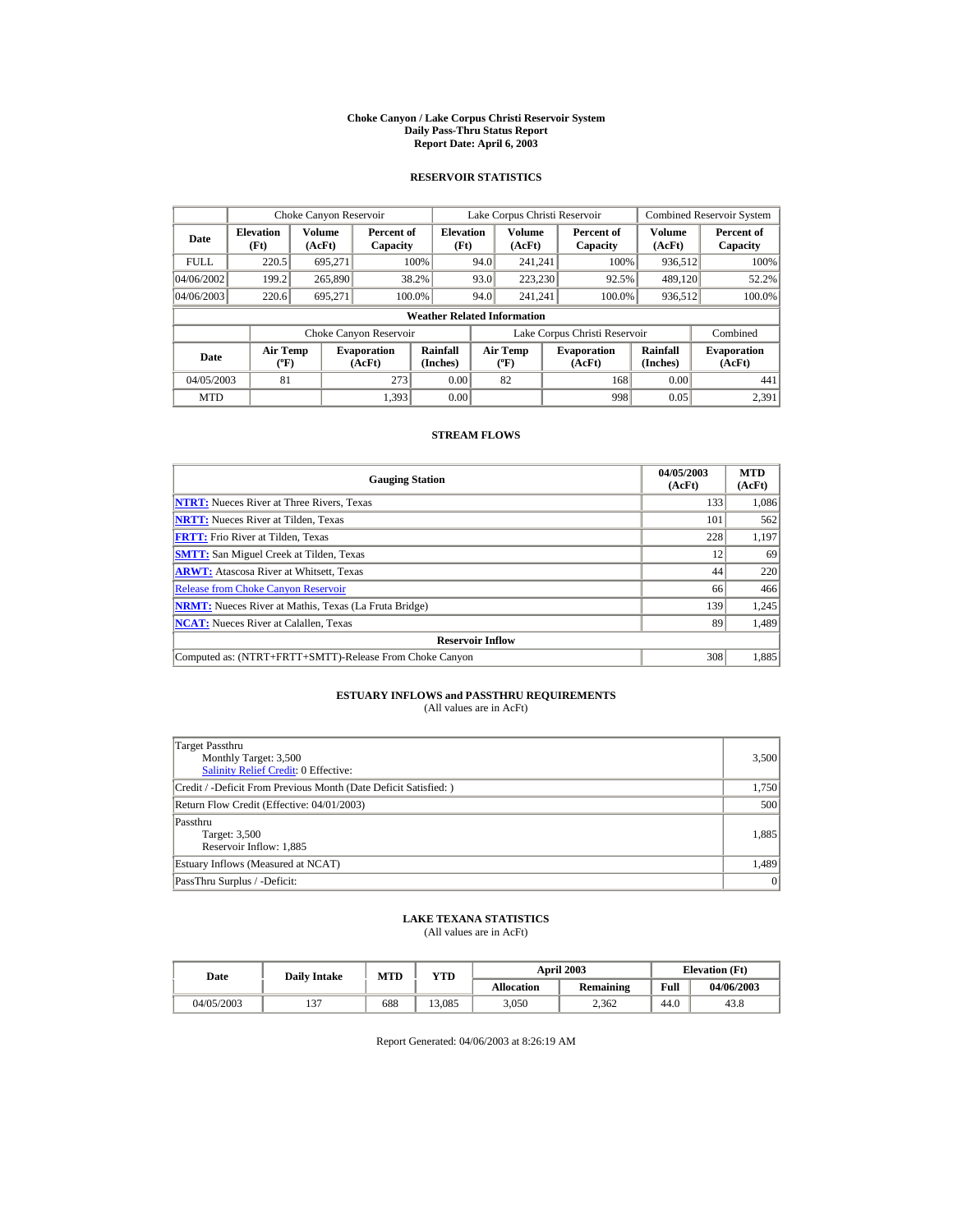#### **Choke Canyon / Lake Corpus Christi Reservoir System Daily Pass-Thru Status Report Report Date: April 7, 2003**

### **RESERVOIR STATISTICS**

|             | Choke Canyon Reservoir                      |                  |                              |                          | Lake Corpus Christi Reservoir |                                           |  |                               |                      | <b>Combined Reservoir System</b> |  |  |
|-------------|---------------------------------------------|------------------|------------------------------|--------------------------|-------------------------------|-------------------------------------------|--|-------------------------------|----------------------|----------------------------------|--|--|
| Date        | <b>Elevation</b><br>(Ft)                    | Volume<br>(AcFt) | Percent of<br>Capacity       | <b>Elevation</b><br>(Ft) |                               | Volume<br>(AcFt)                          |  | Percent of<br>Capacity        | Volume<br>(AcFt)     | Percent of<br>Capacity           |  |  |
| <b>FULL</b> | 220.5                                       | 695,271          |                              | 100%                     | 94.0                          | 241.241                                   |  | 100%                          | 936,512              | 100%                             |  |  |
| 04/07/2002  | 199.2                                       | 265,890          |                              | 38.2%                    | 93.0                          | 222,857                                   |  | 92.4%                         | 488,747              | 52.2%                            |  |  |
| 04/07/2003  | 220.6                                       | 695.271          |                              | 100.0%                   | 94.0                          | 241.241                                   |  | 100.0%                        | 936,512              | 100.0%                           |  |  |
|             | <b>Weather Related Information</b>          |                  |                              |                          |                               |                                           |  |                               |                      |                                  |  |  |
|             |                                             |                  | Choke Canyon Reservoir       |                          |                               |                                           |  | Lake Corpus Christi Reservoir |                      | Combined                         |  |  |
| Date        | <b>Air Temp</b><br>$({}^{\circ}\mathrm{F})$ |                  | <b>Evaporation</b><br>(AcFt) | Rainfall<br>(Inches)     |                               | <b>Air Temp</b><br>$({}^{\circ}\text{F})$ |  | <b>Evaporation</b><br>(AcFt)  | Rainfall<br>(Inches) | <b>Evaporation</b><br>(AcFt)     |  |  |
| 04/06/2003  | 80                                          |                  | 136                          | 0.02                     |                               | 81                                        |  | 79                            | 0.00                 | 215                              |  |  |
| <b>MTD</b>  |                                             |                  | 1.529                        | 0.02                     |                               |                                           |  | 1.077                         | 0.05                 | 2,606                            |  |  |

### **STREAM FLOWS**

| <b>Gauging Station</b>                                       | 04/06/2003<br>(AcFt) | <b>MTD</b><br>(AcFt) |
|--------------------------------------------------------------|----------------------|----------------------|
| <b>NTRT:</b> Nueces River at Three Rivers, Texas             | 115                  | 1,201                |
| <b>NRTT:</b> Nueces River at Tilden. Texas                   | 91                   | 653                  |
| <b>FRTT:</b> Frio River at Tilden, Texas                     | 228                  | 1,425                |
| <b>SMTT:</b> San Miguel Creek at Tilden, Texas               | 12                   | 81                   |
| <b>ARWT:</b> Atascosa River at Whitsett, Texas               | 42                   | 262                  |
| <b>Release from Choke Canyon Reservoir</b>                   | 66                   | 532                  |
| <b>NRMT:</b> Nueces River at Mathis, Texas (La Fruta Bridge) | 169                  | 1,413                |
| <b>NCAT:</b> Nueces River at Calallen, Texas                 | 71                   | 1,560                |
| <b>Reservoir Inflow</b>                                      |                      |                      |
| Computed as: (NTRT+FRTT+SMTT)-Release From Choke Canyon      | 289                  | 2,175                |

# **ESTUARY INFLOWS and PASSTHRU REQUIREMENTS**<br>(All values are in AcFt)

| <b>Target Passthru</b><br>Monthly Target: 3,500<br>Salinity Relief Credit: 0 Effective: | 3,500 |
|-----------------------------------------------------------------------------------------|-------|
| Credit / -Deficit From Previous Month (Date Deficit Satisfied:)                         | 1,750 |
| Return Flow Credit (Effective: 04/01/2003)                                              | 500   |
| Passthru<br>Target: 3,500<br>Reservoir Inflow: 2,175                                    | 2.175 |
| Estuary Inflows (Measured at NCAT)                                                      | 1,560 |
| PassThru Surplus / -Deficit:                                                            | 0     |

## **LAKE TEXANA STATISTICS**

(All values are in AcFt)

| Date       | <b>Daily Intake</b> | <b>MTD</b> | <b>VTD</b>       |                   | <b>April 2003</b>    | <b>Elevation</b> (Ft) |            |
|------------|---------------------|------------|------------------|-------------------|----------------------|-----------------------|------------|
|            |                     |            |                  | <b>Allocation</b> | Remaining            | Full                  | 04/07/2003 |
| 04/06/2003 | $\sim$              | 825        | 0.222<br>1.1.244 | 3.050             | າ າາະ<br>ت کے والے ک | 44.0                  | 43.8       |

Report Generated: 04/07/2003 at 8:23:56 AM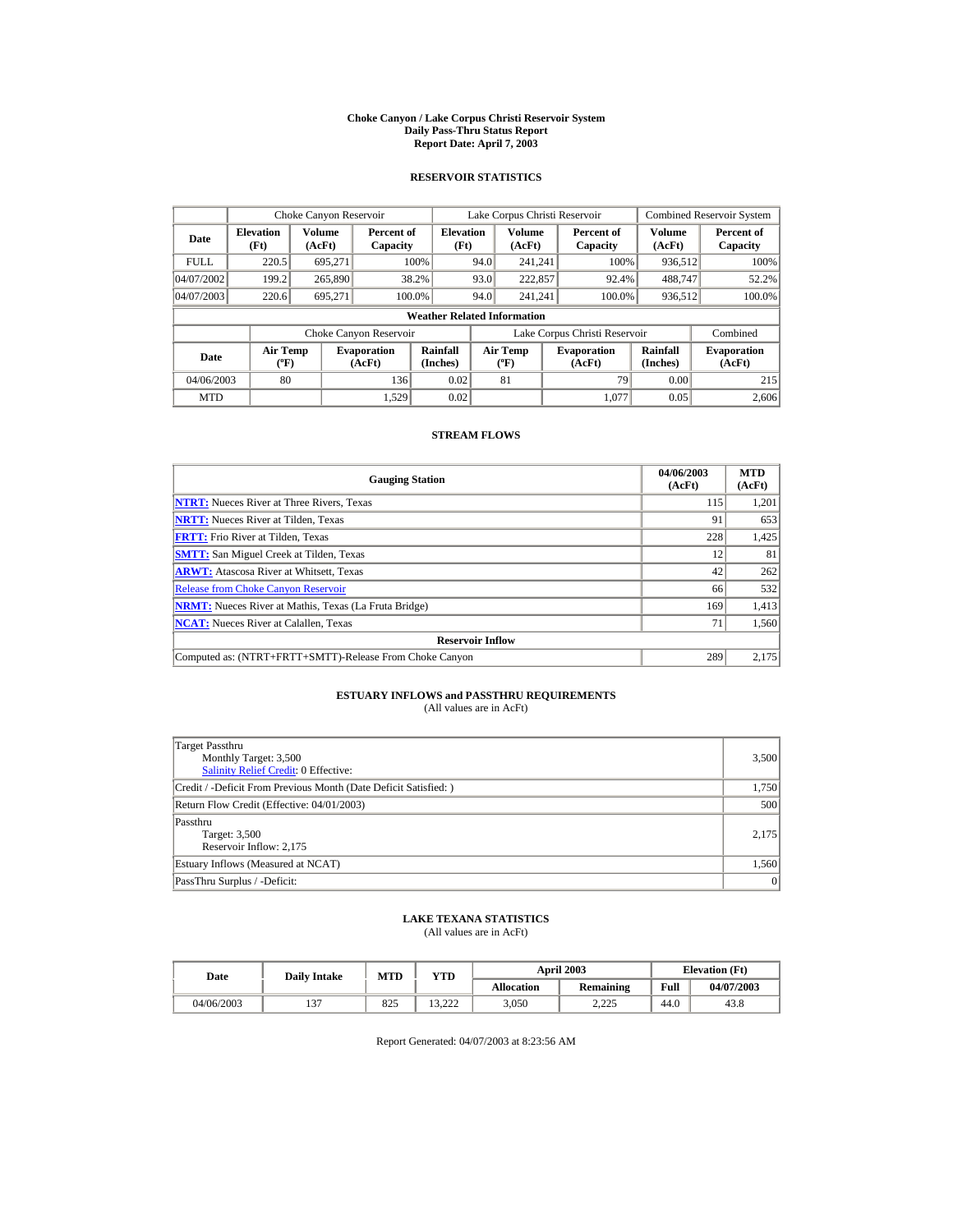#### **Choke Canyon / Lake Corpus Christi Reservoir System Daily Pass-Thru Status Report Report Date: April 8, 2003**

### **RESERVOIR STATISTICS**

|             | Choke Canyon Reservoir                      |                  |                              |                          | Lake Corpus Christi Reservoir                    |                         |  |                               |                         | <b>Combined Reservoir System</b> |  |  |
|-------------|---------------------------------------------|------------------|------------------------------|--------------------------|--------------------------------------------------|-------------------------|--|-------------------------------|-------------------------|----------------------------------|--|--|
| Date        | <b>Elevation</b><br>(Ft)                    | Volume<br>(AcFt) | Percent of<br>Capacity       | <b>Elevation</b><br>(Ft) |                                                  | <b>Volume</b><br>(AcFt) |  | Percent of<br>Capacity        | <b>Volume</b><br>(AcFt) | Percent of<br>Capacity           |  |  |
| <b>FULL</b> | 220.5                                       | 695.271          |                              | 100%                     | 94.0                                             | 241.241                 |  | 100%                          | 936.512                 | 100%                             |  |  |
| 04/08/2002  | 199.3                                       | 266,184          |                              | 38.3%                    | 93.0                                             | 222,857                 |  | 92.4%                         | 489,041                 | 52.2%                            |  |  |
| 04/08/2003  | 220.6                                       | 695.271          |                              | 100.0%                   | 94.0                                             | 241.241                 |  | 100.0%                        | 936,512                 | 100.0%                           |  |  |
|             | <b>Weather Related Information</b>          |                  |                              |                          |                                                  |                         |  |                               |                         |                                  |  |  |
|             |                                             |                  | Choke Canyon Reservoir       |                          |                                                  |                         |  | Lake Corpus Christi Reservoir |                         | Combined                         |  |  |
| Date        | <b>Air Temp</b><br>$({}^{\circ}\mathrm{F})$ |                  | <b>Evaporation</b><br>(AcFt) | Rainfall<br>(Inches)     | <b>Air Temp</b><br>$({}^{\mathrm{o}}\mathrm{F})$ |                         |  | <b>Evaporation</b><br>(AcFt)  | Rainfall<br>(Inches)    | <b>Evaporation</b><br>(AcFt)     |  |  |
| 04/07/2003  | 81                                          |                  | 227                          | 0.00                     |                                                  | 73                      |  | 135                           | 0.03                    | 362                              |  |  |
| <b>MTD</b>  |                                             |                  | 1.756                        | 0.02                     |                                                  |                         |  | 1.212                         | 0.08                    | 2.968                            |  |  |

### **STREAM FLOWS**

| <b>Gauging Station</b>                                       | 04/07/2003<br>(AcFt) | <b>MTD</b><br>(AcFt) |
|--------------------------------------------------------------|----------------------|----------------------|
| <b>NTRT:</b> Nueces River at Three Rivers, Texas             | 99                   | 1,300                |
| <b>NRTT:</b> Nueces River at Tilden. Texas                   | 83                   | 736                  |
| <b>FRTT:</b> Frio River at Tilden, Texas                     | 232                  | 1,657                |
| <b>SMTT:</b> San Miguel Creek at Tilden, Texas               |                      | 92                   |
| <b>ARWT:</b> Atascosa River at Whitsett, Texas               | 42                   | 304                  |
| <b>Release from Choke Canyon Reservoir</b>                   | 66                   | 597                  |
| <b>NRMT:</b> Nueces River at Mathis, Texas (La Fruta Bridge) | 165                  | 1,578                |
| <b>NCAT:</b> Nueces River at Calallen, Texas                 | 77                   | 1,638                |
| <b>Reservoir Inflow</b>                                      |                      |                      |
| Computed as: (NTRT+FRTT+SMTT)-Release From Choke Canyon      | 277                  | 2,452                |

# **ESTUARY INFLOWS and PASSTHRU REQUIREMENTS**<br>(All values are in AcFt)

| Target Passthru<br>Monthly Target: 3,500<br>Salinity Relief Credit: 0 Effective: | 3,500 |
|----------------------------------------------------------------------------------|-------|
| Credit / -Deficit From Previous Month (Date Deficit Satisfied:)                  | 1,750 |
| Return Flow Credit (Effective: 04/01/2003)                                       | 500   |
| Passthru<br>Target: 3,500<br>Reservoir Inflow: 2,452                             | 2.452 |
| Estuary Inflows (Measured at NCAT)                                               | 1,638 |
| PassThru Surplus / -Deficit:                                                     | 1,436 |

## **LAKE TEXANA STATISTICS**

(All values are in AcFt)

| Date       | <b>Daily Intake</b> | <b>MTD</b> | YTD    |                   | <b>April 2003</b> |      | <b>Elevation</b> (Ft) |
|------------|---------------------|------------|--------|-------------------|-------------------|------|-----------------------|
|            |                     |            |        | <b>Allocation</b> | Remaining         | Full | 04/08/2003            |
| 04/07/2003 | 134                 | 959        | 13.356 | 3.050             | 2.091             | 44.0 | 43.8                  |

Report Generated: 04/08/2003 at 8:04:37 AM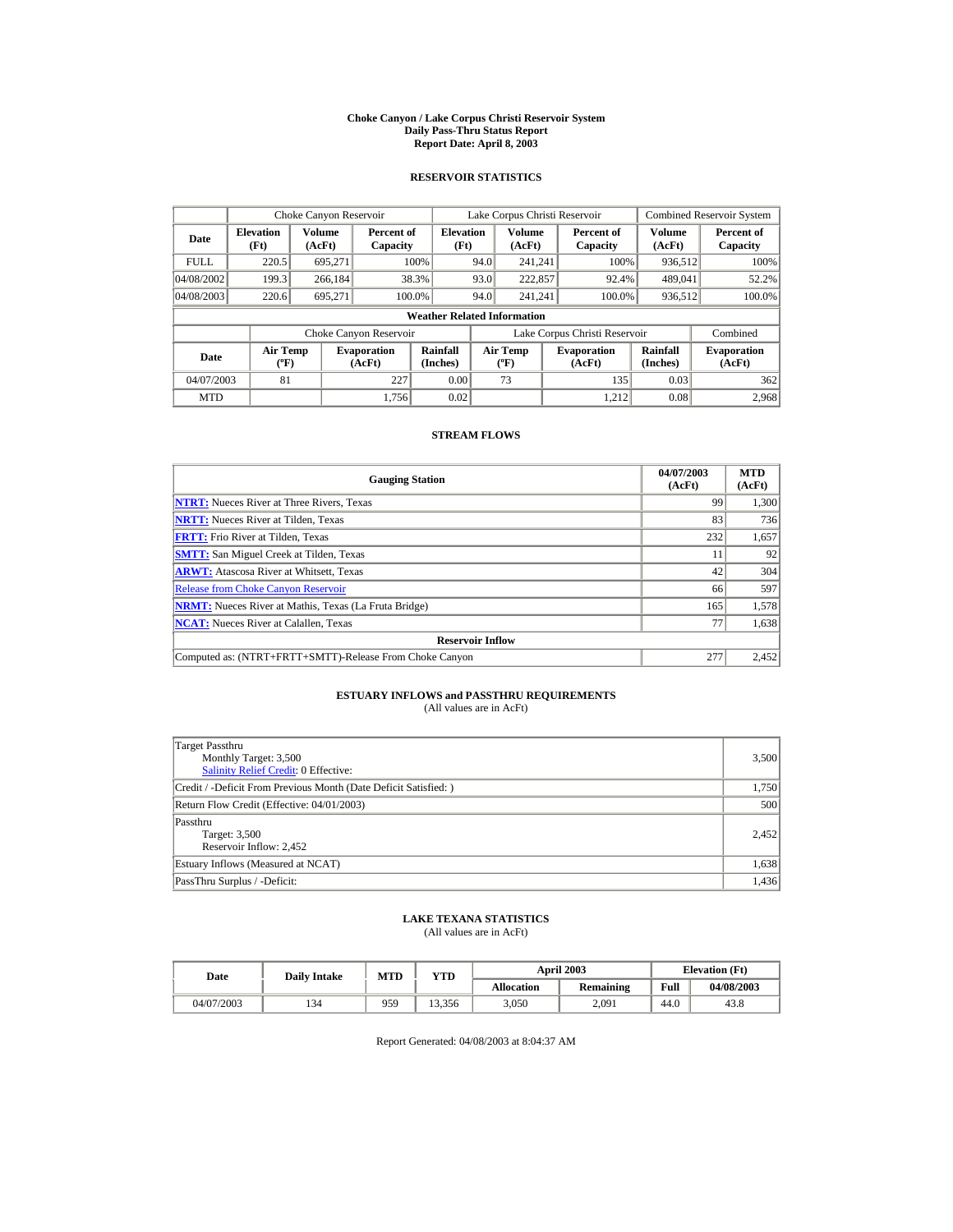#### **Choke Canyon / Lake Corpus Christi Reservoir System Daily Pass-Thru Status Report Report Date: April 9, 2003**

### **RESERVOIR STATISTICS**

|             | Choke Canyon Reservoir                      |                  |                              |                          | Lake Corpus Christi Reservoir               |                  |  |                               |                      | <b>Combined Reservoir System</b> |  |  |
|-------------|---------------------------------------------|------------------|------------------------------|--------------------------|---------------------------------------------|------------------|--|-------------------------------|----------------------|----------------------------------|--|--|
| Date        | <b>Elevation</b><br>(Ft)                    | Volume<br>(AcFt) | Percent of<br>Capacity       | <b>Elevation</b><br>(Ft) |                                             | Volume<br>(AcFt) |  | Percent of<br>Capacity        | Volume<br>(AcFt)     | Percent of<br>Capacity           |  |  |
| <b>FULL</b> | 220.5                                       | 695.271          |                              | 100%                     | 94.0                                        | 241.241          |  | 100%                          | 936,512              | 100%                             |  |  |
| 04/09/2002  | 199.2                                       | 265,743          |                              | 38.2%                    | 93.1                                        | 223,417          |  | 92.6%                         | 489,160              | 52.2%                            |  |  |
| 04/09/2003  | 220.5                                       | 695.271          |                              | 100.0%                   | 94.0                                        | 241.241          |  | 100.0%                        | 936,512              | 100.0%                           |  |  |
|             | <b>Weather Related Information</b>          |                  |                              |                          |                                             |                  |  |                               |                      |                                  |  |  |
|             |                                             |                  | Choke Canyon Reservoir       |                          |                                             |                  |  | Lake Corpus Christi Reservoir |                      | Combined                         |  |  |
| Date        | <b>Air Temp</b><br>$({}^{\circ}\mathrm{F})$ |                  | <b>Evaporation</b><br>(AcFt) | Rainfall<br>(Inches)     | <b>Air Temp</b><br>$({}^{\circ}\mathbf{F})$ |                  |  | <b>Evaporation</b><br>(AcFt)  | Rainfall<br>(Inches) | <b>Evaporation</b><br>(AcFt)     |  |  |
| 04/08/2003  | 71                                          |                  | 530                          | 0.00                     |                                             | 66               |  | 258                           | 0.00                 | 788                              |  |  |
| <b>MTD</b>  |                                             |                  | 2.286                        | 0.02                     |                                             |                  |  | 1.470                         | 0.08                 | 3.756                            |  |  |

### **STREAM FLOWS**

| <b>Gauging Station</b>                                       | 04/08/2003<br>(AcFt) | <b>MTD</b><br>(AcFt) |
|--------------------------------------------------------------|----------------------|----------------------|
| <b>NTRT:</b> Nueces River at Three Rivers, Texas             | 83                   | 1,384                |
| <b>NRTT:</b> Nueces River at Tilden. Texas                   | 75                   | 812                  |
| <b>FRTT:</b> Frio River at Tilden, Texas                     | 230                  | 1,888                |
| <b>SMTT:</b> San Miguel Creek at Tilden, Texas               | 11                   | 102                  |
| <b>ARWT:</b> Atascosa River at Whitsett, Texas               | 42                   | 345                  |
| <b>Release from Choke Canyon Reservoir</b>                   | 66                   | 663                  |
| <b>NRMT:</b> Nueces River at Mathis, Texas (La Fruta Bridge) | 671                  | 2,249                |
| <b>NCAT:</b> Nueces River at Calallen, Texas                 | 91                   | 1.729                |
| <b>Reservoir Inflow</b>                                      |                      |                      |
| Computed as: (NTRT+FRTT+SMTT)-Release From Choke Canyon      | 259                  | 2.710                |

# **ESTUARY INFLOWS and PASSTHRU REQUIREMENTS**<br>(All values are in AcFt)

| Target Passthru<br>Monthly Target: 3,500<br><b>Salinity Relief Credit: 0 Effective:</b> | 3,500 |
|-----------------------------------------------------------------------------------------|-------|
| Credit / -Deficit From Previous Month (Date Deficit Satisfied:)                         | 1,750 |
| Return Flow Credit (Effective: 04/01/2003)                                              | 500   |
| Passthru<br>Target: 3,500<br>Reservoir Inflow: 2,710                                    | 2,710 |
| Estuary Inflows (Measured at NCAT)                                                      | 1,729 |
| PassThru Surplus / -Deficit:                                                            | 1,269 |

## **LAKE TEXANA STATISTICS**

(All values are in AcFt)

| Date       | <b>Daily Intake</b> | MTD  | $_{\rm VTD}$ |                   | <b>April 2003</b> |      | <b>Elevation</b> (Ft) |
|------------|---------------------|------|--------------|-------------------|-------------------|------|-----------------------|
|            |                     |      |              | <b>Allocation</b> | Remaining         | Full | 04/09/2003            |
| 04/08/2003 | $\sim$              | .096 | 13,493       | 3,050             | 1.954             | 44.0 | 43.8                  |

Report Generated: 04/09/2003 at 8:17:24 AM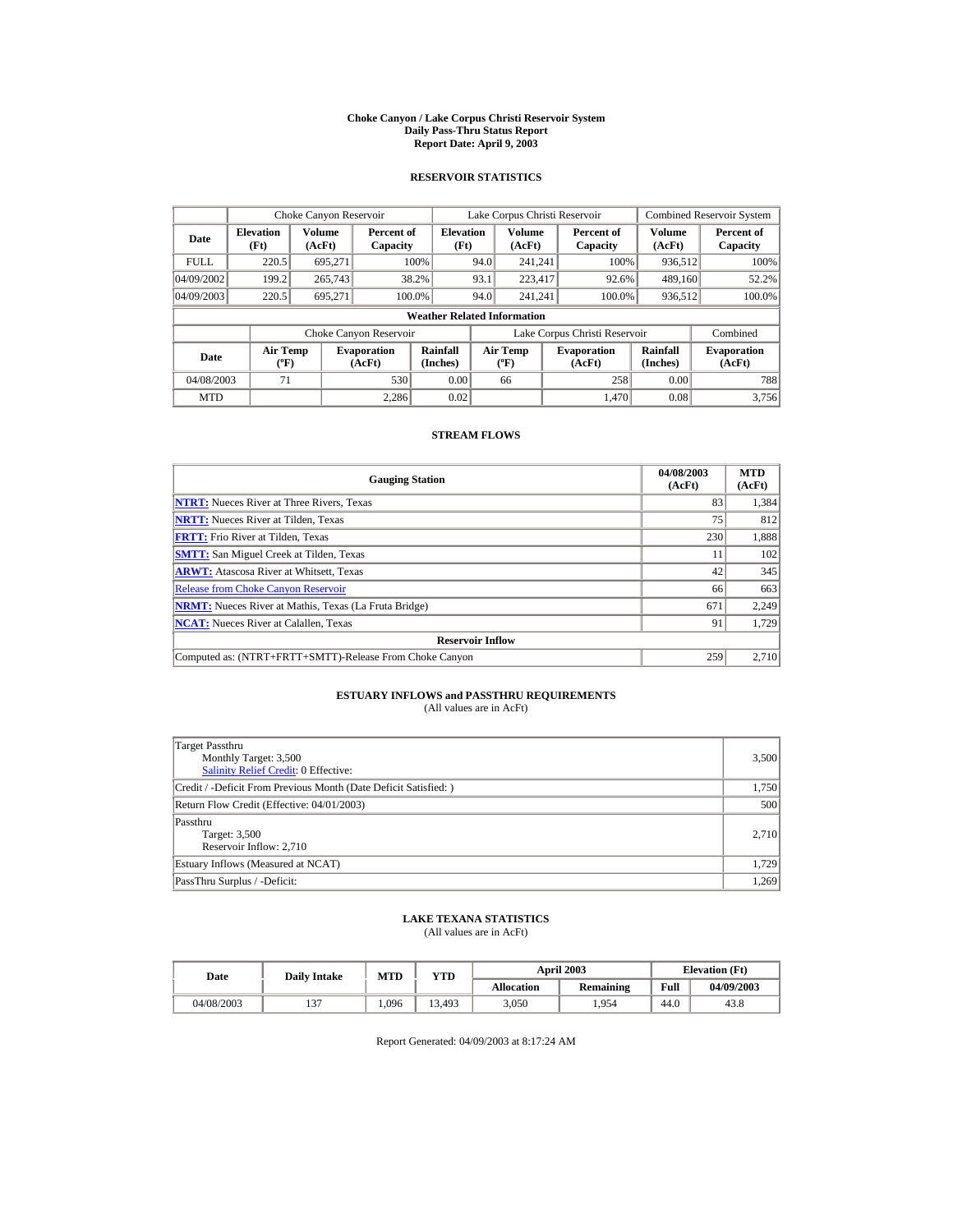#### **Choke Canyon / Lake Corpus Christi Reservoir System Daily Pass-Thru Status Report Report Date: April 10, 2003**

### **RESERVOIR STATISTICS**

|             | Choke Canyon Reservoir                |                  |                              |                          | Lake Corpus Christi Reservoir |                                   |  |                               |                      | <b>Combined Reservoir System</b> |  |  |
|-------------|---------------------------------------|------------------|------------------------------|--------------------------|-------------------------------|-----------------------------------|--|-------------------------------|----------------------|----------------------------------|--|--|
| Date        | <b>Elevation</b><br>(Ft)              | Volume<br>(AcFt) | Percent of<br>Capacity       | <b>Elevation</b><br>(Ft) |                               | <b>Volume</b><br>(AcFt)           |  | Percent of<br>Capacity        | Volume<br>(AcFt)     | Percent of<br>Capacity           |  |  |
| <b>FULL</b> | 220.5                                 | 695.271          |                              | 100%                     | 94.0                          | 241.241                           |  | 100%                          | 936,512              | 100%                             |  |  |
| 04/10/2002  | 199.2                                 | 265,450          |                              | 38.2%                    | 93.1                          | 223,604                           |  | 92.7%                         | 489,054              | 52.2%                            |  |  |
| 04/10/2003  | 220.5                                 | 695.271          |                              | 100.0%                   | 94.0                          | 241.241                           |  | 100.0%                        | 936,512              | 100.0%                           |  |  |
|             | <b>Weather Related Information</b>    |                  |                              |                          |                               |                                   |  |                               |                      |                                  |  |  |
|             |                                       |                  | Choke Canyon Reservoir       |                          |                               |                                   |  | Lake Corpus Christi Reservoir |                      | Combined                         |  |  |
| Date        | <b>Air Temp</b><br>$({}^o\mathrm{F})$ |                  | <b>Evaporation</b><br>(AcFt) | Rainfall<br>(Inches)     |                               | Air Temp<br>$({}^{\circ}{\rm F})$ |  | <b>Evaporation</b><br>(AcFt)  | Rainfall<br>(Inches) | <b>Evaporation</b><br>(AcFt)     |  |  |
| 04/09/2003  | 73                                    |                  | 333                          | 0.00                     |                               | 68                                |  | 236                           | 0.00                 | 569                              |  |  |
| <b>MTD</b>  |                                       |                  | 2.619                        | 0.02                     |                               |                                   |  | 1.706                         | 0.08                 | 4.325                            |  |  |

### **STREAM FLOWS**

| <b>Gauging Station</b>                                       | 04/09/2003<br>(AcFt) | <b>MTD</b><br>(AcFt) |
|--------------------------------------------------------------|----------------------|----------------------|
| <b>NTRT:</b> Nueces River at Three Rivers, Texas             | 66                   | 1,449                |
| <b>NRTT:</b> Nueces River at Tilden. Texas                   | 67                   | 879                  |
| <b>FRTT:</b> Frio River at Tilden, Texas                     | 222                  | 2.110                |
| <b>SMTT:</b> San Miguel Creek at Tilden, Texas               | 10                   | 112                  |
| <b>ARWT:</b> Atascosa River at Whitsett, Texas               | 40                   | 385                  |
| <b>Release from Choke Canyon Reservoir</b>                   | 66                   | 728                  |
| <b>NRMT:</b> Nueces River at Mathis, Texas (La Fruta Bridge) | 240                  | 2,489                |
| <b>NCAT:</b> Nueces River at Calallen, Texas                 | 623                  | 2,352                |
| <b>Reservoir Inflow</b>                                      |                      |                      |
| Computed as: (NTRT+FRTT+SMTT)-Release From Choke Canyon      | 232                  | 2,942                |

# **ESTUARY INFLOWS and PASSTHRU REQUIREMENTS**<br>(All values are in AcFt)

| Target Passthru<br>Monthly Target: 3,500<br><b>Salinity Relief Credit: 0 Effective:</b> | 3,500 |
|-----------------------------------------------------------------------------------------|-------|
| Credit / -Deficit From Previous Month (Date Deficit Satisfied:)                         | 1,750 |
| Return Flow Credit (Effective: 04/01/2003)                                              | 500   |
| Passthru<br>Target: 3,500<br>Reservoir Inflow: 2,942                                    | 2.942 |
| Estuary Inflows (Measured at NCAT)                                                      | 2,352 |
| PassThru Surplus / -Deficit:                                                            | 1,660 |

## **LAKE TEXANA STATISTICS**

(All values are in AcFt)

| Date       | <b>Daily Intake</b> | <b>MTD</b> | YTD    |                   | <b>April 2003</b> | <b>Elevation</b> (Ft) |            |
|------------|---------------------|------------|--------|-------------------|-------------------|-----------------------|------------|
|            |                     |            |        | <b>Allocation</b> | Remaining         | Full                  | 04/10/2003 |
| 04/09/2003 | 138                 | 1.234      | 13.631 | 3.050             | .816              | 44.0                  | 43.6       |

Report Generated: 04/10/2003 at 8:05:16 AM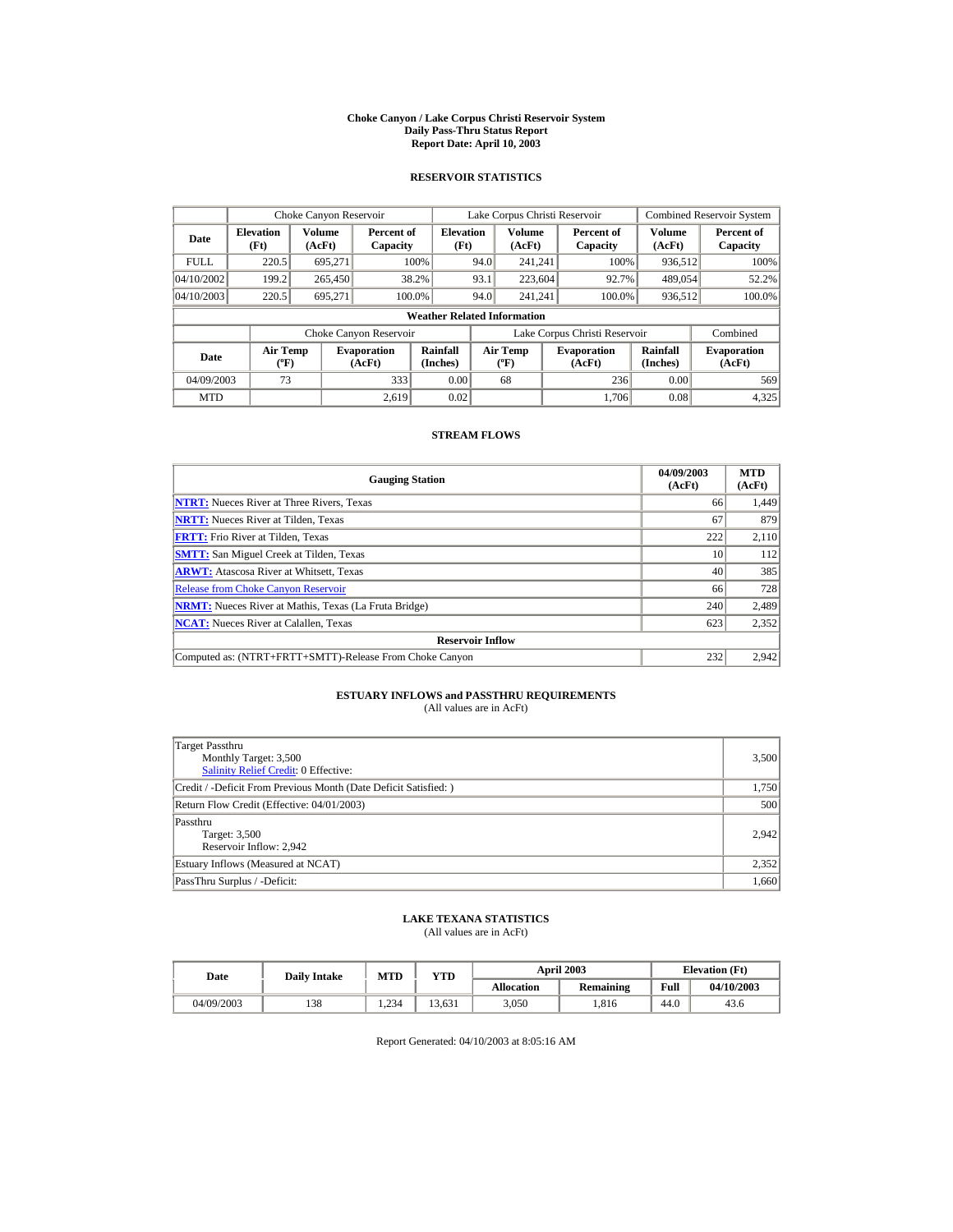#### **Choke Canyon / Lake Corpus Christi Reservoir System Daily Pass-Thru Status Report Report Date: April 11, 2003**

## **RESERVOIR STATISTICS**

|             | Choke Canyon Reservoir                |                  |                              |                                    | Lake Corpus Christi Reservoir |                                |  |                               |                         | <b>Combined Reservoir System</b> |
|-------------|---------------------------------------|------------------|------------------------------|------------------------------------|-------------------------------|--------------------------------|--|-------------------------------|-------------------------|----------------------------------|
| Date        | <b>Elevation</b><br>(Ft)              | Volume<br>(AcFt) | Percent of<br>Capacity       | <b>Elevation</b><br>(Ft)           |                               | <b>Volume</b><br>(AcFt)        |  | Percent of<br>Capacity        | <b>Volume</b><br>(AcFt) | Percent of<br>Capacity           |
| <b>FULL</b> | 220.5                                 | 695.271          |                              | 100%                               | 94.0                          | 241.241                        |  | 100%                          | 936,512                 | 100%                             |
| 04/11/2002  | 199.3                                 | 266,478          |                              | 38.3%                              | 93.1                          | 223,604                        |  | 92.7%                         | 490,082                 | 52.3%                            |
| 04/11/2003  | 220.5                                 | 695.271          |                              | 100.0%                             | 94.0                          | 241,048                        |  | 99.9%                         | 936,319                 | 100.0%                           |
|             |                                       |                  |                              | <b>Weather Related Information</b> |                               |                                |  |                               |                         |                                  |
|             |                                       |                  | Choke Canyon Reservoir       |                                    |                               |                                |  | Lake Corpus Christi Reservoir |                         | Combined                         |
| Date        | <b>Air Temp</b><br>$({}^o\mathrm{F})$ |                  | <b>Evaporation</b><br>(AcFt) | Rainfall<br>(Inches)               |                               | Air Temp<br>$({}^o\mathrm{F})$ |  | <b>Evaporation</b><br>(AcFt)  | Rainfall<br>(Inches)    | <b>Evaporation</b><br>(AcFt)     |
| 04/10/2003  | 77                                    |                  | 288                          | 0.01                               |                               | 74                             |  | 247                           | 0.00                    | 535                              |
| <b>MTD</b>  |                                       |                  | 2.907                        | 0.03                               |                               |                                |  | 1,953                         | 0.08                    | 4,860                            |

#### **STREAM FLOWS**

| <b>Gauging Station</b>                                       | 04/10/2003<br>(AcFt) | <b>MTD</b><br>(AcFt) |
|--------------------------------------------------------------|----------------------|----------------------|
| <b>NTRT:</b> Nueces River at Three Rivers, Texas             | 54                   | 1,503                |
| <b>NRTT:</b> Nueces River at Tilden, Texas                   | 66                   | 945                  |
| <b>FRTT:</b> Frio River at Tilden, Texas                     | 218                  | 2,328                |
| <b>SMTT:</b> San Miguel Creek at Tilden, Texas               | 9                    | 121                  |
| <b>ARWT:</b> Atascosa River at Whitsett, Texas               | 38                   | 423                  |
| <b>Release from Choke Canyon Reservoir</b>                   | 66                   | 794                  |
| <b>NRMT:</b> Nueces River at Mathis, Texas (La Fruta Bridge) | 141                  | 2,630                |
| <b>NCAT:</b> Nueces River at Calallen. Texas                 | 264                  | 2,616                |
| <b>Reservoir Inflow</b>                                      |                      |                      |
| Computed as: NRTT+FRTT+SMTT+ARWT                             | 331                  | 3,273                |

# **ESTUARY INFLOWS and PASSTHRU REQUIREMENTS**<br>(All values are in AcFt)

| Target Passthru<br>Monthly Target: 3,500<br>Salinity Relief Credit: 2,625 Effective: 04/11/2003 | 875      |
|-------------------------------------------------------------------------------------------------|----------|
| Credit / -Deficit From Previous Month (Date Deficit Satisfied:)                                 | $\Omega$ |
| Return Flow Credit (Effective: 04/01/2003)                                                      | 500      |
| Passthru<br>Target: 875<br>Reservoir Inflow: 3,273                                              | 875      |
| Estuary Inflows (Measured at NCAT)                                                              | 2,616    |
| PassThru Surplus / -Deficit:                                                                    | 2,241    |

# **LAKE TEXANA STATISTICS** (All values are in AcFt)

| Date       | <b>Daily Intake</b> | <b>MTD</b> | YTD    |                   | <b>April 2003</b> |      | <b>Elevation</b> (Ft) |
|------------|---------------------|------------|--------|-------------------|-------------------|------|-----------------------|
|            |                     |            |        | <b>Allocation</b> | <b>Remaining</b>  | Full | 04/11/2003            |
| 04/10/2003 | 138                 | 1.371      | 13.768 | 3,050             | . 679             | 44.0 | 43.6                  |

Report Generated: 04/11/2003 at 8:47:32 AM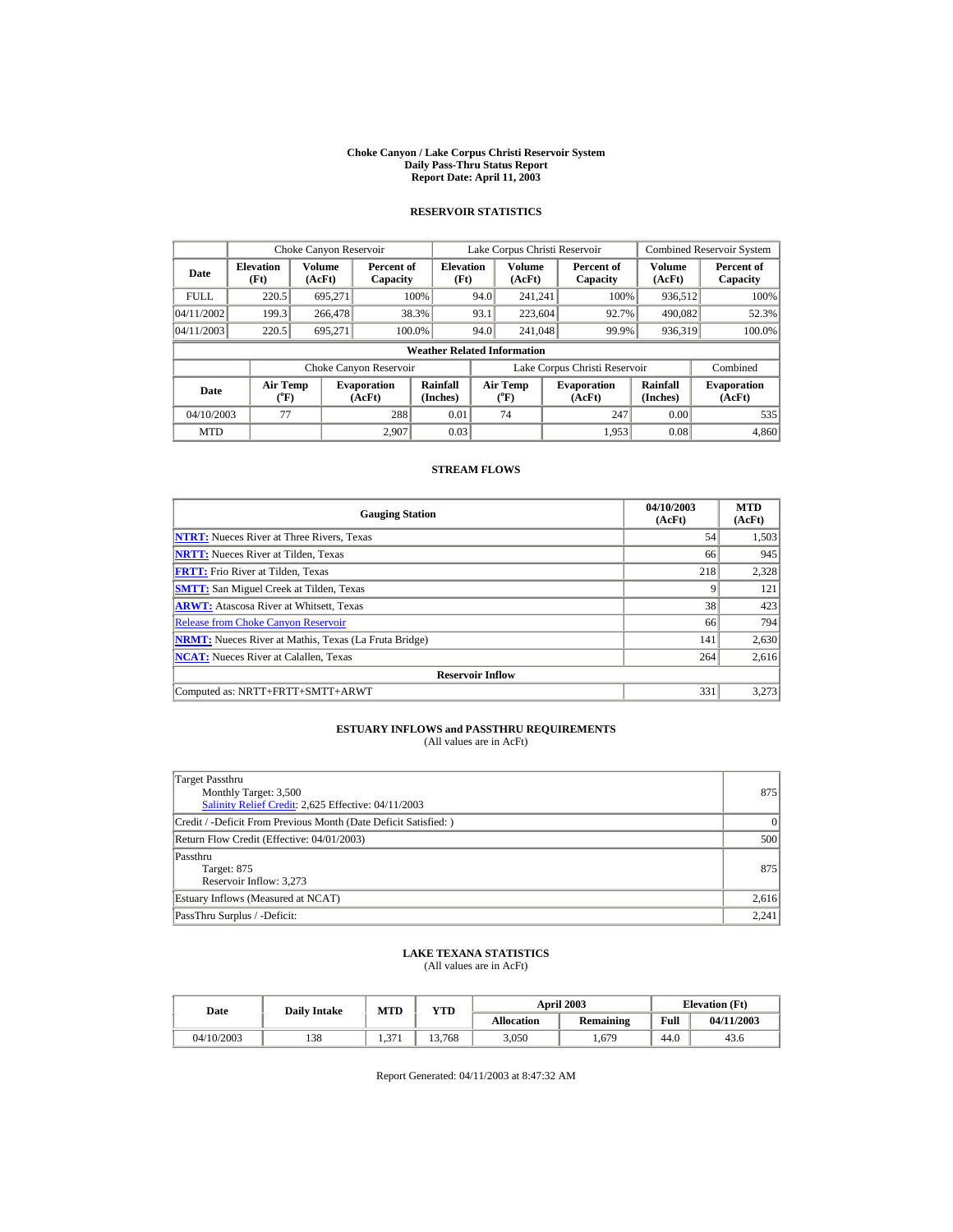#### **Choke Canyon / Lake Corpus Christi Reservoir System Daily Pass-Thru Status Report Report Date: April 12, 2003**

## **RESERVOIR STATISTICS**

|             | Choke Canyon Reservoir                |                  |                              |                                    | Lake Corpus Christi Reservoir |                                |  |                               |                             | <b>Combined Reservoir System</b> |
|-------------|---------------------------------------|------------------|------------------------------|------------------------------------|-------------------------------|--------------------------------|--|-------------------------------|-----------------------------|----------------------------------|
| Date        | <b>Elevation</b><br>(Ft)              | Volume<br>(AcFt) | Percent of<br>Capacity       | <b>Elevation</b><br>(Ft)           |                               | <b>Volume</b><br>(AcFt)        |  | Percent of<br>Capacity        | <b>Volume</b><br>(AcFt)     | Percent of<br>Capacity           |
| <b>FULL</b> | 220.5                                 | 695.271          |                              | 100%                               | 94.0                          | 241.241                        |  | 100%                          | 936,512                     | 100%                             |
| 04/12/2002  | 199.3                                 | 266,625          |                              | 38.3%                              | 93.1                          | 224,351                        |  | 93.0%                         | 490,976                     | 52.4%                            |
| 04/12/2003  | 220.5                                 | 695,271          |                              | 100.0%                             | 94.0                          | 241,048                        |  | 99.9%                         | 936,319                     | 100.0%                           |
|             |                                       |                  |                              | <b>Weather Related Information</b> |                               |                                |  |                               |                             |                                  |
|             |                                       |                  | Choke Canyon Reservoir       |                                    |                               |                                |  | Lake Corpus Christi Reservoir |                             | Combined                         |
| <b>Date</b> | <b>Air Temp</b><br>$({}^o\mathrm{F})$ |                  | <b>Evaporation</b><br>(AcFt) | <b>Rainfall</b><br>(Inches)        |                               | Air Temp<br>$({}^o\mathrm{F})$ |  | <b>Evaporation</b><br>(AcFt)  | <b>Rainfall</b><br>(Inches) | <b>Evaporation</b><br>(AcFt)     |
| 04/11/2003  | 78                                    |                  | 303                          | 0.00                               |                               | 75                             |  | 168                           | 0.00                        | 471                              |
| <b>MTD</b>  |                                       |                  | 3.210                        | 0.03                               |                               |                                |  | 2.121                         | 0.08                        | 5,331                            |

#### **STREAM FLOWS**

| <b>Gauging Station</b>                                       | 04/11/2003<br>(AcFt) | <b>MTD</b><br>(AcFt) |
|--------------------------------------------------------------|----------------------|----------------------|
| <b>NTRT:</b> Nueces River at Three Rivers, Texas             | 44                   | 1,546                |
| <b>NRTT:</b> Nueces River at Tilden, Texas                   | 71                   | 1,016                |
| <b>FRTT:</b> Frio River at Tilden, Texas                     | 214                  | 2,543                |
| <b>SMTT:</b> San Miguel Creek at Tilden, Texas               | 9                    | 130                  |
| <b>ARWT:</b> Atascosa River at Whitsett, Texas               | 38                   | 461                  |
| <b>Release from Choke Canyon Reservoir</b>                   | 66                   | 860                  |
| <b>NRMT:</b> Nueces River at Mathis, Texas (La Fruta Bridge) | 181                  | 2,811                |
| <b>NCAT:</b> Nueces River at Calallen, Texas                 | 99                   | 2,715                |
| <b>Reservoir Inflow</b>                                      |                      |                      |
| Computed as: NRTT+FRTT+SMTT+ARWT                             | 333                  | 3,606                |

# **ESTUARY INFLOWS and PASSTHRU REQUIREMENTS**<br>(All values are in AcFt)

| Target Passthru<br>Monthly Target: 3,500<br>Salinity Relief Credit: 2,625 Effective: 04/11/2003 | 875      |
|-------------------------------------------------------------------------------------------------|----------|
| Credit / -Deficit From Previous Month (Date Deficit Satisfied:)                                 | $\Omega$ |
| Return Flow Credit (Effective: 04/01/2003)                                                      | 500      |
| Passthru<br>Target: 875<br>Reservoir Inflow: 3,606                                              | 875      |
| Estuary Inflows (Measured at NCAT)                                                              | 2,715    |
| PassThru Surplus / -Deficit:                                                                    | 2,340    |

# **LAKE TEXANA STATISTICS** (All values are in AcFt)

| Date       | <b>Daily Intake</b> | <b>MTD</b> | YTD    |                   | <b>April 2003</b> |      | <b>Elevation</b> (Ft) |
|------------|---------------------|------------|--------|-------------------|-------------------|------|-----------------------|
|            |                     |            |        | <b>Allocation</b> | <b>Remaining</b>  | Full | 04/12/2003            |
| 04/11/2003 | 138                 | 1,509      | 13.906 | 3,050             | l.541             | 44.0 | 43.6                  |

Report Generated: 04/12/2003 at 7:46:45 AM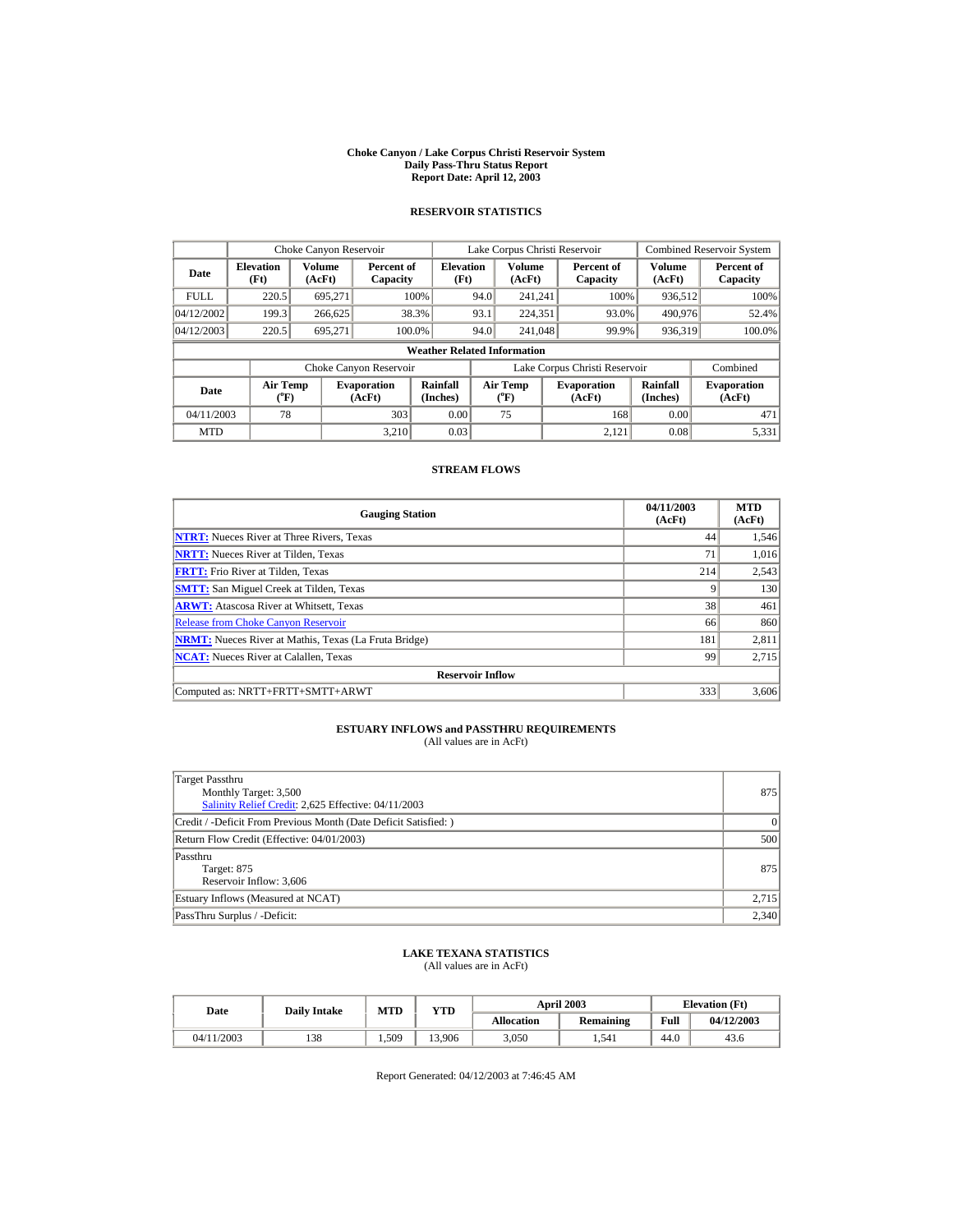#### **Choke Canyon / Lake Corpus Christi Reservoir System Daily Pass-Thru Status Report Report Date: April 13, 2003**

## **RESERVOIR STATISTICS**

|             | Choke Canyon Reservoir                |                  |                              |                                    | Lake Corpus Christi Reservoir |                                  |  |                               |                         | <b>Combined Reservoir System</b> |
|-------------|---------------------------------------|------------------|------------------------------|------------------------------------|-------------------------------|----------------------------------|--|-------------------------------|-------------------------|----------------------------------|
| Date        | <b>Elevation</b><br>(Ft)              | Volume<br>(AcFt) | Percent of<br>Capacity       | <b>Elevation</b><br>(Ft)           |                               | <b>Volume</b><br>(AcFt)          |  | Percent of<br>Capacity        | <b>Volume</b><br>(AcFt) | Percent of<br>Capacity           |
| <b>FULL</b> | 220.5                                 | 695.271          |                              | 100%                               | 94.0                          | 241.241                          |  | 100%                          | 936,512                 | 100%                             |
| 04/13/2002  | 199.3                                 | 266,772          |                              | 38.4%                              | 93.1                          | 224,726                          |  | 93.2%                         | 491,498                 | 52.5%                            |
| 04/13/2003  | 220.5                                 | 695.271          |                              | 100.0%                             | 94.0                          | 240,856                          |  | 99.8%                         | 936,127                 | 100.0%                           |
|             |                                       |                  |                              | <b>Weather Related Information</b> |                               |                                  |  |                               |                         |                                  |
|             |                                       |                  | Choke Canyon Reservoir       |                                    |                               |                                  |  | Lake Corpus Christi Reservoir |                         | Combined                         |
| Date        | <b>Air Temp</b><br>$({}^o\mathrm{F})$ |                  | <b>Evaporation</b><br>(AcFt) | Rainfall<br>(Inches)               |                               | Air Temp<br>$(^{\circ}\text{F})$ |  | <b>Evaporation</b><br>(AcFt)  | Rainfall<br>(Inches)    | <b>Evaporation</b><br>(AcFt)     |
| 04/12/2003  | 82                                    |                  | 409                          | 0.00                               |                               | 80                               |  | 235                           | 0.00                    | 644                              |
| <b>MTD</b>  |                                       |                  | 3.619                        | 0.03                               |                               |                                  |  | 2,356                         | 0.08                    | 5,975                            |

#### **STREAM FLOWS**

| <b>Gauging Station</b>                                       | 04/12/2003<br>(AcFt) | <b>MTD</b><br>(AcFt) |
|--------------------------------------------------------------|----------------------|----------------------|
| <b>NTRT:</b> Nueces River at Three Rivers, Texas             | 46                   | 1,592                |
| <b>NRTT:</b> Nueces River at Tilden, Texas                   | 73                   | 1,090                |
| <b>FRTT:</b> Frio River at Tilden, Texas                     | 210                  | 2,753                |
| <b>SMTT:</b> San Miguel Creek at Tilden, Texas               | 9                    | 139                  |
| <b>ARWT:</b> Atascosa River at Whitsett, Texas               | 38                   | 498                  |
| <b>Release from Choke Canyon Reservoir</b>                   | 66                   | 925                  |
| <b>NRMT:</b> Nueces River at Mathis, Texas (La Fruta Bridge) | 181                  | 2.991                |
| <b>NCAT:</b> Nueces River at Calallen, Texas                 | 167                  | 2,882                |
| <b>Reservoir Inflow</b>                                      |                      |                      |
| Computed as: NRTT+FRTT+SMTT+ARWT                             | 330                  | 3,936                |

# **ESTUARY INFLOWS and PASSTHRU REQUIREMENTS**<br>(All values are in AcFt)

| Target Passthru<br>Monthly Target: 3,500<br>Salinity Relief Credit: 2,625 Effective: 04/11/2003 | 875      |
|-------------------------------------------------------------------------------------------------|----------|
| Credit / -Deficit From Previous Month (Date Deficit Satisfied:)                                 | $\Omega$ |
| Return Flow Credit (Effective: 04/01/2003)                                                      | 500      |
| Passthru<br>Target: 875<br>Reservoir Inflow: 3,936                                              | 875      |
| Estuary Inflows (Measured at NCAT)                                                              | 2,882    |
| PassThru Surplus / -Deficit:                                                                    | 2,507    |

## **LAKE TEXANA STATISTICS** (All values are in AcFt)

| Date       | <b>Daily Intake</b> | MTD | $_{\rm VTD}$ |            | <b>April 2003</b> |      | <b>Elevation</b> (Ft) |
|------------|---------------------|-----|--------------|------------|-------------------|------|-----------------------|
|            |                     |     |              | Allocation | Remaining         | Full | 04/13/2003            |
| 04/12/2003 | 138                 | 647 | 14.044       | 3.050      | .403              | 44.0 | 43.6                  |

Report Generated: 04/13/2003 at 7:52:25 AM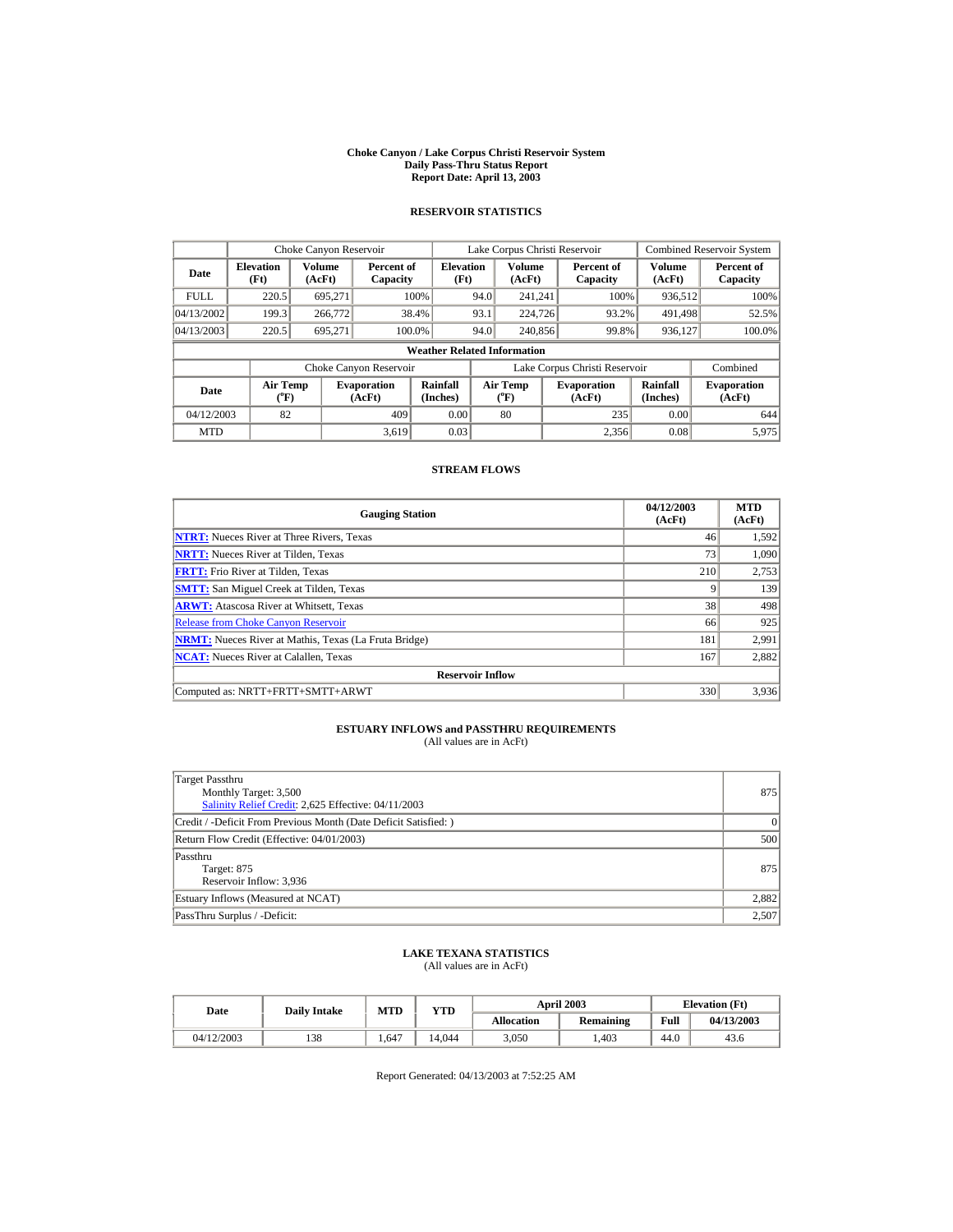#### **Choke Canyon / Lake Corpus Christi Reservoir System Daily Pass-Thru Status Report Report Date: April 14, 2003**

## **RESERVOIR STATISTICS**

|             | Choke Canyon Reservoir                           |                  |                              |                                    | Lake Corpus Christi Reservoir |                                           |  |                               |                             | <b>Combined Reservoir System</b> |
|-------------|--------------------------------------------------|------------------|------------------------------|------------------------------------|-------------------------------|-------------------------------------------|--|-------------------------------|-----------------------------|----------------------------------|
| Date        | <b>Elevation</b><br>(Ft)                         | Volume<br>(AcFt) | Percent of<br>Capacity       | <b>Elevation</b><br>(Ft)           |                               | <b>Volume</b><br>(AcFt)                   |  | Percent of<br>Capacity        | <b>Volume</b><br>(AcFt)     | Percent of<br>Capacity           |
| <b>FULL</b> | 220.5                                            | 695.271          |                              | 100%                               | 94.0                          | 241.241                                   |  | 100%                          | 936,512                     | 100%                             |
| 04/14/2002  | 199.3                                            | 267,066          |                              | 38.4%                              | 93.1                          | 224,913                                   |  | 93.2%                         | 491.979                     | 52.5%                            |
| 04/14/2003  | 220.5                                            | 695,012          | 100.0%                       |                                    | 94.0                          | 240,663                                   |  | 99.8%                         | 935,675                     | 99.9%                            |
|             |                                                  |                  |                              | <b>Weather Related Information</b> |                               |                                           |  |                               |                             |                                  |
|             |                                                  |                  | Choke Canyon Reservoir       |                                    |                               |                                           |  | Lake Corpus Christi Reservoir |                             | Combined                         |
| Date        | <b>Air Temp</b><br>$({}^{\mathrm{o}}\mathbf{F})$ |                  | <b>Evaporation</b><br>(AcFt) | <b>Rainfall</b><br>(Inches)        |                               | Air Temp<br>$({}^{\mathrm{o}}\mathrm{F})$ |  | <b>Evaporation</b><br>(AcFt)  | <b>Rainfall</b><br>(Inches) | <b>Evaporation</b><br>(AcFt)     |
| 04/13/2003  | 83                                               |                  | 409                          | 0.00                               |                               | 81                                        |  | 347                           | 0.00                        | 756                              |
| <b>MTD</b>  |                                                  |                  | 4.028                        | 0.03                               |                               |                                           |  | 2.703                         | 0.08                        | 6,731                            |

#### **STREAM FLOWS**

| <b>Gauging Station</b>                                       | 04/13/2003<br>(AcFt) | <b>MTD</b><br>(AcFt) |
|--------------------------------------------------------------|----------------------|----------------------|
| <b>NTRT:</b> Nueces River at Three Rivers, Texas             | 46                   | 1,638                |
| <b>NRTT:</b> Nueces River at Tilden, Texas                   | 81                   | 1,171                |
| <b>FRTT:</b> Frio River at Tilden, Texas                     | 206                  | 2,960                |
| <b>SMTT:</b> San Miguel Creek at Tilden, Texas               | 8                    | 146                  |
| <b>ARWT:</b> Atascosa River at Whitsett, Texas               | 38                   | 536                  |
| <b>Release from Choke Canyon Reservoir</b>                   | 66                   | 991                  |
| <b>NRMT:</b> Nueces River at Mathis, Texas (La Fruta Bridge) | 181                  | 3.172                |
| <b>NCAT:</b> Nueces River at Calallen, Texas                 | 151                  | 3,033                |
| <b>Reservoir Inflow</b>                                      |                      |                      |
| Computed as: NRTT+FRTT+SMTT+ARWT                             | 333                  | 4,269                |

# **ESTUARY INFLOWS and PASSTHRU REQUIREMENTS**<br>(All values are in AcFt)

| Target Passthru<br>Monthly Target: 3,500<br>Salinity Relief Credit: 2,625 Effective: 04/11/2003 | 875      |
|-------------------------------------------------------------------------------------------------|----------|
| Credit / -Deficit From Previous Month (Date Deficit Satisfied:)                                 | $\Omega$ |
| Return Flow Credit (Effective: 04/01/2003)                                                      | 500      |
| Passthru<br>Target: 875<br>Reservoir Inflow: 4,269                                              | 875      |
| Estuary Inflows (Measured at NCAT)                                                              | 3,033    |
| PassThru Surplus / -Deficit:                                                                    | 2,658    |

# **LAKE TEXANA STATISTICS** (All values are in AcFt)

| Date       | <b>Daily Intake</b> | <b>MTD</b> | YTD    |                   | <b>April 2003</b> |      | <b>Elevation</b> (Ft) |
|------------|---------------------|------------|--------|-------------------|-------------------|------|-----------------------|
|            |                     |            |        | <b>Allocation</b> | <b>Remaining</b>  | Full | 04/14/2003            |
| 04/13/2003 | 138                 | 1.785      | 14.182 | 3,050             | .265              | 44.0 | 43.6                  |

Report Generated: 04/14/2003 at 8:16:50 AM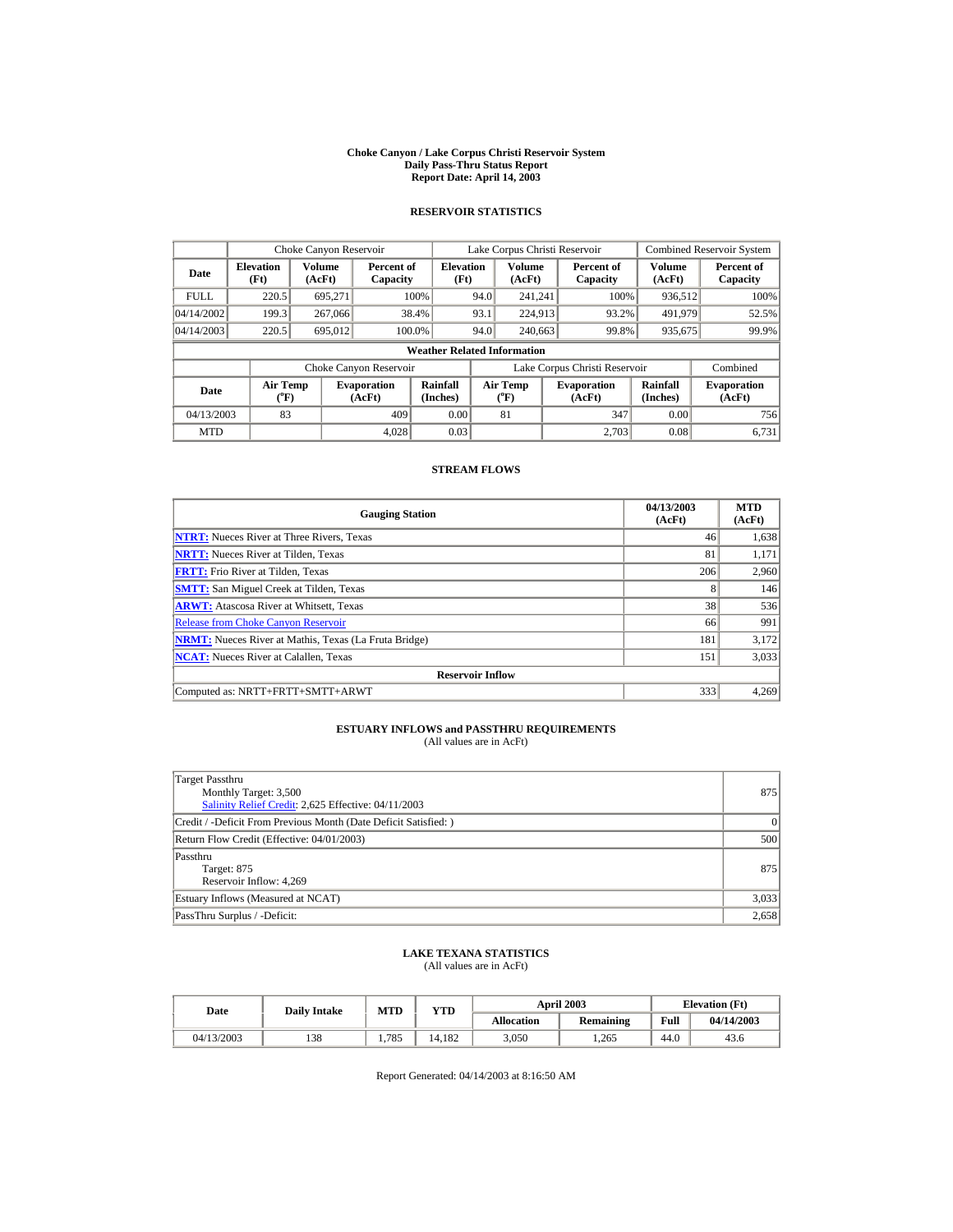#### **Choke Canyon / Lake Corpus Christi Reservoir System Daily Pass-Thru Status Report Report Date: April 15, 2003**

## **RESERVOIR STATISTICS**

|             | Choke Canyon Reservoir                |                  |                              |                                    | Lake Corpus Christi Reservoir |                                  |  |                               |                         | <b>Combined Reservoir System</b> |
|-------------|---------------------------------------|------------------|------------------------------|------------------------------------|-------------------------------|----------------------------------|--|-------------------------------|-------------------------|----------------------------------|
| Date        | <b>Elevation</b><br>(Ft)              | Volume<br>(AcFt) | Percent of<br>Capacity       | <b>Elevation</b><br>(Ft)           |                               | <b>Volume</b><br>(AcFt)          |  | Percent of<br>Capacity        | <b>Volume</b><br>(AcFt) | Percent of<br>Capacity           |
| <b>FULL</b> | 220.5                                 | 695.271          |                              | 100%                               | 94.0                          | 241.241                          |  | 100%                          | 936,512                 | 100%                             |
| 04/15/2002  | 199.3                                 | 266,919          |                              | 38.4%                              | 93.0                          | 223,044                          |  | 92.5%                         | 489,963                 | 52.3%                            |
| 04/15/2003  | 220.5                                 | 694,752          |                              | 99.9%                              | 94.0                          | 240,279                          |  | 99.6%                         | 935,031                 | 99.8%                            |
|             |                                       |                  |                              | <b>Weather Related Information</b> |                               |                                  |  |                               |                         |                                  |
|             |                                       |                  | Choke Canyon Reservoir       |                                    |                               |                                  |  | Lake Corpus Christi Reservoir |                         | Combined                         |
| Date        | <b>Air Temp</b><br>$({}^o\mathrm{F})$ |                  | <b>Evaporation</b><br>(AcFt) | Rainfall<br>(Inches)               |                               | Air Temp<br>$(^{\circ}\text{F})$ |  | <b>Evaporation</b><br>(AcFt)  | Rainfall<br>(Inches)    | <b>Evaporation</b><br>(AcFt)     |
| 04/14/2003  | 83                                    |                  | 439                          | 0.00                               |                               | 81                               |  | 437                           | 0.00                    | 876                              |
| <b>MTD</b>  |                                       |                  | 4.467                        | 0.03                               |                               |                                  |  | 3.140                         | 0.08                    | 7,607                            |

#### **STREAM FLOWS**

| <b>Gauging Station</b>                                       | 04/14/2003<br>(AcFt) | <b>MTD</b><br>(AcFt) |
|--------------------------------------------------------------|----------------------|----------------------|
| <b>NTRT:</b> Nueces River at Three Rivers, Texas             | 175                  | 1,812                |
| <b>NRTT:</b> Nueces River at Tilden, Texas                   | 77                   | 1,249                |
| <b>FRTT:</b> Frio River at Tilden. Texas                     | 202                  | 3,162                |
| <b>SMTT:</b> San Miguel Creek at Tilden, Texas               |                      | 156                  |
| <b>ARWT:</b> Atascosa River at Whitsett, Texas               | 36                   | 572                  |
| <b>Release from Choke Canyon Reservoir</b>                   | 66                   | 1,056                |
| <b>NRMT:</b> Nueces River at Mathis, Texas (La Fruta Bridge) | 135                  | 3,307                |
| <b>NCAT:</b> Nueces River at Calallen, Texas                 | 64                   | 3,097                |
| <b>Reservoir Inflow</b>                                      |                      |                      |
| Computed as: (NTRT+FRTT+SMTT)-Release From Choke Canyon      | 321                  | 4,590                |

# **ESTUARY INFLOWS and PASSTHRU REQUIREMENTS**<br>(All values are in AcFt)

| Target Passthru<br>Monthly Target: 3,500<br>Salinity Relief Credit: 2,625 Effective: 04/11/2003 | 875      |
|-------------------------------------------------------------------------------------------------|----------|
| Credit / -Deficit From Previous Month (Date Deficit Satisfied: )                                | $\Omega$ |
| Return Flow Credit (Effective: 04/01/2003)                                                      | 500      |
| Passthru<br>Target: 875<br>Reservoir Inflow: 4,590                                              | 875      |
| Estuary Inflows (Measured at NCAT)                                                              | 3,097    |
| PassThru Surplus / -Deficit:                                                                    | 2,722    |

# **LAKE TEXANA STATISTICS** (All values are in AcFt)

| Date       | <b>Daily Intake</b> | <b>MTD</b> | YTD    |            | <b>April 2003</b> | <b>Elevation</b> (Ft) |            |
|------------|---------------------|------------|--------|------------|-------------------|-----------------------|------------|
|            |                     |            |        | Allocation | Remaining         | Full                  | 04/15/2003 |
| 04/14/2003 | 138                 | 1.923      | 14.320 | 3,050      | 1,127             | 44.0                  | 43.5       |

Report Generated: 04/15/2003 at 8:07:18 AM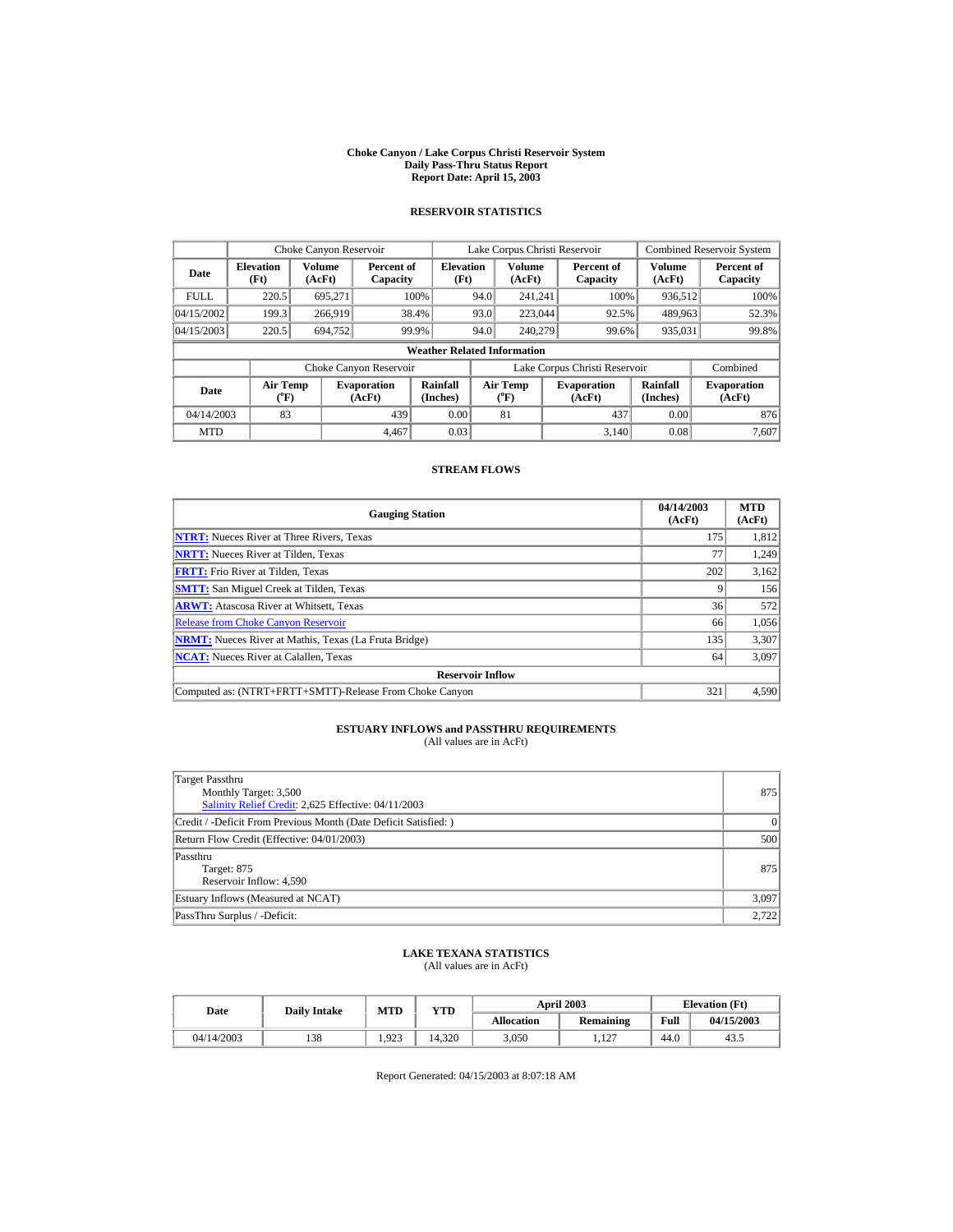#### **Choke Canyon / Lake Corpus Christi Reservoir System Daily Pass-Thru Status Report Report Date: April 16, 2003**

## **RESERVOIR STATISTICS**

|             | Choke Canyon Reservoir   |                                                                                                                                                                   |                        |                                    | Lake Corpus Christi Reservoir |                              |                               |                        |                         | <b>Combined Reservoir System</b> |
|-------------|--------------------------|-------------------------------------------------------------------------------------------------------------------------------------------------------------------|------------------------|------------------------------------|-------------------------------|------------------------------|-------------------------------|------------------------|-------------------------|----------------------------------|
| Date        | <b>Elevation</b><br>(Ft) | Volume<br>(AcFt)                                                                                                                                                  | Percent of<br>Capacity | <b>Elevation</b><br>(Ft)           |                               | <b>Volume</b><br>(AcFt)      |                               | Percent of<br>Capacity | <b>Volume</b><br>(AcFt) | Percent of<br>Capacity           |
| <b>FULL</b> | 220.5                    | 695.271                                                                                                                                                           |                        | 100%                               | 94.0                          | 241.241                      |                               | 100%                   | 936,512                 | 100%                             |
| 04/16/2002  | 199.3                    | 266,919                                                                                                                                                           |                        | 38.4%                              | 93.1                          | 223,604                      |                               | 92.7%                  | 490,523                 | 52.4%                            |
| 04/16/2003  | 220.5                    | 694.493                                                                                                                                                           |                        | 99.9%                              | 93.9                          | 239,702                      |                               | 99.4%                  | 934,195                 | 99.8%                            |
|             |                          |                                                                                                                                                                   |                        | <b>Weather Related Information</b> |                               |                              |                               |                        |                         |                                  |
|             |                          |                                                                                                                                                                   | Choke Canyon Reservoir |                                    |                               |                              | Lake Corpus Christi Reservoir |                        |                         | Combined                         |
| Date        |                          | Rainfall<br><b>Air Temp</b><br>Air Temp<br><b>Evaporation</b><br><b>Evaporation</b><br>(Inches)<br>(AcFt)<br>$(^{\circ}\text{F})$<br>$({}^o\mathrm{F})$<br>(AcFt) |                        |                                    | Rainfall<br>(Inches)          | <b>Evaporation</b><br>(AcFt) |                               |                        |                         |                                  |
| 04/15/2003  | 83                       |                                                                                                                                                                   | 424                    | 0.00                               |                               | 82                           |                               | 313                    | 0.00                    | 737                              |
| <b>MTD</b>  |                          |                                                                                                                                                                   | 4.891                  | 0.03                               |                               |                              |                               | 3,453                  | 0.08                    | 8,344                            |

#### **STREAM FLOWS**

| <b>Gauging Station</b>                                       | 04/15/2003<br>(AcFt) | <b>MTD</b><br>(AcFt) |
|--------------------------------------------------------------|----------------------|----------------------|
| <b>NTRT:</b> Nueces River at Three Rivers, Texas             | 181                  | 1,993                |
| <b>NRTT:</b> Nueces River at Tilden, Texas                   | 69                   | 1,318                |
| <b>FRTT:</b> Frio River at Tilden, Texas                     | 200                  | 3,363                |
| <b>SMTT:</b> San Miguel Creek at Tilden, Texas               | 11                   | 167                  |
| <b>ARWT:</b> Atascosa River at Whitsett, Texas               | 36                   | 607                  |
| <b>Release from Choke Canyon Reservoir</b>                   | 66                   | 1,122                |
| <b>NRMT:</b> Nueces River at Mathis, Texas (La Fruta Bridge) | 109                  | 3,416                |
| <b>NCAT:</b> Nueces River at Calallen, Texas                 | 81                   | 3,178                |
| <b>Reservoir Inflow</b>                                      |                      |                      |
| Computed as: (NTRT+FRTT+SMTT)-Release From Choke Canyon      | 327                  | 4,917                |

# **ESTUARY INFLOWS and PASSTHRU REQUIREMENTS**<br>(All values are in AcFt)

| Target Passthru<br>Monthly Target: 3,500<br>Salinity Relief Credit: 2,625 Effective: 04/11/2003 | 875      |
|-------------------------------------------------------------------------------------------------|----------|
| Credit / -Deficit From Previous Month (Date Deficit Satisfied: )                                | $\Omega$ |
| Return Flow Credit (Effective: 04/01/2003)                                                      | 500      |
| Passthru<br>Target: 875<br>Reservoir Inflow: 4,917                                              | 875      |
| Estuary Inflows (Measured at NCAT)                                                              | 3,178    |
| PassThru Surplus / -Deficit:                                                                    | 2,803    |

# **LAKE TEXANA STATISTICS** (All values are in AcFt)

| Date       | <b>Daily Intake</b> | <b>MTD</b> | YTD    |            | <b>April 2003</b> |      | <b>Elevation</b> (Ft) |
|------------|---------------------|------------|--------|------------|-------------------|------|-----------------------|
|            |                     |            |        | Allocation | Remaining         | Full | 04/16/2003            |
| 04/15/2003 | 138                 | 2.060      | 14.457 | 3.050      | 990               | 44.0 | 43.4                  |

Report Generated: 04/16/2003 at 8:03:09 AM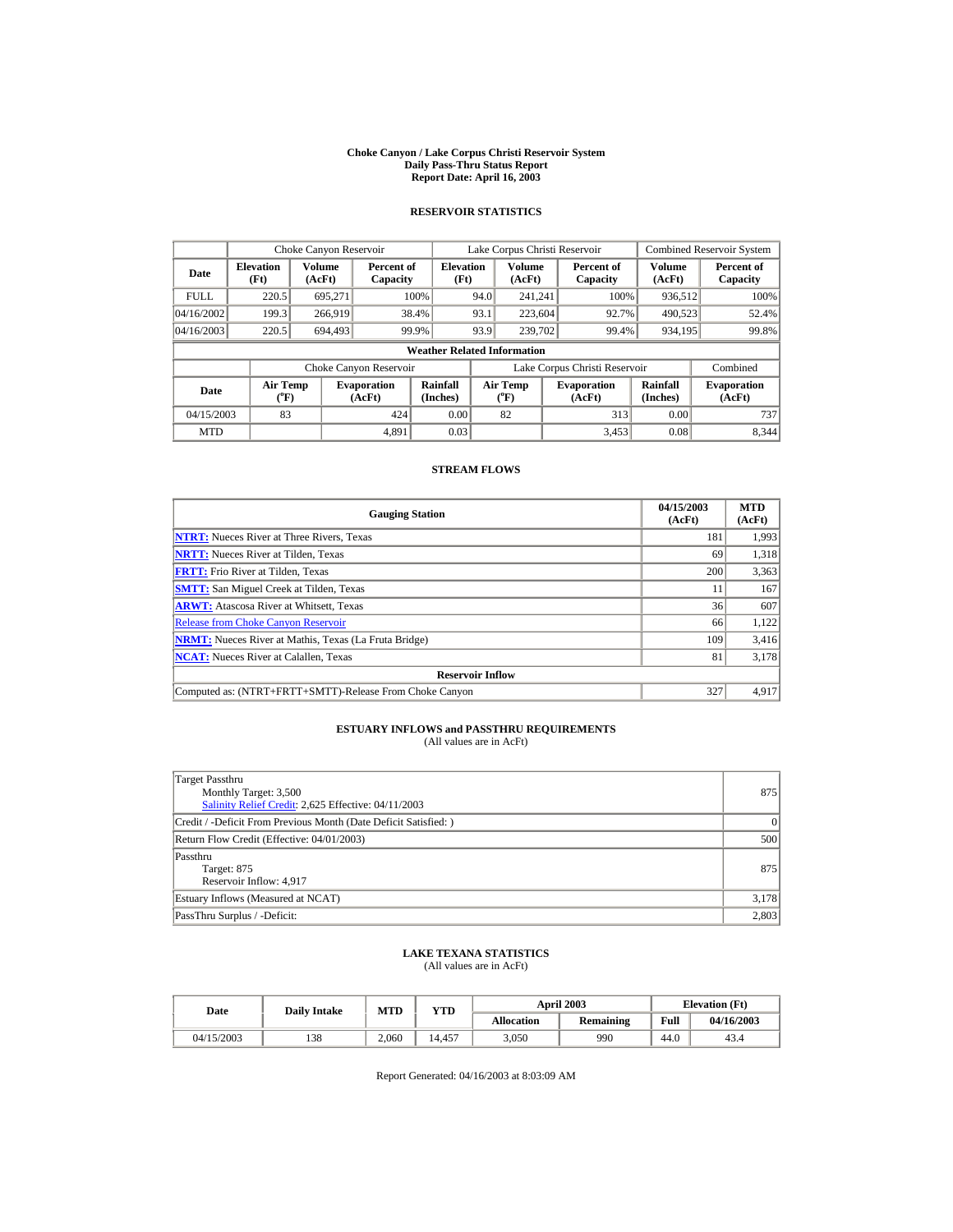#### **Choke Canyon / Lake Corpus Christi Reservoir System Daily Pass-Thru Status Report Report Date: April 17, 2003**

## **RESERVOIR STATISTICS**

|             | Choke Canyon Reservoir                |                  |                              |                                    | Lake Corpus Christi Reservoir |                                |                               |       |                         | <b>Combined Reservoir System</b> |
|-------------|---------------------------------------|------------------|------------------------------|------------------------------------|-------------------------------|--------------------------------|-------------------------------|-------|-------------------------|----------------------------------|
| Date        | <b>Elevation</b><br>(Ft)              | Volume<br>(AcFt) | Percent of<br>Capacity       | <b>Elevation</b><br>(Ft)           |                               | <b>Volume</b><br>(AcFt)        | Percent of<br>Capacity        |       | <b>Volume</b><br>(AcFt) | Percent of<br>Capacity           |
| <b>FULL</b> | 220.5                                 | 695.271          |                              | 100%                               | 94.0                          | 241.241                        |                               | 100%  | 936,512                 | 100%                             |
| 04/17/2002  | 199.3                                 | 266,625          |                              | 38.3%                              | 93.0                          | 222.298                        |                               | 92.1% | 488,923                 | 52.2%                            |
| 04/17/2003  | 220.5                                 | 695,012          |                              | 100.0%                             | 93.9                          | 239,894                        |                               | 99.4% | 934,906                 | 99.8%                            |
|             |                                       |                  |                              | <b>Weather Related Information</b> |                               |                                |                               |       |                         |                                  |
|             |                                       |                  | Choke Canyon Reservoir       |                                    |                               |                                | Lake Corpus Christi Reservoir |       |                         | Combined                         |
| Date        | <b>Air Temp</b><br>$({}^o\mathrm{F})$ |                  | <b>Evaporation</b><br>(AcFt) | <b>Rainfall</b><br>(Inches)        |                               | Air Temp<br>$({}^o\mathrm{F})$ | <b>Evaporation</b><br>(AcFt)  |       | Rainfall<br>(Inches)    | <b>Evaporation</b><br>(AcFt)     |
| 04/16/2003  | 87                                    |                  | 288                          | 0.00                               |                               | 86                             |                               | 201   | 0.00                    | 489                              |
| <b>MTD</b>  |                                       |                  | 5,179                        | 0.03                               |                               |                                |                               | 3.654 | 0.08                    | 8,833                            |

#### **STREAM FLOWS**

| <b>Gauging Station</b>                                       | 04/16/2003<br>(AcFt) | <b>MTD</b><br>(AcFt) |
|--------------------------------------------------------------|----------------------|----------------------|
| <b>NTRT:</b> Nueces River at Three Rivers, Texas             | 167                  | 2,160                |
| <b>NRTT:</b> Nueces River at Tilden, Texas                   | 66                   | 1,384                |
| <b>FRTT:</b> Frio River at Tilden, Texas                     | 195                  | 3,557                |
| <b>SMTT:</b> San Miguel Creek at Tilden, Texas               | 10                   | 176                  |
| <b>ARWT:</b> Atascosa River at Whitsett, Texas               | 36                   | 643                  |
| <b>Release from Choke Canyon Reservoir</b>                   | 66                   | 1,187                |
| <b>NRMT:</b> Nueces River at Mathis, Texas (La Fruta Bridge) | 133                  | 3,549                |
| <b>NCAT:</b> Nueces River at Calallen, Texas                 | 56                   | 3,234                |
| <b>Reservoir Inflow</b>                                      |                      |                      |
| Computed as: (NTRT+FRTT+SMTT)-Release From Choke Canyon      | 306                  | 5.222                |

# **ESTUARY INFLOWS and PASSTHRU REQUIREMENTS**<br>(All values are in AcFt)

| Target Passthru<br>Monthly Target: 3,500<br>Salinity Relief Credit: 2,625 Effective: 04/11/2003 | 875      |
|-------------------------------------------------------------------------------------------------|----------|
| Credit / -Deficit From Previous Month (Date Deficit Satisfied:)                                 | $\Omega$ |
| Return Flow Credit (Effective: 04/01/2003)                                                      | 500      |
| Passthru<br>Target: 875<br>Reservoir Inflow: 5,222                                              | 875      |
| Estuary Inflows (Measured at NCAT)                                                              | 3,234    |
| PassThru Surplus / -Deficit:                                                                    | 2,859    |

# **LAKE TEXANA STATISTICS** (All values are in AcFt)

| Date       | <b>Daily Intake</b> | <b>MTD</b> | YTD    |                   | <b>April 2003</b> |      | <b>Elevation</b> (Ft) |
|------------|---------------------|------------|--------|-------------------|-------------------|------|-----------------------|
|            |                     |            |        | <b>Allocation</b> | <b>Remaining</b>  | Full | 04/17/2003            |
| 04/16/2003 | 138                 | 2.198      | 14.595 | 3,050             | 852               | 44.0 | 43.2                  |

Report Generated: 04/17/2003 at 1:59:05 PM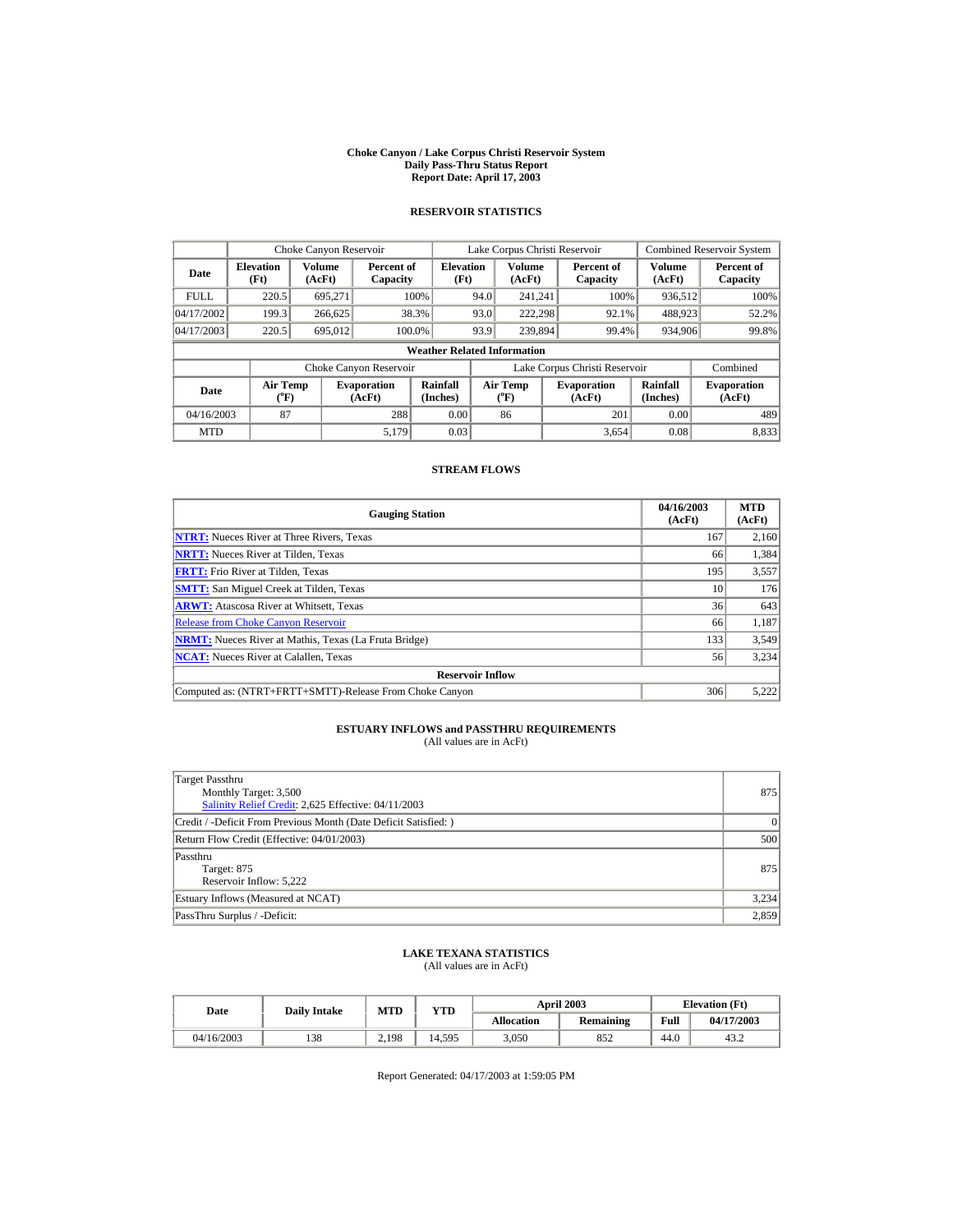#### **Choke Canyon / Lake Corpus Christi Reservoir System Daily Pass-Thru Status Report Report Date: April 18, 2003**

## **RESERVOIR STATISTICS**

|             | Choke Canyon Reservoir         |                  |                              |                                    | Lake Corpus Christi Reservoir |                                  |  |                               |                      | <b>Combined Reservoir System</b> |
|-------------|--------------------------------|------------------|------------------------------|------------------------------------|-------------------------------|----------------------------------|--|-------------------------------|----------------------|----------------------------------|
| Date        | <b>Elevation</b><br>(Ft)       | Volume<br>(AcFt) | Percent of<br>Capacity       | <b>Elevation</b><br>(Ft)           |                               | <b>Volume</b><br>(AcFt)          |  | Percent of<br>Capacity        | Volume<br>(AcFt)     | Percent of<br>Capacity           |
| <b>FULL</b> | 220.5                          | 695.271          |                              | 100%                               | 94.0                          | 241.241                          |  | 100%                          | 936,512              | 100%                             |
| 04/18/2002  | 199.3                          | 266,478          |                              | 38.3%                              | 93.0                          | 222,484                          |  | 92.2%                         | 488,962              | 52.2%                            |
| 04/18/2003  | 220.5                          | 694,752          |                              | 99.9%                              | 93.9                          | 239,127                          |  | 99.1%                         | 933,879              | 99.7%                            |
|             |                                |                  |                              | <b>Weather Related Information</b> |                               |                                  |  |                               |                      |                                  |
|             |                                |                  | Choke Canyon Reservoir       |                                    |                               |                                  |  | Lake Corpus Christi Reservoir |                      | Combined                         |
| Date        | Air Temp<br>$({}^o\mathrm{F})$ |                  | <b>Evaporation</b><br>(AcFt) | Rainfall<br>(Inches)               |                               | Air Temp<br>$(^{\circ}\text{F})$ |  | <b>Evaporation</b><br>(AcFt)  | Rainfall<br>(Inches) | <b>Evaporation</b><br>(AcFt)     |
| 04/17/2003  | 89                             |                  | 560                          | 0.00                               |                               | 89                               |  | 324                           | 0.00                 | 884                              |
| <b>MTD</b>  |                                |                  | 5,739                        | 0.03                               |                               |                                  |  | 3,978                         | 0.08                 | 9,717                            |

#### **STREAM FLOWS**

| <b>Gauging Station</b>                                       | 04/17/2003<br>(AcFt) | <b>MTD</b><br>(AcFt) |
|--------------------------------------------------------------|----------------------|----------------------|
| <b>NTRT:</b> Nueces River at Three Rivers, Texas             | 171                  | 2,330                |
| <b>NRTT:</b> Nueces River at Tilden, Texas                   | 71                   | 1,455                |
| <b>FRTT:</b> Frio River at Tilden, Texas                     | 197                  | 3,754                |
| <b>SMTT:</b> San Miguel Creek at Tilden, Texas               |                      | 186                  |
| <b>ARWT:</b> Atascosa River at Whitsett, Texas               | 36                   | 679                  |
| <b>Release from Choke Canyon Reservoir</b>                   | 66                   | 1,253                |
| <b>NRMT:</b> Nueces River at Mathis, Texas (La Fruta Bridge) | 137                  | 3,686                |
| <b>NCAT:</b> Nueces River at Calallen, Texas                 | 22                   | 3,255                |
| <b>Reservoir Inflow</b>                                      |                      |                      |
| Computed as: (NTRT+FRTT+SMTT)-Release From Choke Canyon      | 311                  | 5,533                |

# **ESTUARY INFLOWS and PASSTHRU REQUIREMENTS**<br>(All values are in AcFt)

| Target Passthru<br>Monthly Target: 3,500<br>Salinity Relief Credit: 2,625 Effective: 04/11/2003 | 875      |
|-------------------------------------------------------------------------------------------------|----------|
| Credit / -Deficit From Previous Month (Date Deficit Satisfied: )                                | $\Omega$ |
| Return Flow Credit (Effective: 04/01/2003)                                                      | 500      |
| Passthru<br>Target: 875<br>Reservoir Inflow: 5,533                                              | 875      |
| Estuary Inflows (Measured at NCAT)                                                              | 3,255    |
| PassThru Surplus / -Deficit:                                                                    | 2,880    |

# **LAKE TEXANA STATISTICS** (All values are in AcFt)

| Date       | <b>Daily Intake</b> |       | MTD<br>YTD |            | <b>April 2003</b> | <b>Elevation</b> (Ft) |            |
|------------|---------------------|-------|------------|------------|-------------------|-----------------------|------------|
|            |                     |       |            | Allocation | Remaining         | Full                  | 04/18/2003 |
| 04/17/2003 | 27                  | 2.336 | 14.733     | 3.050      | 714               | 44.0                  | 43.2       |

Report Generated: 04/18/2003 at 8:15:08 AM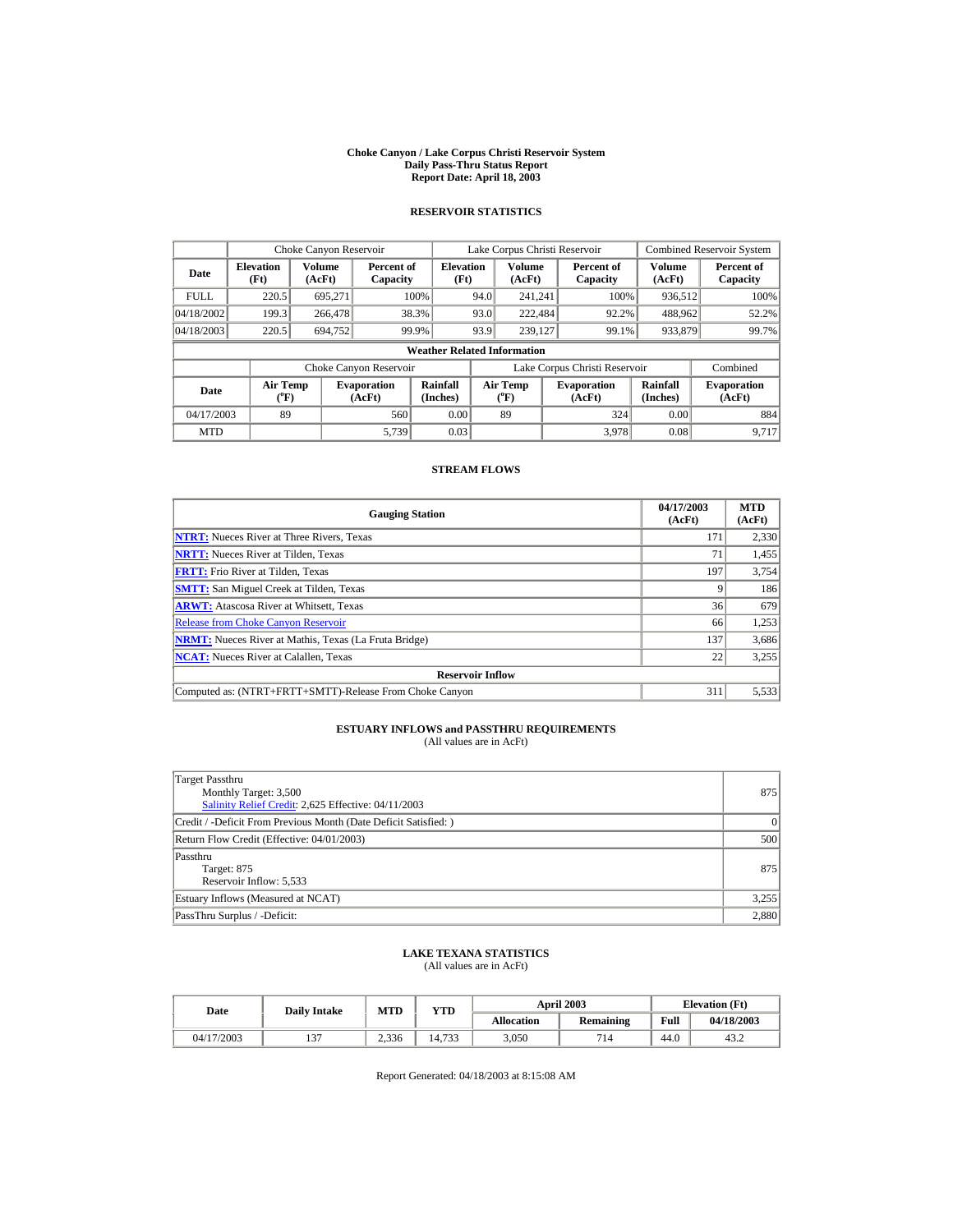#### **Choke Canyon / Lake Corpus Christi Reservoir System Daily Pass-Thru Status Report Report Date: April 19, 2003**

## **RESERVOIR STATISTICS**

|             | Choke Canyon Reservoir                |                  |                              |                                    | Lake Corpus Christi Reservoir |                                  |                               |                         | <b>Combined Reservoir System</b> |
|-------------|---------------------------------------|------------------|------------------------------|------------------------------------|-------------------------------|----------------------------------|-------------------------------|-------------------------|----------------------------------|
| Date        | <b>Elevation</b><br>(Ft)              | Volume<br>(AcFt) | Percent of<br>Capacity       | <b>Elevation</b><br>(Ft)           |                               | <b>Volume</b><br>(AcFt)          | Percent of<br>Capacity        | <b>Volume</b><br>(AcFt) | Percent of<br>Capacity           |
| <b>FULL</b> | 220.5                                 | 695.271          |                              | 100%                               | 94.0                          | 241.241                          | 100%                          | 936,512                 | 100%                             |
| 04/19/2002  | 199.3                                 | 266,331          |                              | 38.3%                              | 93.1                          | 223,604                          | 92.7%                         | 489,935                 | 52.3%                            |
| 04/19/2003  | 220.5                                 | 694.493          |                              | 99.9%                              | 93.9                          | 239,894                          | 99.4%                         | 934,387                 | 99.8%                            |
|             |                                       |                  |                              | <b>Weather Related Information</b> |                               |                                  |                               |                         |                                  |
|             |                                       |                  | Choke Canyon Reservoir       |                                    |                               |                                  | Lake Corpus Christi Reservoir |                         | Combined                         |
| Date        | <b>Air Temp</b><br>$({}^o\mathrm{F})$ |                  | <b>Evaporation</b><br>(AcFt) | <b>Rainfall</b><br>(Inches)        |                               | Air Temp<br>$(^{\circ}\text{F})$ | <b>Evaporation</b><br>(AcFt)  | Rainfall<br>(Inches)    | <b>Evaporation</b><br>(AcFt)     |
| 04/18/2003  | 87                                    |                  | 393                          | 0.00                               |                               | 85                               | 336                           | 0.00                    | 729                              |
| <b>MTD</b>  |                                       |                  | 6.132                        | 0.03                               |                               |                                  | 4.314                         | 0.08                    | 10.446                           |

#### **STREAM FLOWS**

| <b>Gauging Station</b>                                       | 04/18/2003<br>(AcFt) | <b>MTD</b><br>(AcFt) |
|--------------------------------------------------------------|----------------------|----------------------|
| <b>NTRT:</b> Nueces River at Three Rivers, Texas             | 171                  | 2,501                |
| <b>NRTT:</b> Nueces River at Tilden, Texas                   | 75                   | 1,530                |
| <b>FRTT:</b> Frio River at Tilden. Texas                     | 197                  | 3,950                |
| <b>SMTT:</b> San Miguel Creek at Tilden, Texas               |                      | 194                  |
| <b>ARWT:</b> Atascosa River at Whitsett, Texas               | 34                   | 713                  |
| <b>Release from Choke Canyon Reservoir</b>                   | 66                   | 1,318                |
| <b>NRMT:</b> Nueces River at Mathis, Texas (La Fruta Bridge) | 137                  | 3,823                |
| <b>NCAT:</b> Nueces River at Calallen, Texas                 | 38                   | 3,293                |
| <b>Reservoir Inflow</b>                                      |                      |                      |
| Computed as: (NTRT+FRTT+SMTT)-Release From Choke Canyon      | 310                  | 5,844                |

# **ESTUARY INFLOWS and PASSTHRU REQUIREMENTS**<br>(All values are in AcFt)

| Target Passthru<br>Monthly Target: 3,500<br>Salinity Relief Credit: 2,625 Effective: 04/11/2003 | 875      |
|-------------------------------------------------------------------------------------------------|----------|
| Credit / -Deficit From Previous Month (Date Deficit Satisfied: )                                | $\Omega$ |
| Return Flow Credit (Effective: 04/01/2003)                                                      | 500      |
| Passthru<br>Target: 875<br>Reservoir Inflow: 5,844                                              | 875      |
| Estuary Inflows (Measured at NCAT)                                                              | 3,293    |
| PassThru Surplus / -Deficit:                                                                    | 2,918    |

# **LAKE TEXANA STATISTICS** (All values are in AcFt)

| Date       | <b>Daily Intake</b> | MTD   | YTD    |            | <b>April 2003</b> |      | <b>Elevation</b> (Ft) |
|------------|---------------------|-------|--------|------------|-------------------|------|-----------------------|
|            |                     |       |        | Allocation | Remaining         | Full | 04/19/2003            |
| 04/18/2003 | 27                  | 2.473 | 14.870 | 3,050      | ビワワ               | 44.0 | 43.2                  |

Report Generated: 04/19/2003 at 8:39:06 AM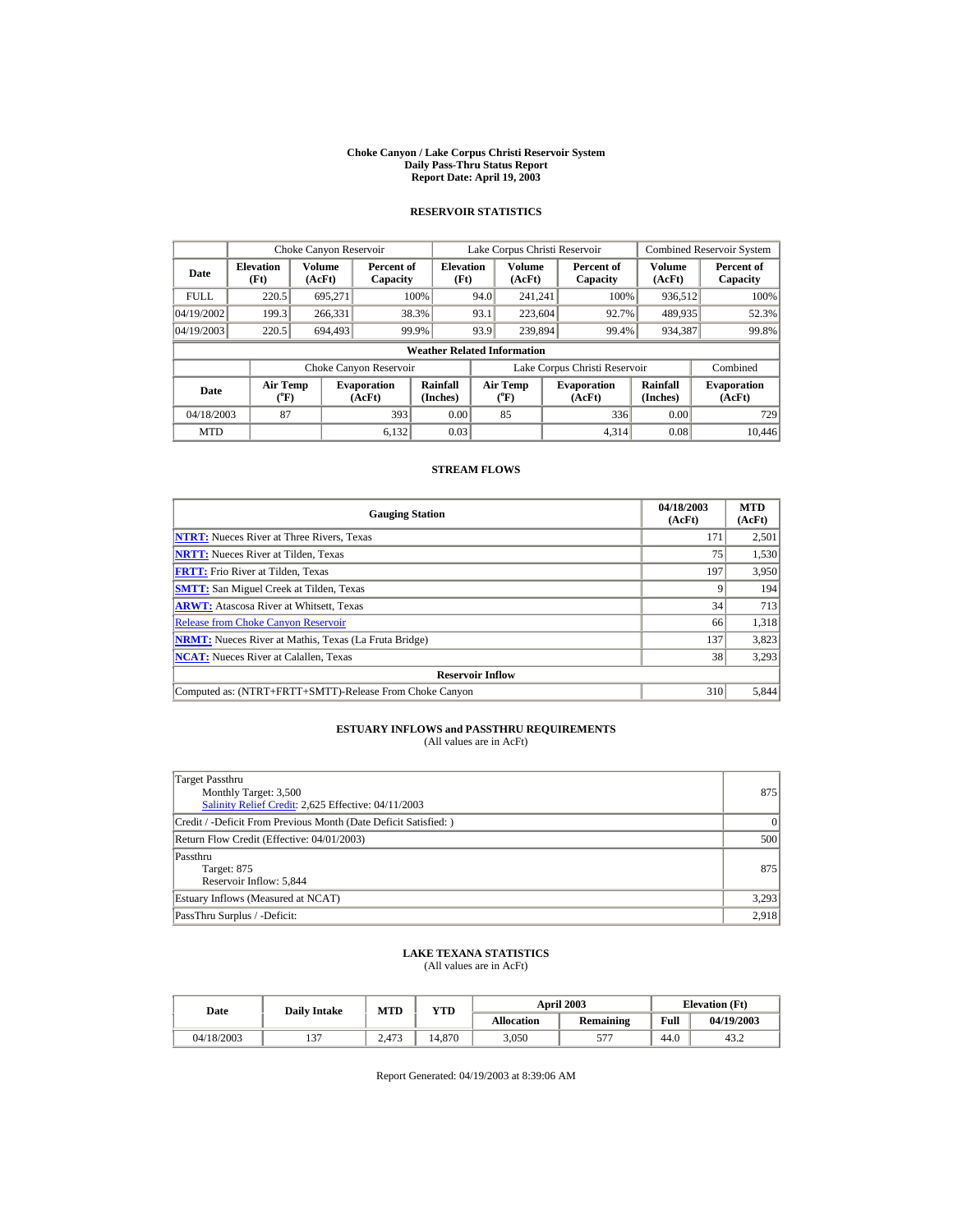#### **Choke Canyon / Lake Corpus Christi Reservoir System Daily Pass-Thru Status Report Report Date: April 20, 2003**

## **RESERVOIR STATISTICS**

|             | Choke Canyon Reservoir                |                  |                              |                                    | Lake Corpus Christi Reservoir |                                |  |                               |                         | <b>Combined Reservoir System</b> |
|-------------|---------------------------------------|------------------|------------------------------|------------------------------------|-------------------------------|--------------------------------|--|-------------------------------|-------------------------|----------------------------------|
| Date        | <b>Elevation</b><br>(Ft)              | Volume<br>(AcFt) | Percent of<br>Capacity       | <b>Elevation</b><br>(Ft)           |                               | <b>Volume</b><br>(AcFt)        |  | Percent of<br>Capacity        | <b>Volume</b><br>(AcFt) | Percent of<br>Capacity           |
| <b>FULL</b> | 220.5                                 | 695.271          |                              | 100%                               | 94.0                          | 241.241                        |  | 100%                          | 936,512                 | 100%                             |
| 04/20/2002  | 199.3                                 | 266,037          |                              | 38.3%                              | 93.1                          | 223,417                        |  | 92.6%                         | 489,454                 | 52.3%                            |
| 04/20/2003  | 220.5                                 | 694.493          |                              | 99.9%                              | 93.9                          | 239,702                        |  | 99.4%                         | 934,195                 | 99.8%                            |
|             |                                       |                  |                              | <b>Weather Related Information</b> |                               |                                |  |                               |                         |                                  |
|             |                                       |                  | Choke Canyon Reservoir       |                                    |                               |                                |  | Lake Corpus Christi Reservoir |                         | Combined                         |
| <b>Date</b> | <b>Air Temp</b><br>$({}^o\mathrm{F})$ |                  | <b>Evaporation</b><br>(AcFt) | Rainfall<br>(Inches)               |                               | Air Temp<br>$({}^o\mathrm{F})$ |  | <b>Evaporation</b><br>(AcFt)  | Rainfall<br>(Inches)    | <b>Evaporation</b><br>(AcFt)     |
| 04/19/2003  | 79                                    |                  | 136                          | 0.05                               |                               | 79                             |  |                               | 0.02                    | 136                              |
| <b>MTD</b>  |                                       |                  | 6.268                        | 0.08                               |                               |                                |  | 4.314                         | 0.10                    | 10,582                           |

#### **STREAM FLOWS**

| <b>Gauging Station</b>                                       | 04/19/2003<br>(AcFt) | <b>MTD</b><br>(AcFt) |
|--------------------------------------------------------------|----------------------|----------------------|
| <b>NTRT:</b> Nueces River at Three Rivers, Texas             | 171                  | 2,672                |
| <b>NRTT:</b> Nueces River at Tilden, Texas                   | 75                   | 1,606                |
| <b>FRTT:</b> Frio River at Tilden, Texas                     | 197                  | 4,147                |
| <b>SMTT:</b> San Miguel Creek at Tilden, Texas               |                      | 203                  |
| <b>ARWT:</b> Atascosa River at Whitsett, Texas               | 34                   | 746                  |
| <b>Release from Choke Canyon Reservoir</b>                   | 66                   | 1,384                |
| <b>NRMT:</b> Nueces River at Mathis, Texas (La Fruta Bridge) | 137                  | 3,960                |
| <b>NCAT:</b> Nueces River at Calallen, Texas                 | 38                   | 3,331                |
| <b>Reservoir Inflow</b>                                      |                      |                      |
| Computed as: (NTRT+FRTT+SMTT)-Release From Choke Canyon      | 310                  | 6,154                |

# **ESTUARY INFLOWS and PASSTHRU REQUIREMENTS**<br>(All values are in AcFt)

| Target Passthru<br>Monthly Target: 3,500<br>Salinity Relief Credit: 2,625 Effective: 04/11/2003 | 875      |
|-------------------------------------------------------------------------------------------------|----------|
| Credit / -Deficit From Previous Month (Date Deficit Satisfied:)                                 | $\Omega$ |
| Return Flow Credit (Effective: 04/01/2003)                                                      | 500      |
| Passthru<br>Target: 875<br>Reservoir Inflow: 6,154                                              | 875      |
| Estuary Inflows (Measured at NCAT)                                                              | 3,331    |
| PassThru Surplus / -Deficit:                                                                    | 2,956    |

# **LAKE TEXANA STATISTICS** (All values are in AcFt)

| Date       |        | <b>MTD</b><br><b>Daily Intake</b> |        | <b>April 2003</b> |                  | <b>Elevation</b> (Ft) |            |
|------------|--------|-----------------------------------|--------|-------------------|------------------|-----------------------|------------|
|            |        |                                   | YTD    | <b>Allocation</b> | <b>Remaining</b> | Full                  | 04/20/2003 |
| 04/19/2003 | $\sim$ | 2.610                             | 15,007 | 3,050             | 440              | 44.0                  | 43.2       |

Report Generated: 04/20/2003 at 8:31:55 AM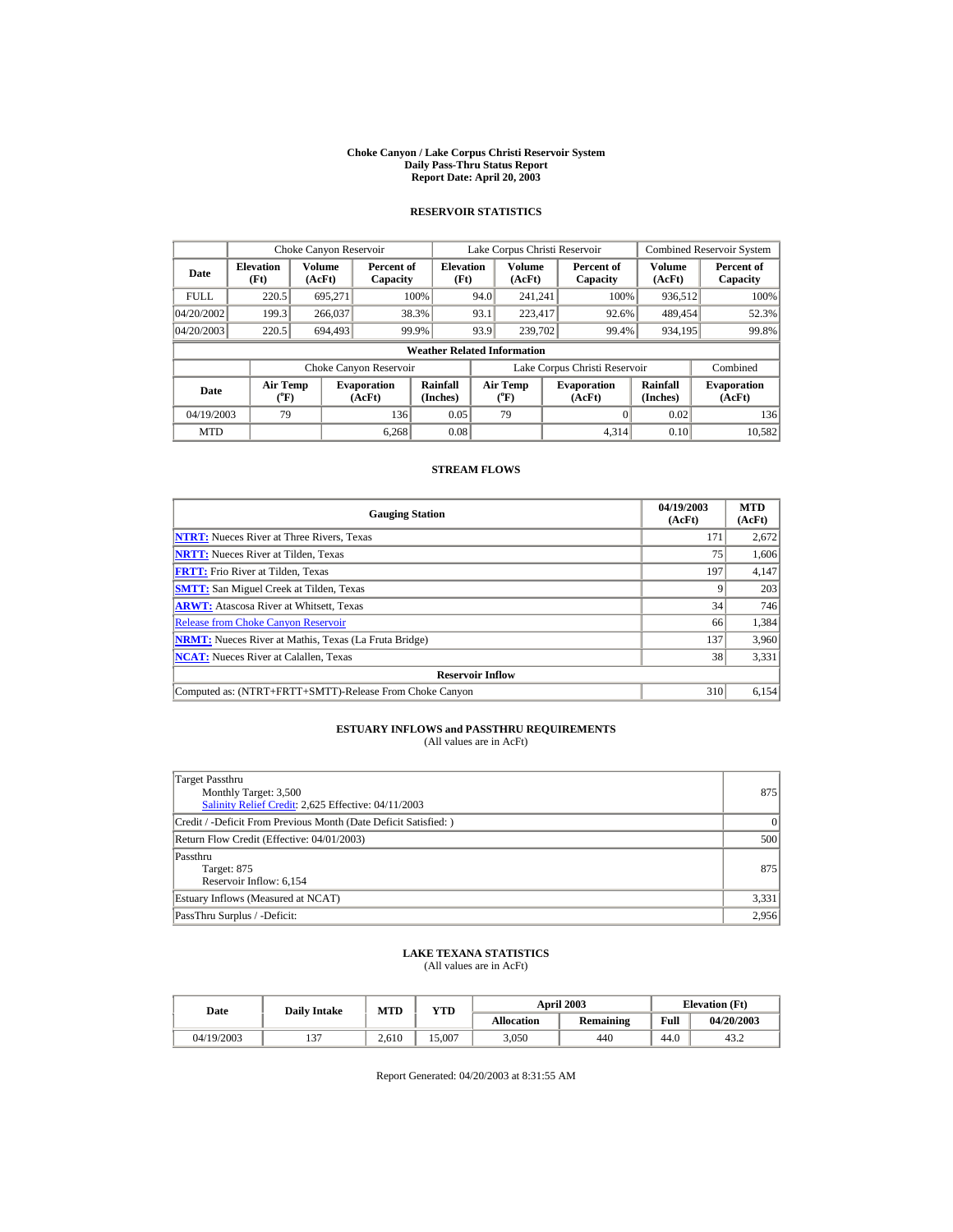#### **Choke Canyon / Lake Corpus Christi Reservoir System Daily Pass-Thru Status Report Report Date: April 21, 2003**

## **RESERVOIR STATISTICS**

|             | Choke Canyon Reservoir                |                  |                              |                                    | Lake Corpus Christi Reservoir |                                  |  |                               |                         | <b>Combined Reservoir System</b> |
|-------------|---------------------------------------|------------------|------------------------------|------------------------------------|-------------------------------|----------------------------------|--|-------------------------------|-------------------------|----------------------------------|
| Date        | <b>Elevation</b><br>(Ft)              | Volume<br>(AcFt) | Percent of<br>Capacity       | <b>Elevation</b><br>(Ft)           |                               | <b>Volume</b><br>(AcFt)          |  | Percent of<br>Capacity        | <b>Volume</b><br>(AcFt) | Percent of<br>Capacity           |
| <b>FULL</b> | 220.5                                 | 695.271          |                              | 100%                               | 94.0                          | 241.241                          |  | 100%                          | 936,512                 | 100%                             |
| 04/21/2002  | 199.2                                 | 265,743          |                              | 38.2%                              | 93.0                          | 222,857                          |  | 92.4%                         | 488,600                 | 52.2%                            |
| 04/21/2003  | 220.5                                 | 694.493          |                              | 99.9%                              | 93.9                          | 240,087                          |  | 99.5%                         | 934,580                 | 99.8%                            |
|             |                                       |                  |                              | <b>Weather Related Information</b> |                               |                                  |  |                               |                         |                                  |
|             |                                       |                  | Choke Canyon Reservoir       |                                    |                               |                                  |  | Lake Corpus Christi Reservoir |                         | Combined                         |
| Date        | <b>Air Temp</b><br>$({}^o\mathrm{F})$ |                  | <b>Evaporation</b><br>(AcFt) | Rainfall<br>(Inches)               |                               | Air Temp<br>$(^{\circ}\text{F})$ |  | <b>Evaporation</b><br>(AcFt)  | Rainfall<br>(Inches)    | <b>Evaporation</b><br>(AcFt)     |
| 04/20/2003  | 72                                    |                  | 106                          | 0.15                               |                               | 72                               |  | 134                           | 0.08                    | 240                              |
| <b>MTD</b>  |                                       |                  | 6.374                        | 0.23                               |                               |                                  |  | 4.448                         | 0.18                    | 10.822                           |

#### **STREAM FLOWS**

| <b>Gauging Station</b>                                       | 04/20/2003<br>(AcFt) | <b>MTD</b><br>(AcFt) |
|--------------------------------------------------------------|----------------------|----------------------|
| <b>NTRT:</b> Nueces River at Three Rivers, Texas             | 171                  | 2,843                |
| <b>NRTT:</b> Nueces River at Tilden, Texas                   | 75                   | 1,681                |
| <b>FRTT:</b> Frio River at Tilden. Texas                     | 193                  | 4,339                |
| <b>SMTT:</b> San Miguel Creek at Tilden, Texas               | 8                    | 211                  |
| <b>ARWT:</b> Atascosa River at Whitsett, Texas               | 34                   | 780                  |
| <b>Release from Choke Canyon Reservoir</b>                   | 66                   | 1,449                |
| <b>NRMT:</b> Nueces River at Mathis, Texas (La Fruta Bridge) | 147                  | 4,107                |
| <b>NCAT:</b> Nueces River at Calallen, Texas                 | 71                   | 3,402                |
| <b>Reservoir Inflow</b>                                      |                      |                      |
| Computed as: (NTRT+FRTT+SMTT)-Release From Choke Canyon      | 306                  | 6,460                |

# **ESTUARY INFLOWS and PASSTHRU REQUIREMENTS**<br>(All values are in AcFt)

| Target Passthru<br>Monthly Target: 3,500<br>Salinity Relief Credit: 2,625 Effective: 04/11/2003 | 875      |
|-------------------------------------------------------------------------------------------------|----------|
| Credit / -Deficit From Previous Month (Date Deficit Satisfied: )                                | $\Omega$ |
| Return Flow Credit (Effective: 04/01/2003)                                                      | 500      |
| Passthru<br>Target: 875<br>Reservoir Inflow: 6,460                                              | 875      |
| Estuary Inflows (Measured at NCAT)                                                              | 3,402    |
| PassThru Surplus / -Deficit:                                                                    | 3,027    |

# **LAKE TEXANA STATISTICS** (All values are in AcFt)

| Date       | <b>Daily Intake</b> | MTD   | YTD    |            | <b>April 2003</b> |      | <b>Elevation</b> (Ft) |
|------------|---------------------|-------|--------|------------|-------------------|------|-----------------------|
|            |                     |       |        | Allocation | Remaining         | Full | 04/21/2003            |
| 04/20/2003 | 37                  | 2.748 | 15.145 | 3,050      | 302               | 44.0 | 43.2                  |

Report Generated: 04/21/2003 at 8:15:14 AM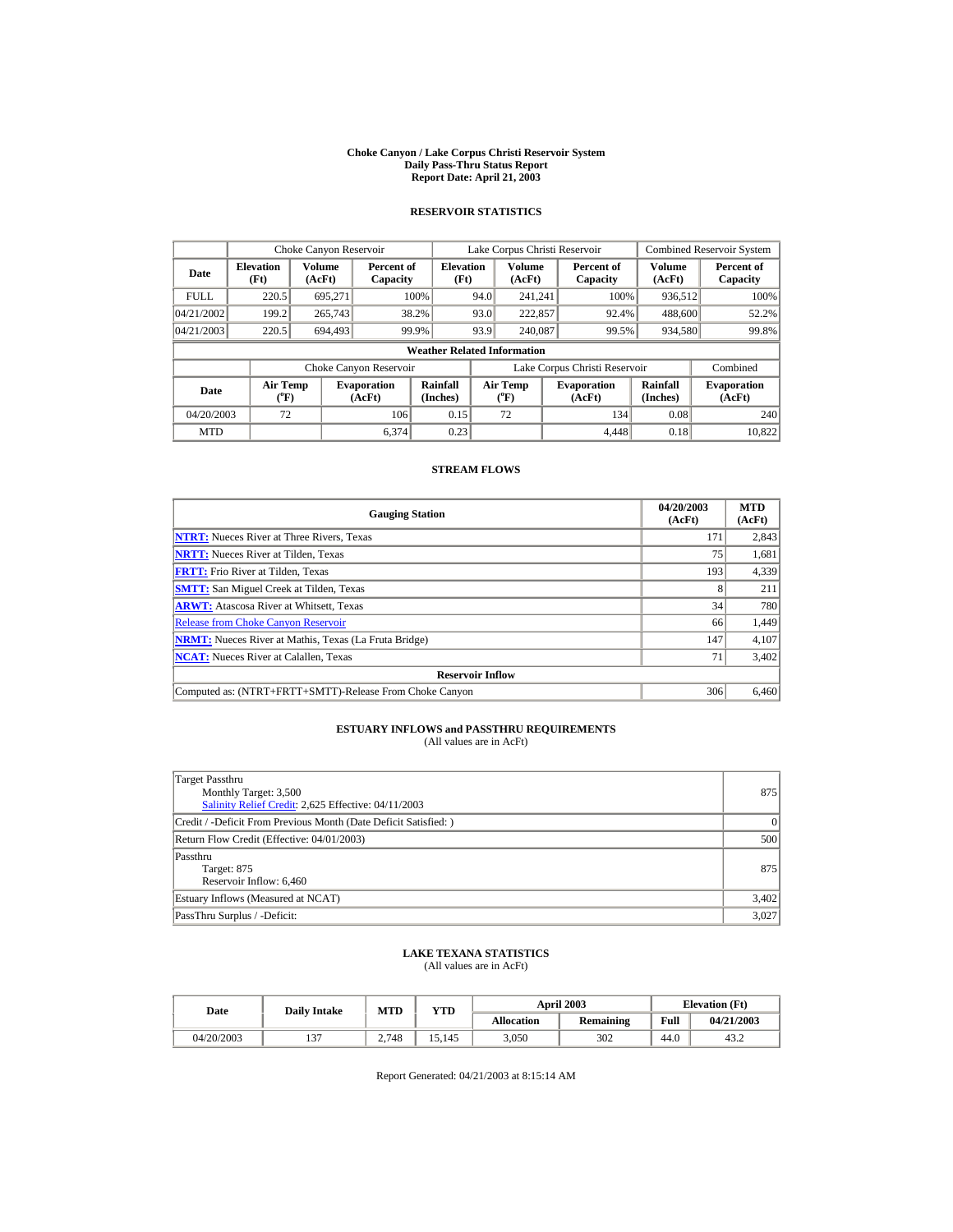#### **Choke Canyon / Lake Corpus Christi Reservoir System Daily Pass-Thru Status Report Report Date: April 22, 2003**

### **RESERVOIR STATISTICS**

|                                            | Choke Canyon Reservoir                      |               |                              |                          |      | Lake Corpus Christi Reservoir           |  |                               |                      | <b>Combined Reservoir System</b> |  |
|--------------------------------------------|---------------------------------------------|---------------|------------------------------|--------------------------|------|-----------------------------------------|--|-------------------------------|----------------------|----------------------------------|--|
| <b>Elevation</b><br>Date<br>(Ft)<br>(AcFt) |                                             | <b>Volume</b> | Percent of<br>Capacity       | <b>Elevation</b><br>(Ft) |      | <b>Volume</b><br>(AcFt)                 |  | Percent of<br>Capacity        | Volume<br>(AcFt)     | Percent of<br>Capacity           |  |
| <b>FULL</b>                                | 220.5                                       | 695.271       |                              | 100%                     | 94.0 | 241.241                                 |  | 100%                          | 936,512              | 100%                             |  |
| 04/22/2002                                 | 199.2                                       | 265,597       |                              | 38.2%                    | 93.1 | 223,417                                 |  | 92.6%                         | 489,014              | 52.2%                            |  |
| 04/22/2003                                 | 220.5                                       | 694.493       |                              | 99.9%                    | 93.9 | 238,551                                 |  | 98.9%                         | 933,044              | 99.6%                            |  |
|                                            | <b>Weather Related Information</b>          |               |                              |                          |      |                                         |  |                               |                      |                                  |  |
|                                            |                                             |               | Choke Canyon Reservoir       |                          |      |                                         |  | Lake Corpus Christi Reservoir |                      | Combined                         |  |
| Date                                       | <b>Air Temp</b><br>$({}^{\circ}\mathrm{F})$ |               | <b>Evaporation</b><br>(AcFt) | Rainfall<br>(Inches)     |      | <b>Air Temp</b><br>$(^{\circ}\text{F})$ |  | <b>Evaporation</b><br>(AcFt)  | Rainfall<br>(Inches) | <b>Evaporation</b><br>(AcFt)     |  |
| 04/21/2003                                 | 80                                          |               | 272                          | 0.00                     |      | 76                                      |  | 134                           | 0.01                 | 406                              |  |
| <b>MTD</b>                                 |                                             |               | 6.646                        | 0.23                     |      |                                         |  | 4.582                         | 0.19                 | 11.228                           |  |

### **STREAM FLOWS**

| <b>Gauging Station</b>                                       | 04/21/2003<br>(AcFt) | <b>MTD</b><br>(AcFt) |
|--------------------------------------------------------------|----------------------|----------------------|
| <b>NTRT:</b> Nueces River at Three Rivers, Texas             | 165                  | 3,007                |
| <b>NRTT:</b> Nueces River at Tilden, Texas                   | 7 <sub>i</sub>       | 1,753                |
| <b>FRTT:</b> Frio River at Tilden, Texas                     | 193                  | 4,532                |
| <b>SMTT:</b> San Miguel Creek at Tilden, Texas               |                      | 220                  |
| <b>ARWT:</b> Atascosa River at Whitsett, Texas               | 34                   | 814                  |
| <b>Release from Choke Canyon Reservoir</b>                   | 66                   | 1,515                |
| <b>NRMT:</b> Nueces River at Mathis, Texas (La Fruta Bridge) | 119                  | 4,226                |
| <b>NCAT:</b> Nueces River at Calallen, Texas                 | 60                   | 3,462                |
| <b>Reservoir Inflow</b>                                      |                      |                      |
| Computed as: (NTRT+FRTT+SMTT)-Release From Choke Canyon      | 300                  | 6,760                |

# **ESTUARY INFLOWS and PASSTHRU REQUIREMENTS**<br>(All values are in AcFt)

| Target Passthru<br>Monthly Target: 3,500<br>Salinity Relief Credit: 2,625 Effective: 04/11/2003 | 875   |
|-------------------------------------------------------------------------------------------------|-------|
| Credit / -Deficit From Previous Month (Date Deficit Satisfied: )                                | 0     |
| Return Flow Credit (Effective: 04/01/2003)                                                      | 500   |
| Passthru<br>Target: 875<br>Reservoir Inflow: 6,760                                              | 875   |
| Estuary Inflows (Measured at NCAT)                                                              | 3,462 |
| PassThru Surplus / -Deficit:                                                                    | 3,087 |

## **LAKE TEXANA STATISTICS**

(All values are in AcFt)

| Date       | <b>April 2003</b><br><b>MTD</b><br>YTD<br><b>Daily Intake</b> |       |        | <b>Elevation</b> (Ft) |           |      |            |
|------------|---------------------------------------------------------------|-------|--------|-----------------------|-----------|------|------------|
|            |                                                               |       |        | <b>Allocation</b>     | Remaining | Full | 04/22/2003 |
| 04/21/2003 | 140                                                           | 2.887 | .5,284 | 3.050                 | 163       | 44.0 | 43.2       |

Report Generated: 04/22/2003 at 9:27:48 AM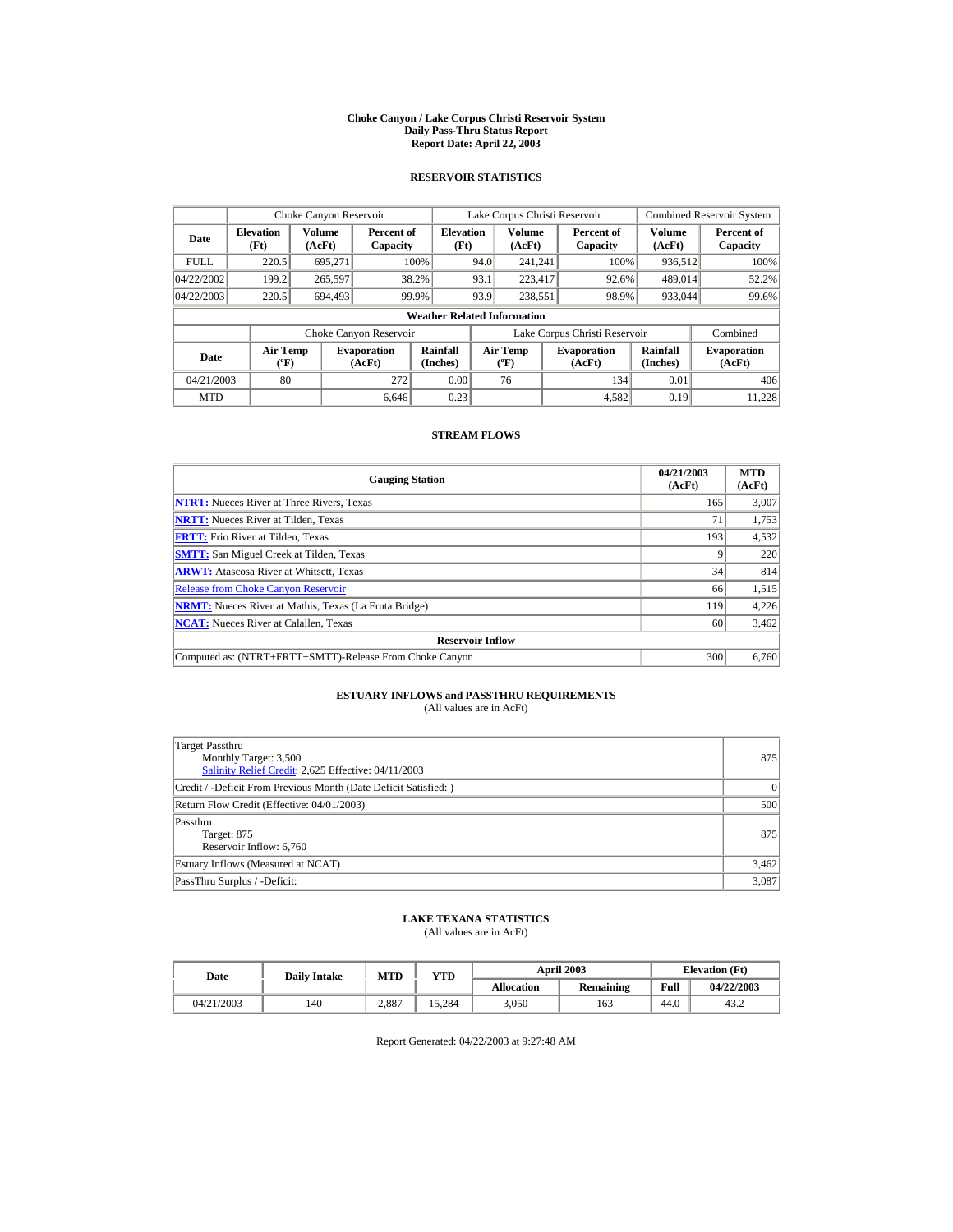#### **Choke Canyon / Lake Corpus Christi Reservoir System Daily Pass-Thru Status Report Report Date: April 23, 2003**

### **RESERVOIR STATISTICS**

|                                  | Choke Canyon Reservoir                      |                  |                              |                          |      | Lake Corpus Christi Reservoir               |  |                               |                      | <b>Combined Reservoir System</b> |  |
|----------------------------------|---------------------------------------------|------------------|------------------------------|--------------------------|------|---------------------------------------------|--|-------------------------------|----------------------|----------------------------------|--|
| <b>Elevation</b><br>Date<br>(Ft) |                                             | Volume<br>(AcFt) | Percent of<br>Capacity       | <b>Elevation</b><br>(Ft) |      | Volume<br>(AcFt)                            |  | Percent of<br>Capacity        | Volume<br>(AcFt)     | Percent of<br>Capacity           |  |
| <b>FULL</b>                      | 220.5                                       | 695.271          |                              | 100%                     | 94.0 | 241.241                                     |  | 100%                          | 936,512              | 100%                             |  |
| 04/23/2002                       | 199.2                                       | 265,303          |                              | 38.2%                    | 93.0 | 222,484                                     |  | 92.2%                         | 487,787              | 52.1%                            |  |
| 04/23/2003                       | 220.5                                       | 694.493          |                              | 99.9%                    | 93.9 | 238,935                                     |  | 99.0%                         | 933,428              | 99.7%                            |  |
|                                  | <b>Weather Related Information</b>          |                  |                              |                          |      |                                             |  |                               |                      |                                  |  |
|                                  |                                             |                  | Choke Canyon Reservoir       |                          |      |                                             |  | Lake Corpus Christi Reservoir |                      | Combined                         |  |
| Date                             | <b>Air Temp</b><br>$({}^{\circ}\mathrm{F})$ |                  | <b>Evaporation</b><br>(AcFt) | Rainfall<br>(Inches)     |      | <b>Air Temp</b><br>$({}^{\circ}\mathbf{F})$ |  | <b>Evaporation</b><br>(AcFt)  | Rainfall<br>(Inches) | <b>Evaporation</b><br>(AcFt)     |  |
| 04/22/2003                       | 80                                          |                  | 182                          | 0.00                     |      | 79                                          |  | 156                           | 0.00                 | 338                              |  |
| <b>MTD</b>                       |                                             |                  | 6.828                        | 0.23                     |      |                                             |  | 4.738                         | 0.19                 | 11.566                           |  |

### **STREAM FLOWS**

| <b>Gauging Station</b>                                       | 04/22/2003<br>(AcFt) | <b>MTD</b><br>(AcFt) |
|--------------------------------------------------------------|----------------------|----------------------|
| <b>NTRT:</b> Nueces River at Three Rivers, Texas             | 157                  | 3,164                |
| <b>NRTT:</b> Nueces River at Tilden, Texas                   | 67                   | 1,820                |
| <b>FRTT:</b> Frio River at Tilden, Texas                     | 193                  | 4,724                |
| <b>SMTT:</b> San Miguel Creek at Tilden, Texas               | 8                    | 228                  |
| <b>ARWT:</b> Atascosa River at Whitsett, Texas               | 34                   | 848                  |
| <b>Release from Choke Canyon Reservoir</b>                   | 66                   | 1,580                |
| <b>NRMT:</b> Nueces River at Mathis, Texas (La Fruta Bridge) | 119                  | 4,345                |
| <b>NCAT:</b> Nueces River at Calallen, Texas                 | 113                  | 3,575                |
| <b>Reservoir Inflow</b>                                      |                      |                      |
| Computed as: (NTRT+FRTT+SMTT)-Release From Choke Canyon      | 292                  | 7,053                |

# **ESTUARY INFLOWS and PASSTHRU REQUIREMENTS**<br>(All values are in AcFt)

| Target Passthru<br>Monthly Target: 3,500<br>Salinity Relief Credit: 2,625 Effective: 04/11/2003 | 875   |
|-------------------------------------------------------------------------------------------------|-------|
| Credit / -Deficit From Previous Month (Date Deficit Satisfied: )                                | 0     |
| Return Flow Credit (Effective: 04/01/2003)                                                      | 500   |
| Passthru<br>Target: 875<br>Reservoir Inflow: 7,053                                              | 875   |
| Estuary Inflows (Measured at NCAT)                                                              | 3,575 |
| PassThru Surplus / -Deficit:                                                                    | 3,200 |

## **LAKE TEXANA STATISTICS**

(All values are in AcFt)

| Date       | <b>Daily Intake</b> | <b>MTD</b> | YTD   |                   | <b>April 2003</b> |      | <b>Elevation</b> (Ft) |
|------------|---------------------|------------|-------|-------------------|-------------------|------|-----------------------|
|            |                     |            |       | <b>Allocation</b> | Remaining         | Full | 04/23/2003            |
| 04/22/2003 | 178                 | 3.066      | 5.463 | 3.050             | -16               | 44.0 | 43.1                  |

Report Generated: 04/23/2003 at 7:57:59 AM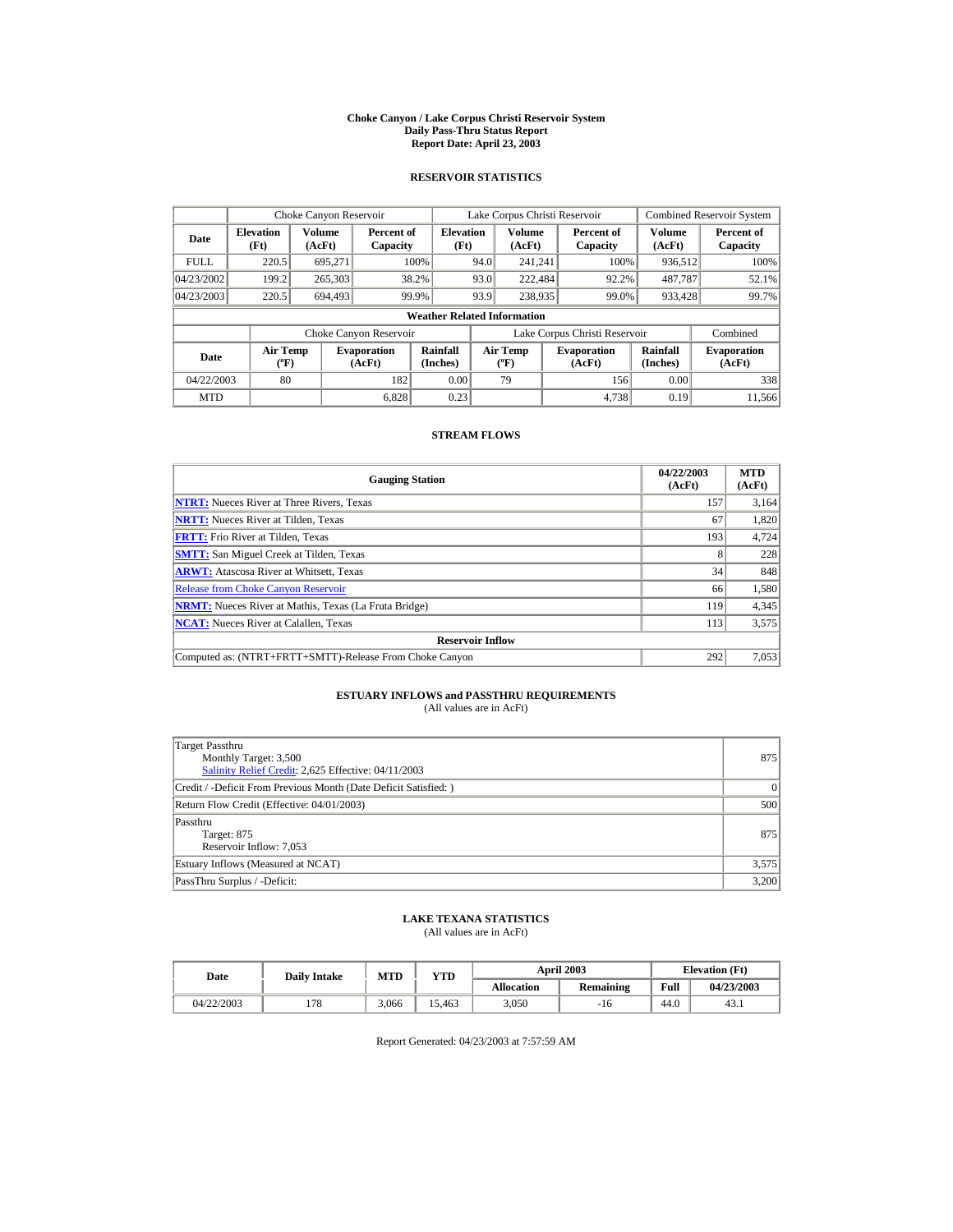#### **Choke Canyon / Lake Corpus Christi Reservoir System Daily Pass-Thru Status Report Report Date: April 24, 2003**

### **RESERVOIR STATISTICS**

|                                  | Choke Canyon Reservoir                      |                  |                              |                                    |      | Lake Corpus Christi Reservoir             |                               |                      | <b>Combined Reservoir System</b> |
|----------------------------------|---------------------------------------------|------------------|------------------------------|------------------------------------|------|-------------------------------------------|-------------------------------|----------------------|----------------------------------|
| <b>Elevation</b><br>Date<br>(Ft) |                                             | Volume<br>(AcFt) | Percent of<br>Capacity       | <b>Elevation</b><br>(Ft)           |      | Volume<br>(AcFt)                          | Percent of<br>Capacity        | Volume<br>(AcFt)     | Percent of<br>Capacity           |
| <b>FULL</b>                      | 220.5                                       | 695.271          |                              | 100%                               | 94.0 | 241.241                                   | 100%                          | 936,512              | 100%                             |
| 04/24/2002                       | 199.2                                       | 265,157          |                              | 38.1%                              | 93.0 | 222,484                                   | 92.2%                         | 487.641              | 52.1%                            |
| 04/24/2003                       | 220.5                                       | 694.493          |                              | 99.9%                              | 93.9 | 239,318                                   | 99.2%                         | 933,811              | 99.7%                            |
|                                  |                                             |                  |                              | <b>Weather Related Information</b> |      |                                           |                               |                      |                                  |
|                                  |                                             |                  | Choke Canyon Reservoir       |                                    |      |                                           | Lake Corpus Christi Reservoir |                      | Combined                         |
| Date                             | <b>Air Temp</b><br>$({}^{\circ}\mathrm{F})$ |                  | <b>Evaporation</b><br>(AcFt) | Rainfall<br>(Inches)               |      | <b>Air Temp</b><br>$({}^{\circ}\text{F})$ | <b>Evaporation</b><br>(AcFt)  | Rainfall<br>(Inches) | <b>Evaporation</b><br>(AcFt)     |
| 04/23/2003                       | 83                                          |                  | 166                          | 0.00                               |      | 80                                        | 156                           | 0.00                 | 322                              |
| <b>MTD</b>                       |                                             |                  | 6.994                        | 0.23                               |      |                                           | 4.894                         | 0.19                 | 11.888                           |

### **STREAM FLOWS**

| <b>Gauging Station</b>                                       | 04/23/2003<br>(AcFt) | <b>MTD</b><br>(AcFt) |
|--------------------------------------------------------------|----------------------|----------------------|
| <b>NTRT:</b> Nueces River at Three Rivers, Texas             | 147                  | 3,311                |
| <b>NRTT:</b> Nueces River at Tilden, Texas                   | 64                   | 1,884                |
| <b>FRTT:</b> Frio River at Tilden. Texas                     | 191                  | 4,915                |
| <b>SMTT:</b> San Miguel Creek at Tilden, Texas               |                      | 236                  |
| <b>ARWT:</b> Atascosa River at Whitsett, Texas               | 34                   | 881                  |
| <b>Release from Choke Canyon Reservoir</b>                   | 66                   | 1,646                |
| <b>NRMT:</b> Nueces River at Mathis, Texas (La Fruta Bridge) | 119                  | 4,464                |
| <b>NCAT:</b> Nueces River at Calallen, Texas                 | 107                  | 3,682                |
| <b>Reservoir Inflow</b>                                      |                      |                      |
| Computed as: (NTRT+FRTT+SMTT)-Release From Choke Canyon      | 280                  | 7,332                |

# **ESTUARY INFLOWS and PASSTHRU REQUIREMENTS**<br>(All values are in AcFt)

| Target Passthru<br>Monthly Target: 3,500<br>Salinity Relief Credit: 2,625 Effective: 04/11/2003 | 875   |
|-------------------------------------------------------------------------------------------------|-------|
| Credit / -Deficit From Previous Month (Date Deficit Satisfied:)                                 | 0     |
| Return Flow Credit (Effective: 04/01/2003)                                                      | 500   |
| Passthru<br>Target: 875<br>Reservoir Inflow: 7,332                                              | 875   |
| Estuary Inflows (Measured at NCAT)                                                              | 3,682 |
| PassThru Surplus / -Deficit:                                                                    | 3,307 |

## **LAKE TEXANA STATISTICS**

(All values are in AcFt)

| Date       | <b>Daily Intake</b> | <b>MTD</b> | $_{\rm VTD}$ |            | <b>April 2003</b> |      | <b>Elevation</b> (Ft) |
|------------|---------------------|------------|--------------|------------|-------------------|------|-----------------------|
|            |                     |            |              | Allocation | Remaining         | Full | 04/24/2003            |
| 04/23/2003 | 70                  | 3.245      | 15.642       | 3.050      | $-195$            | 44.0 | 43.0                  |

Report Generated: 04/24/2003 at 8:03:05 AM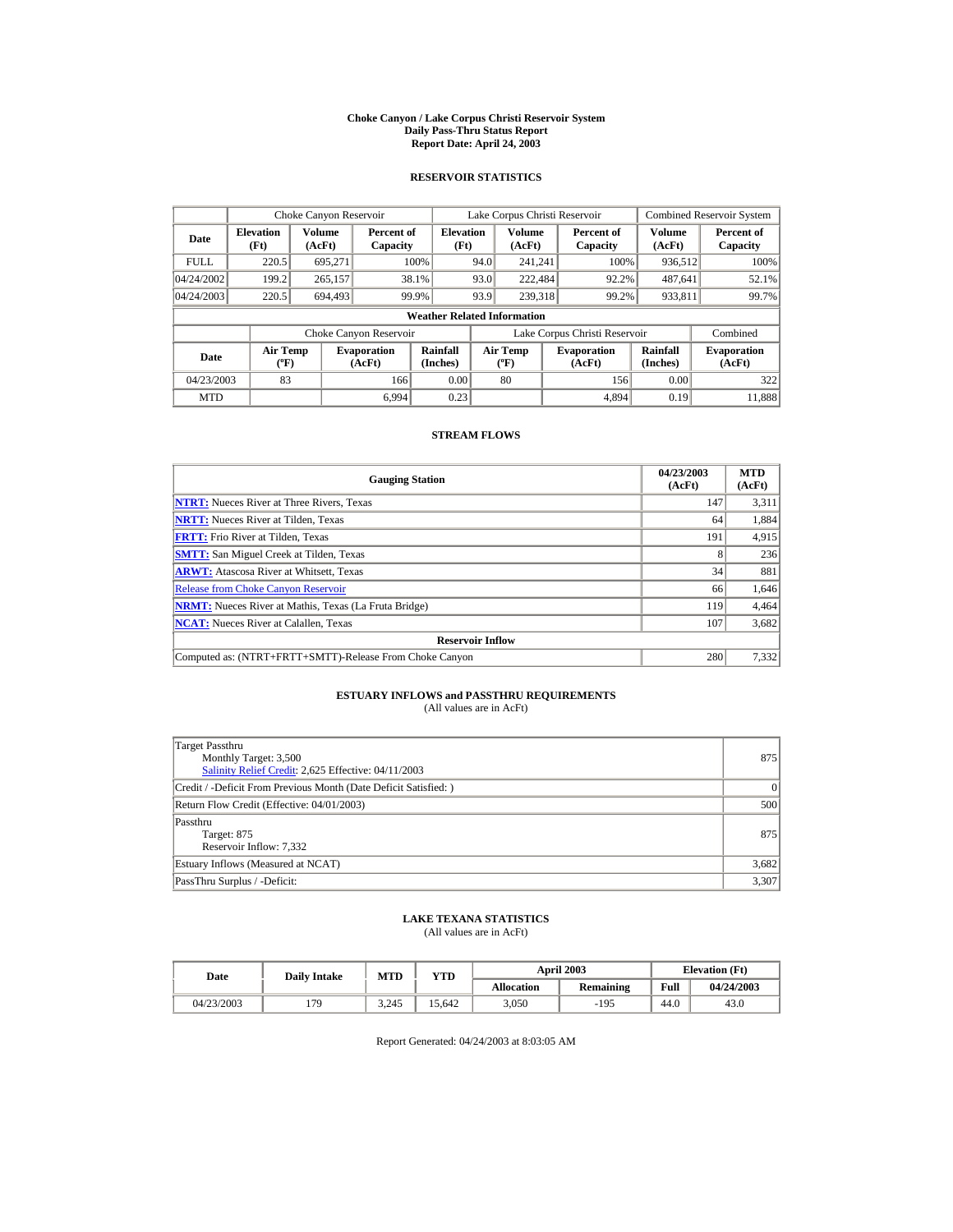#### **Choke Canyon / Lake Corpus Christi Reservoir System Daily Pass-Thru Status Report Report Date: April 25, 2003**

### **RESERVOIR STATISTICS**

|             | Choke Canyon Reservoir                      |                  |                              |                          | Lake Corpus Christi Reservoir |                                           |  |                               |                      | <b>Combined Reservoir System</b> |  |  |
|-------------|---------------------------------------------|------------------|------------------------------|--------------------------|-------------------------------|-------------------------------------------|--|-------------------------------|----------------------|----------------------------------|--|--|
| Date        | <b>Elevation</b><br>(Ft)                    | Volume<br>(AcFt) | Percent of<br>Capacity       | <b>Elevation</b><br>(Ft) |                               | Volume<br>(AcFt)                          |  | Percent of<br>Capacity        | Volume<br>(AcFt)     | Percent of<br>Capacity           |  |  |
| <b>FULL</b> | 220.5                                       | 695.271          |                              | 100%                     | 94.0                          | 241.241                                   |  | 100%                          | 936,512              | 100%                             |  |  |
| 04/25/2002  | 199.2                                       | 265,010          |                              | 38.1%                    | 93.0                          | 222.112                                   |  | 92.1%                         | 487.122              | 52.0%                            |  |  |
| 04/25/2003  | 220.5                                       | 694.493          |                              | 99.9%                    | 93.9                          | 239,318                                   |  | 99.2%                         | 933,811              | 99.7%                            |  |  |
|             | <b>Weather Related Information</b>          |                  |                              |                          |                               |                                           |  |                               |                      |                                  |  |  |
|             |                                             |                  | Choke Canyon Reservoir       |                          |                               |                                           |  | Lake Corpus Christi Reservoir |                      | Combined                         |  |  |
| Date        | <b>Air Temp</b><br>$({}^{\circ}\mathrm{F})$ |                  | <b>Evaporation</b><br>(AcFt) | Rainfall<br>(Inches)     |                               | <b>Air Temp</b><br>$({}^{\circ}\text{F})$ |  | <b>Evaporation</b><br>(AcFt)  | Rainfall<br>(Inches) | <b>Evaporation</b><br>(AcFt)     |  |  |
| 04/24/2003  | 91                                          |                  | 348                          | 0.00                     |                               | 87                                        |  | 201                           | 0.01                 | 549                              |  |  |
| <b>MTD</b>  |                                             |                  | 7.342                        | 0.23                     |                               |                                           |  | 5,095                         | 0.20                 | 12.437                           |  |  |

### **STREAM FLOWS**

| <b>Gauging Station</b>                                       | 04/24/2003<br>(AcFt) | <b>MTD</b><br>(AcFt) |
|--------------------------------------------------------------|----------------------|----------------------|
| <b>NTRT:</b> Nueces River at Three Rivers, Texas             | 139                  | 3,450                |
| <b>NRTT:</b> Nueces River at Tilden. Texas                   | 60                   | 1,943                |
| <b>FRTT:</b> Frio River at Tilden, Texas                     | 183                  | 5,097                |
| <b>SMTT:</b> San Miguel Creek at Tilden, Texas               |                      | 244                  |
| <b>ARWT:</b> Atascosa River at Whitsett, Texas               | 34                   | 915                  |
| <b>Release from Choke Canyon Reservoir</b>                   | 66                   | 1,711                |
| <b>NRMT:</b> Nueces River at Mathis, Texas (La Fruta Bridge) | 117                  | 4,581                |
| <b>NCAT:</b> Nueces River at Calallen, Texas                 | 91                   | 3,773                |
| <b>Reservoir Inflow</b>                                      |                      |                      |
| Computed as: (NTRT+FRTT+SMTT)-Release From Choke Canyon      | 264                  | 7,596                |

# **ESTUARY INFLOWS and PASSTHRU REQUIREMENTS**<br>(All values are in AcFt)

| Target Passthru<br>Monthly Target: 3,500<br>Salinity Relief Credit: 2,625 Effective: 04/11/2003 | 875   |
|-------------------------------------------------------------------------------------------------|-------|
| Credit / -Deficit From Previous Month (Date Deficit Satisfied:)                                 | 0     |
| Return Flow Credit (Effective: 04/01/2003)                                                      | 500   |
| Passthru<br>Target: 875<br>Reservoir Inflow: 7,596                                              | 875   |
| Estuary Inflows (Measured at NCAT)                                                              | 3,773 |
| PassThru Surplus / -Deficit:                                                                    | 3,398 |

## **LAKE TEXANA STATISTICS**

(All values are in AcFt)

| Date       | <b>Daily Intake</b> | <b>MTD</b><br>YTD |       |                   | <b>April 2003</b> | <b>Elevation</b> (Ft) |            |
|------------|---------------------|-------------------|-------|-------------------|-------------------|-----------------------|------------|
|            |                     |                   |       | <b>Allocation</b> | <b>Remaining</b>  | Full                  | 04/25/2003 |
| 04/24/2003 | 70                  | 3.424             | 5.821 | 3.050             | $-374$            | 44.0                  | 43.0       |

Report Generated: 04/25/2003 at 7:59:31 AM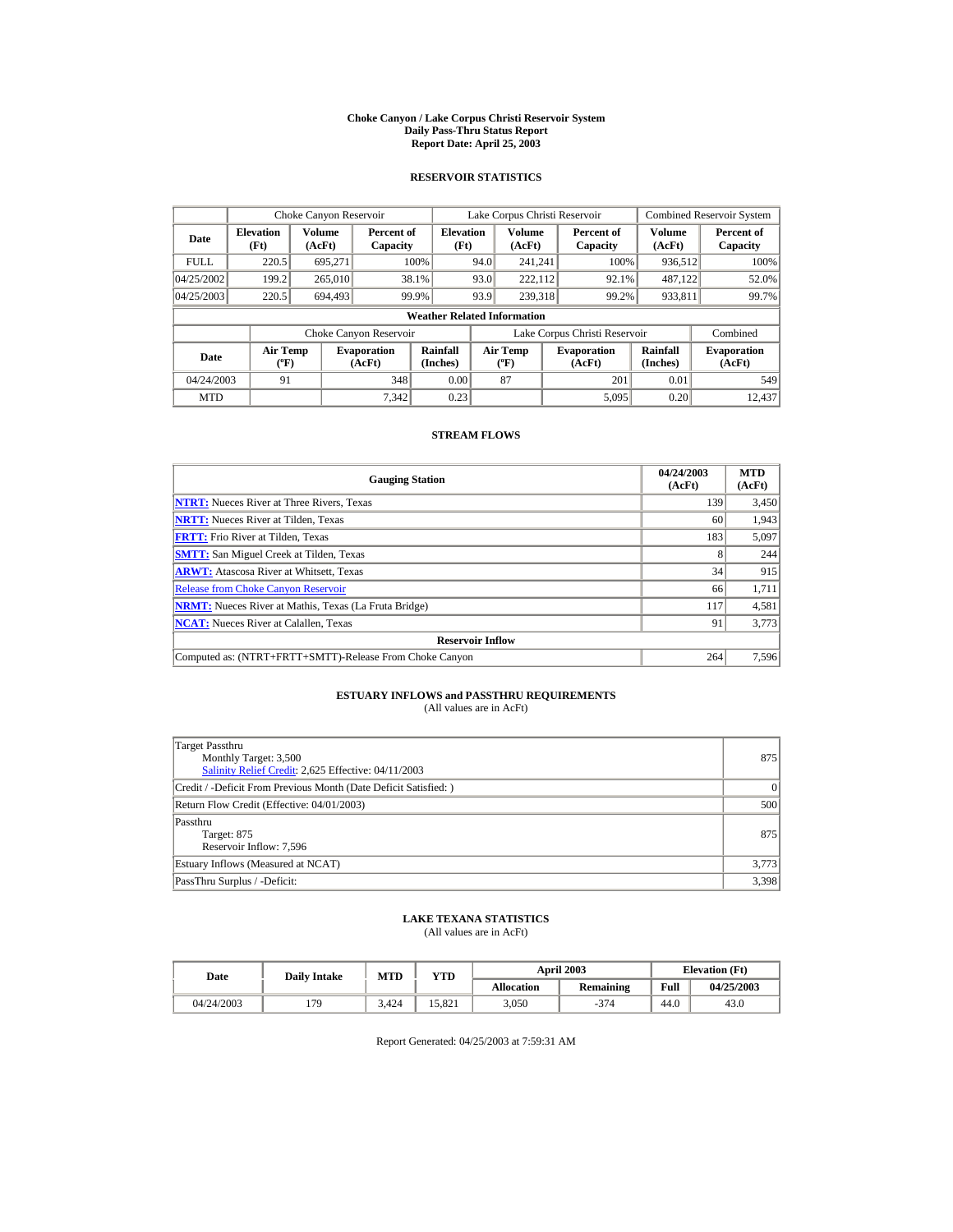#### **Choke Canyon / Lake Corpus Christi Reservoir System Daily Pass-Thru Status Report Report Date: April 26, 2003**

### **RESERVOIR STATISTICS**

|             | Choke Canyon Reservoir                      |                  |                              |                          | Lake Corpus Christi Reservoir |                                           |  |                               |                      | <b>Combined Reservoir System</b> |  |  |  |
|-------------|---------------------------------------------|------------------|------------------------------|--------------------------|-------------------------------|-------------------------------------------|--|-------------------------------|----------------------|----------------------------------|--|--|--|
| Date        | <b>Elevation</b><br>(Ft)                    | Volume<br>(AcFt) | Percent of<br>Capacity       | <b>Elevation</b><br>(Ft) |                               | Volume<br>(AcFt)                          |  | Percent of<br>Capacity        | Volume<br>(AcFt)     | Percent of<br>Capacity           |  |  |  |
| <b>FULL</b> | 220.5                                       | 695.271          |                              | 100%                     | 94.0                          | 241.241                                   |  | 100%                          | 936,512              | 100%                             |  |  |  |
| 04/26/2002  | 199.2                                       | 264,717          |                              | 38.1%                    | 93.0                          | 221,553                                   |  | 91.8%                         | 486,270              | 51.9%                            |  |  |  |
| 04/26/2003  | 220.5                                       | 694.493          |                              | 99.9%                    | 93.9                          | 238,935                                   |  | 99.0%                         | 933,428              | 99.7%                            |  |  |  |
|             | <b>Weather Related Information</b>          |                  |                              |                          |                               |                                           |  |                               |                      |                                  |  |  |  |
|             |                                             |                  | Choke Canyon Reservoir       |                          |                               |                                           |  | Lake Corpus Christi Reservoir |                      | Combined                         |  |  |  |
| Date        | <b>Air Temp</b><br>$({}^{\circ}\mathrm{F})$ |                  | <b>Evaporation</b><br>(AcFt) | Rainfall<br>(Inches)     |                               | <b>Air Temp</b><br>$({}^{\circ}\text{F})$ |  | <b>Evaporation</b><br>(AcFt)  | Rainfall<br>(Inches) | <b>Evaporation</b><br>(AcFt)     |  |  |  |
| 04/25/2003  | 92                                          |                  | 529                          | 0.00                     |                               | 87                                        |  | 369                           | 0.00                 | 898                              |  |  |  |
| <b>MTD</b>  |                                             |                  | 7,871                        | 0.23                     |                               |                                           |  | 5.464                         | 0.20                 | 13,335                           |  |  |  |

### **STREAM FLOWS**

| <b>Gauging Station</b>                                       | 04/25/2003<br>(AcFt) | <b>MTD</b><br>(AcFt) |
|--------------------------------------------------------------|----------------------|----------------------|
| <b>NTRT:</b> Nueces River at Three Rivers, Texas             | 129                  | 3,579                |
| <b>NRTT:</b> Nueces River at Tilden, Texas                   | 54                   | 1,997                |
| <b>FRTT:</b> Frio River at Tilden. Texas                     | 181                  | 5,278                |
| <b>SMTT:</b> San Miguel Creek at Tilden, Texas               |                      | 251                  |
| <b>ARWT:</b> Atascosa River at Whitsett, Texas               | 34                   | 949                  |
| <b>Release from Choke Canyon Reservoir</b>                   | 66                   | 1,777                |
| <b>NRMT:</b> Nueces River at Mathis, Texas (La Fruta Bridge) | 123                  | 4,704                |
| <b>NCAT:</b> Nueces River at Calallen, Texas                 | 54                   | 3,827                |
| <b>Reservoir Inflow</b>                                      |                      |                      |
| Computed as: (NTRT+FRTT+SMTT)-Release From Choke Canyon      | 251                  | 7,847                |

# **ESTUARY INFLOWS and PASSTHRU REQUIREMENTS**<br>(All values are in AcFt)

| Target Passthru<br>Monthly Target: 3,500<br>Salinity Relief Credit: 2,625 Effective: 04/11/2003 | 875   |
|-------------------------------------------------------------------------------------------------|-------|
| Credit / -Deficit From Previous Month (Date Deficit Satisfied: )                                | 0     |
| Return Flow Credit (Effective: 04/01/2003)                                                      | 500   |
| Passthru<br>Target: 875<br>Reservoir Inflow: 7,847                                              | 875   |
| Estuary Inflows (Measured at NCAT)                                                              | 3,827 |
| PassThru Surplus / -Deficit:                                                                    | 3,452 |

## **LAKE TEXANA STATISTICS**

(All values are in AcFt)

| Date       |     | <b>MTD</b><br><b>Daily Intake</b> |        |                   | <b>April 2003</b> | <b>Elevation</b> (Ft) |            |
|------------|-----|-----------------------------------|--------|-------------------|-------------------|-----------------------|------------|
|            |     |                                   | VTD    | <b>Allocation</b> | <b>Remaining</b>  | Full                  | 04/26/2003 |
| 04/25/2003 | 180 | 3.604                             | 16.001 | 3.050             | $-554$            | 44.0                  | 43.0       |

Report Generated: 04/26/2003 at 8:35:00 AM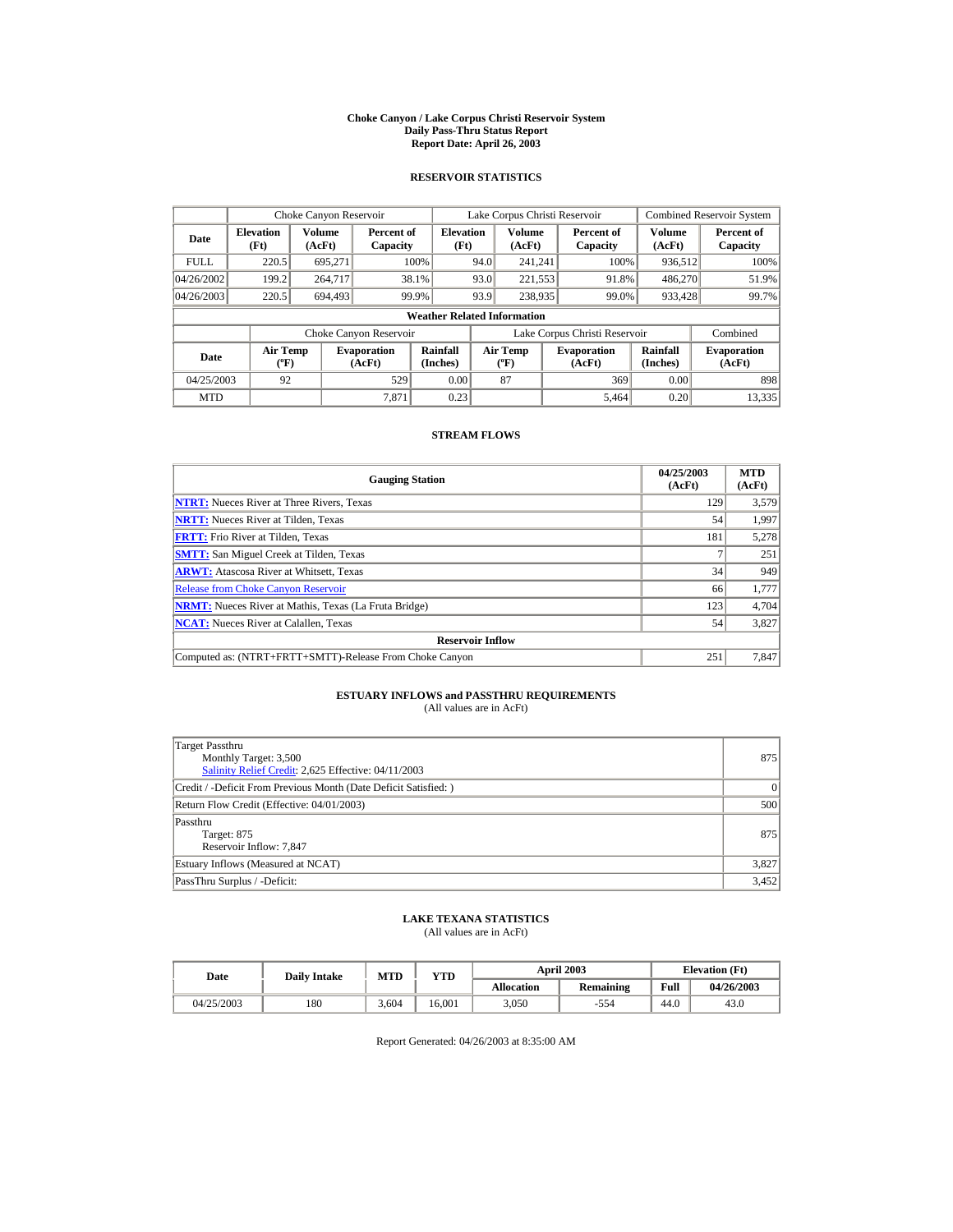#### **Choke Canyon / Lake Corpus Christi Reservoir System Daily Pass-Thru Status Report Report Date: April 27, 2003**

### **RESERVOIR STATISTICS**

|             | Choke Canyon Reservoir                      |                  |                              |                          |      | Lake Corpus Christi Reservoir               |  |                               |                      | <b>Combined Reservoir System</b> |  |  |
|-------------|---------------------------------------------|------------------|------------------------------|--------------------------|------|---------------------------------------------|--|-------------------------------|----------------------|----------------------------------|--|--|
| Date        | <b>Elevation</b><br>(Ft)                    | Volume<br>(AcFt) | Percent of<br>Capacity       | <b>Elevation</b><br>(Ft) |      | Volume<br>(AcFt)                            |  | Percent of<br>Capacity        | Volume<br>(AcFt)     | Percent of<br>Capacity           |  |  |
| <b>FULL</b> | 220.5                                       | 695.271          |                              | 100%                     | 94.0 | 241.241                                     |  | 100%                          | 936,512              | 100%                             |  |  |
| 04/27/2002  | 199.2                                       | 264,425          |                              | 38.0%                    | 92.9 | 219.881                                     |  | 91.1%                         | 484,306              | 51.7%                            |  |  |
| 04/27/2003  | 220.5                                       | 694.493          |                              | 99.9%                    | 93.8 | 238,360                                     |  | 98.8%                         | 932,853              | 99.6%                            |  |  |
|             | <b>Weather Related Information</b>          |                  |                              |                          |      |                                             |  |                               |                      |                                  |  |  |
|             |                                             |                  | Choke Canyon Reservoir       |                          |      |                                             |  | Lake Corpus Christi Reservoir |                      | Combined                         |  |  |
| Date        | <b>Air Temp</b><br>$({}^{\circ}\mathrm{F})$ |                  | <b>Evaporation</b><br>(AcFt) | Rainfall<br>(Inches)     |      | <b>Air Temp</b><br>$({}^{\circ}\mathbf{F})$ |  | <b>Evaporation</b><br>(AcFt)  | Rainfall<br>(Inches) | <b>Evaporation</b><br>(AcFt)     |  |  |
| 04/26/2003  | 91                                          |                  | 499                          | 0.00                     |      | 86                                          |  | 346                           | 0.00                 | 845                              |  |  |
| <b>MTD</b>  |                                             |                  | 8.370                        | 0.23                     |      |                                             |  | 5.810                         | 0.20                 | 14.180                           |  |  |

### **STREAM FLOWS**

| <b>Gauging Station</b>                                       | 04/26/2003<br>(AcFt) | <b>MTD</b><br>(AcFt) |
|--------------------------------------------------------------|----------------------|----------------------|
| <b>NTRT:</b> Nueces River at Three Rivers, Texas             | 117                  | 3,696                |
| <b>NRTT:</b> Nueces River at Tilden, Texas                   | 52                   | 2,049                |
| <b>FRTT:</b> Frio River at Tilden, Texas                     | 181                  | 5,459                |
| <b>SMTT:</b> San Miguel Creek at Tilden, Texas               |                      | 257                  |
| <b>ARWT:</b> Atascosa River at Whitsett, Texas               | 32                   | 981                  |
| <b>Release from Choke Canvon Reservoir</b>                   | 66                   | 1,842                |
| <b>NRMT:</b> Nueces River at Mathis, Texas (La Fruta Bridge) | 131                  | 4,835                |
| <b>NCAT:</b> Nueces River at Calallen, Texas                 | 36                   | 3,863                |
| <b>Reservoir Inflow</b>                                      |                      |                      |
| Computed as: (NTRT+FRTT+SMTT)-Release From Choke Canyon      | 239                  | 8,086                |

# **ESTUARY INFLOWS and PASSTHRU REQUIREMENTS**<br>(All values are in AcFt)

| Target Passthru<br>Monthly Target: 3,500<br>Salinity Relief Credit: 2,625 Effective: 04/11/2003 | 875   |
|-------------------------------------------------------------------------------------------------|-------|
| Credit / -Deficit From Previous Month (Date Deficit Satisfied: )                                | 0     |
| Return Flow Credit (Effective: 04/01/2003)                                                      | 500   |
| Passthru<br>Target: 875<br>Reservoir Inflow: 8,086                                              | 875   |
| Estuary Inflows (Measured at NCAT)                                                              | 3,863 |
| PassThru Surplus / -Deficit:                                                                    | 3,488 |

## **LAKE TEXANA STATISTICS**

(All values are in AcFt)

| Date       | <b>Daily Intake</b> | <b>MTD</b>   | YTD    |                   | <b>April 2003</b> |      | <b>Elevation</b> (Ft) |
|------------|---------------------|--------------|--------|-------------------|-------------------|------|-----------------------|
|            |                     |              |        | <b>Allocation</b> | Remaining         | Full | 04/27/2003            |
| 04/26/2003 | '74                 | 270<br>3.118 | 16.175 | 3.050             | $-728$            | 44.0 | 43.0                  |

Report Generated: 04/27/2003 at 9:17:41 AM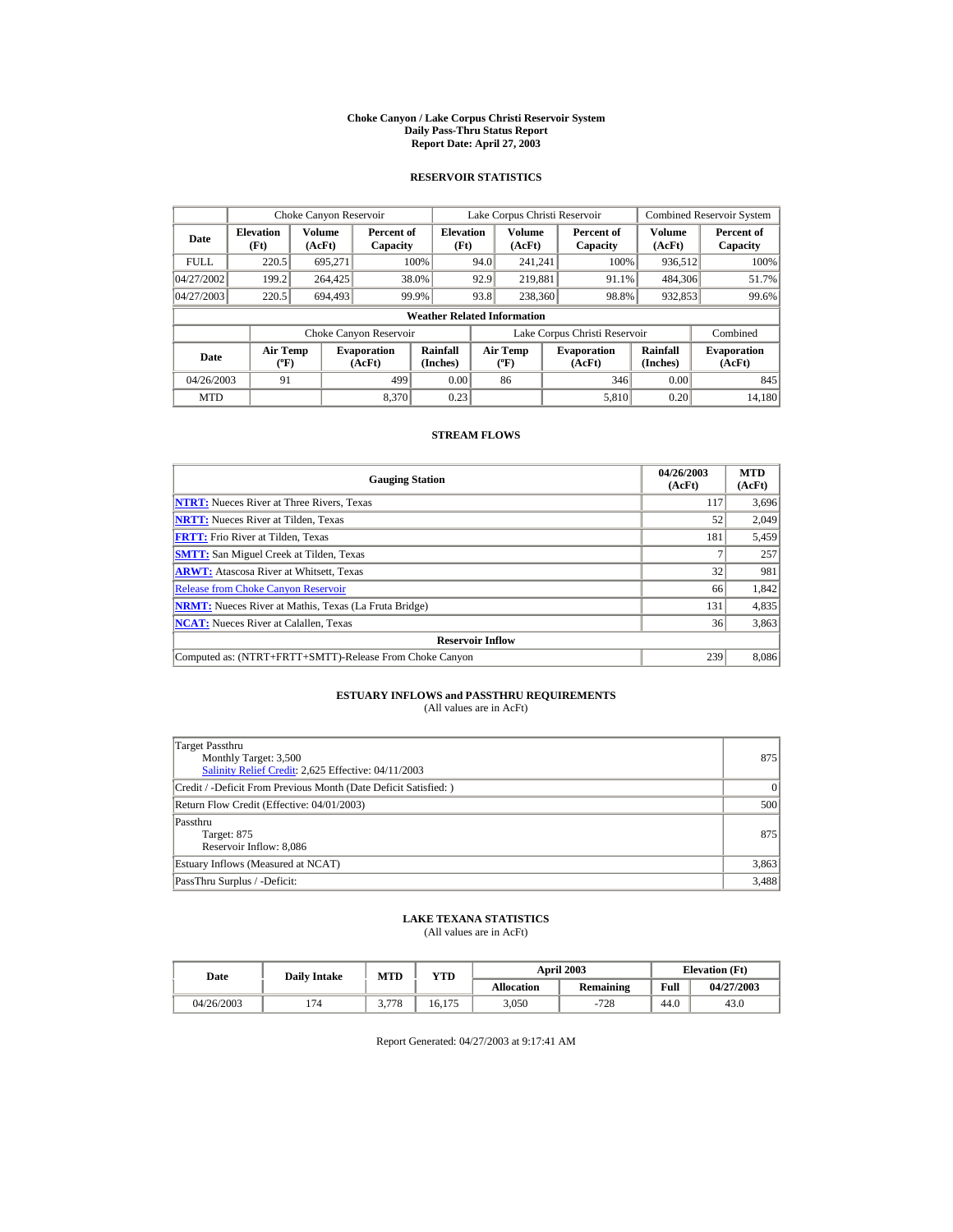#### **Choke Canyon / Lake Corpus Christi Reservoir System Daily Pass-Thru Status Report Report Date: April 28, 2003**

### **RESERVOIR STATISTICS**

|             | Choke Canyon Reservoir                      |                  |                              |                          | Lake Corpus Christi Reservoir |                                             |  |                               |                      | <b>Combined Reservoir System</b> |  |  |
|-------------|---------------------------------------------|------------------|------------------------------|--------------------------|-------------------------------|---------------------------------------------|--|-------------------------------|----------------------|----------------------------------|--|--|
| Date        | <b>Elevation</b><br>(Ft)                    | Volume<br>(AcFt) | Percent of<br>Capacity       | <b>Elevation</b><br>(Ft) |                               | Volume<br>(AcFt)                            |  | Percent of<br>Capacity        | Volume<br>(AcFt)     | Percent of<br>Capacity           |  |  |
| <b>FULL</b> | 220.5                                       | 695.271          |                              | 100%                     | 94.0                          | 241.241                                     |  | 100%                          | 936,512              | 100%                             |  |  |
| 04/28/2002  | 199.1                                       | 264,132          |                              | 38.0%                    | 92.8                          | 218,954                                     |  | 90.8%                         | 483,086              | 51.6%                            |  |  |
| 04/28/2003  | 220.5                                       | 694.233          |                              | 99.9%                    | 93.8                          | 237,785                                     |  | 98.6%                         | 932,018              | 99.5%                            |  |  |
|             | <b>Weather Related Information</b>          |                  |                              |                          |                               |                                             |  |                               |                      |                                  |  |  |
|             |                                             |                  | Choke Canyon Reservoir       |                          |                               |                                             |  | Lake Corpus Christi Reservoir |                      | Combined                         |  |  |
| Date        | <b>Air Temp</b><br>$({}^{\circ}\mathrm{F})$ |                  | <b>Evaporation</b><br>(AcFt) | Rainfall<br>(Inches)     |                               | <b>Air Temp</b><br>$({}^{\circ}\mathbf{F})$ |  | <b>Evaporation</b><br>(AcFt)  | Rainfall<br>(Inches) | <b>Evaporation</b><br>(AcFt)     |  |  |
| 04/27/2003  | 90                                          |                  | 469                          | 0.00                     |                               | 86                                          |  | 379                           | 0.00                 | 848                              |  |  |
| <b>MTD</b>  |                                             |                  | 8.839                        | 0.23                     |                               |                                             |  | 6.189                         | 0.20                 | 15,028                           |  |  |

### **STREAM FLOWS**

| <b>Gauging Station</b>                                       | 04/27/2003<br>(AcFt) | <b>MTD</b><br>(AcFt) |
|--------------------------------------------------------------|----------------------|----------------------|
| <b>NTRT:</b> Nueces River at Three Rivers, Texas             | 109                  | 3,805                |
| <b>NRTT:</b> Nueces River at Tilden, Texas                   | 48                   | 2,096                |
| <b>FRTT:</b> Frio River at Tilden, Texas                     | 181                  | 5,639                |
| <b>SMTT:</b> San Miguel Creek at Tilden, Texas               | <sub>0</sub>         | 264                  |
| <b>ARWT:</b> Atascosa River at Whitsett, Texas               | 32                   | 1,012                |
| <b>Release from Choke Canyon Reservoir</b>                   | 66                   | 1,908                |
| <b>NRMT:</b> Nueces River at Mathis, Texas (La Fruta Bridge) | 125                  | 4,961                |
| <b>NCAT:</b> Nueces River at Calallen, Texas                 | 36                   | 3,899                |
| <b>Reservoir Inflow</b>                                      |                      |                      |
| Computed as: (NTRT+FRTT+SMTT)-Release From Choke Canyon      | 231                  | 8,317                |

# **ESTUARY INFLOWS and PASSTHRU REQUIREMENTS**<br>(All values are in AcFt)

| Target Passthru<br>Monthly Target: 3,500<br>Salinity Relief Credit: 2,625 Effective: 04/11/2003 | 875   |
|-------------------------------------------------------------------------------------------------|-------|
| Credit / -Deficit From Previous Month (Date Deficit Satisfied: )                                | 0     |
| Return Flow Credit (Effective: 04/01/2003)                                                      | 500   |
| Passthru<br>Target: 875<br>Reservoir Inflow: 8,317                                              | 875   |
| Estuary Inflows (Measured at NCAT)                                                              | 3,899 |
| PassThru Surplus / -Deficit:                                                                    | 3,524 |

## **LAKE TEXANA STATISTICS**

(All values are in AcFt)

| Date       | <b>Daily Intake</b> | <b>MTD</b> | YTD    |                   | <b>April 2003</b> | <b>Elevation</b> (Ft) |            |
|------------|---------------------|------------|--------|-------------------|-------------------|-----------------------|------------|
|            |                     |            |        | <b>Allocation</b> | Remaining         | Full                  | 04/28/2003 |
| 04/27/2003 | 139                 | 3.917      | 16.314 | 3.050             | $-867$            | 44.0                  | 43.0       |

Report Generated: 04/28/2003 at 8:02:00 AM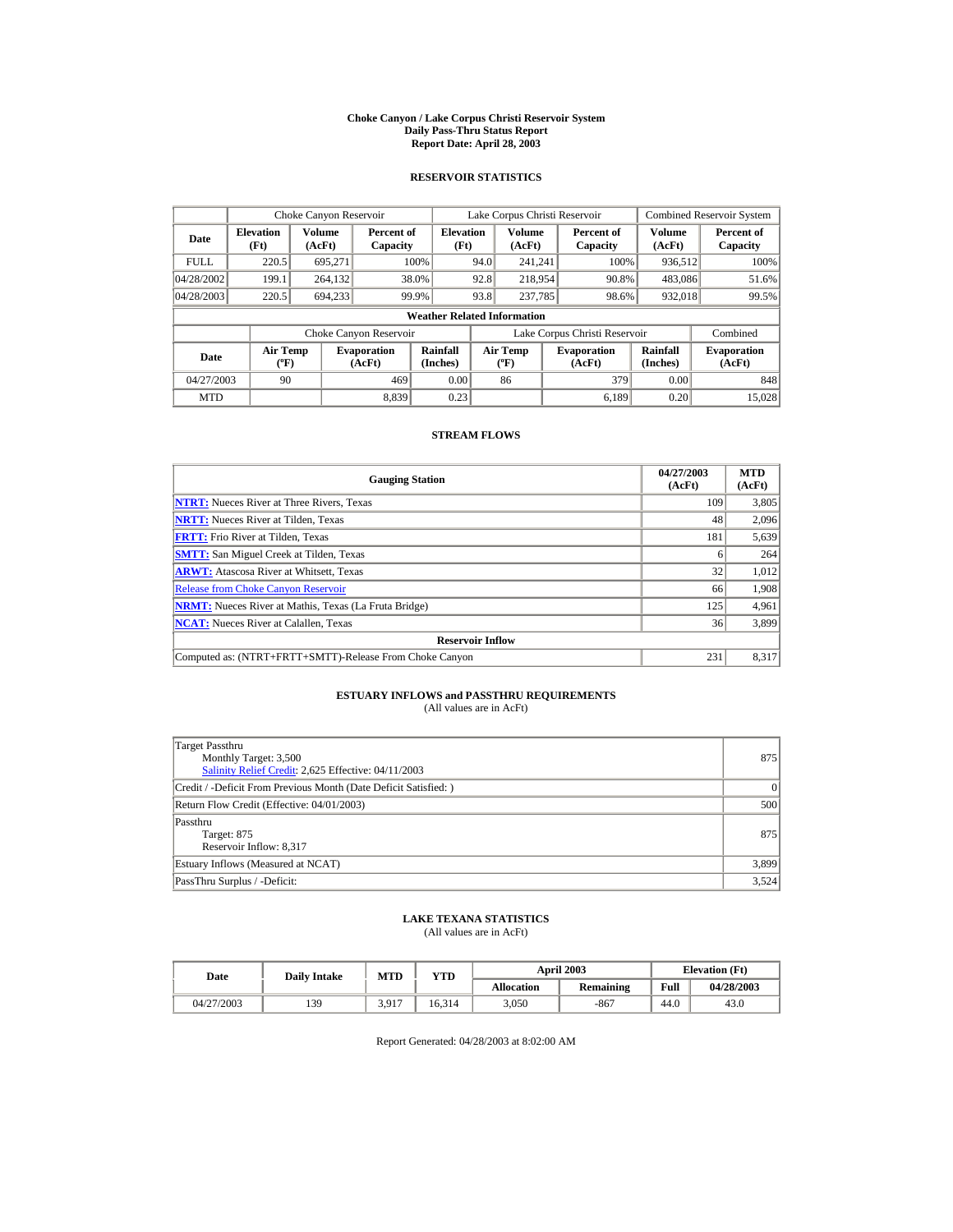#### **Choke Canyon / Lake Corpus Christi Reservoir System Daily Pass-Thru Status Report Report Date: April 29, 2003**

### **RESERVOIR STATISTICS**

|             | Choke Canyon Reservoir                      |                  |                              |                          | Lake Corpus Christi Reservoir |                                             |  |                               |                      | <b>Combined Reservoir System</b> |  |  |
|-------------|---------------------------------------------|------------------|------------------------------|--------------------------|-------------------------------|---------------------------------------------|--|-------------------------------|----------------------|----------------------------------|--|--|
| Date        | <b>Elevation</b><br>(Ft)                    | Volume<br>(AcFt) | Percent of<br>Capacity       | <b>Elevation</b><br>(Ft) |                               | Volume<br>(AcFt)                            |  | Percent of<br>Capacity        | Volume<br>(AcFt)     | Percent of<br>Capacity           |  |  |
| <b>FULL</b> | 220.5                                       | 695.271          |                              | 100%                     | 94.0                          | 241.241                                     |  | 100%                          | 936,512              | 100%                             |  |  |
| 04/29/2002  | 199.1                                       | 263,840          |                              | 37.9%                    | 92.8                          | 218,954                                     |  | 90.8%                         | 482,794              | 51.6%                            |  |  |
| 04/29/2003  | 220.4                                       | 693.974          |                              | 99.8%                    | 93.8                          | 237,494                                     |  | 98.4%                         | 931,468              | 99.5%                            |  |  |
|             | <b>Weather Related Information</b>          |                  |                              |                          |                               |                                             |  |                               |                      |                                  |  |  |
|             |                                             |                  | Choke Canyon Reservoir       |                          |                               |                                             |  | Lake Corpus Christi Reservoir |                      | Combined                         |  |  |
| Date        | <b>Air Temp</b><br>$({}^{\circ}\mathrm{F})$ |                  | <b>Evaporation</b><br>(AcFt) | Rainfall<br>(Inches)     |                               | <b>Air Temp</b><br>$({}^{\circ}\mathbf{F})$ |  | <b>Evaporation</b><br>(AcFt)  | Rainfall<br>(Inches) | <b>Evaporation</b><br>(AcFt)     |  |  |
| 04/28/2003  | 84                                          |                  | 318                          | 0.00                     |                               | 81                                          |  | 223                           | 0.00                 | 541                              |  |  |
| <b>MTD</b>  |                                             |                  | 9,157                        | 0.23                     |                               |                                             |  | 6.412                         | 0.20                 | 15,569                           |  |  |

### **STREAM FLOWS**

| <b>Gauging Station</b>                                       | 04/28/2003<br>(AcFt) | <b>MTD</b><br>(AcFt) |
|--------------------------------------------------------------|----------------------|----------------------|
| <b>NTRT:</b> Nueces River at Three Rivers, Texas             | 105                  | 3,910                |
| <b>NRTT:</b> Nueces River at Tilden. Texas                   | 44                   | 2,140                |
| <b>FRTT:</b> Frio River at Tilden, Texas                     | 177                  | 5,816                |
| <b>SMTT:</b> San Miguel Creek at Tilden, Texas               | o                    | 270                  |
| <b>ARWT:</b> Atascosa River at Whitsett, Texas               | 30                   | 1,042                |
| <b>Release from Choke Canyon Reservoir</b>                   | 66                   | 1,973                |
| <b>NRMT:</b> Nueces River at Mathis, Texas (La Fruta Bridge) | 147                  | 5,107                |
| <b>NCAT:</b> Nueces River at Calallen, Texas                 | 36                   | 3,934                |
| <b>Reservoir Inflow</b>                                      |                      |                      |
| Computed as: (NTRT+FRTT+SMTT)-Release From Choke Canyon      | 222                  | 8,539                |

# **ESTUARY INFLOWS and PASSTHRU REQUIREMENTS**<br>(All values are in AcFt)

| Target Passthru<br>Monthly Target: 3,500<br>Salinity Relief Credit: 2,625 Effective: 04/11/2003 | 875   |
|-------------------------------------------------------------------------------------------------|-------|
| Credit / -Deficit From Previous Month (Date Deficit Satisfied: )                                | 0     |
| Return Flow Credit (Effective: 04/01/2003)                                                      | 500   |
| Passthru<br>Target: 875<br>Reservoir Inflow: 8,539                                              | 875   |
| Estuary Inflows (Measured at NCAT)                                                              | 3,934 |
| PassThru Surplus / -Deficit:                                                                    | 3,559 |

## **LAKE TEXANA STATISTICS**

(All values are in AcFt)

| Date       | <b>Daily Intake</b> | <b>MTD</b> |        |                   | <b>April 2003</b> | <b>Elevation</b> (Ft) |            |
|------------|---------------------|------------|--------|-------------------|-------------------|-----------------------|------------|
|            |                     |            | YTD    | <b>Allocation</b> | Remaining         | Full                  | 04/29/2003 |
| 04/28/2003 | 141                 | 4.058      | 16.455 | 3.050             | 1.008             | 44.0                  | 42.9       |

Report Generated: 04/29/2003 at 8:10:25 AM